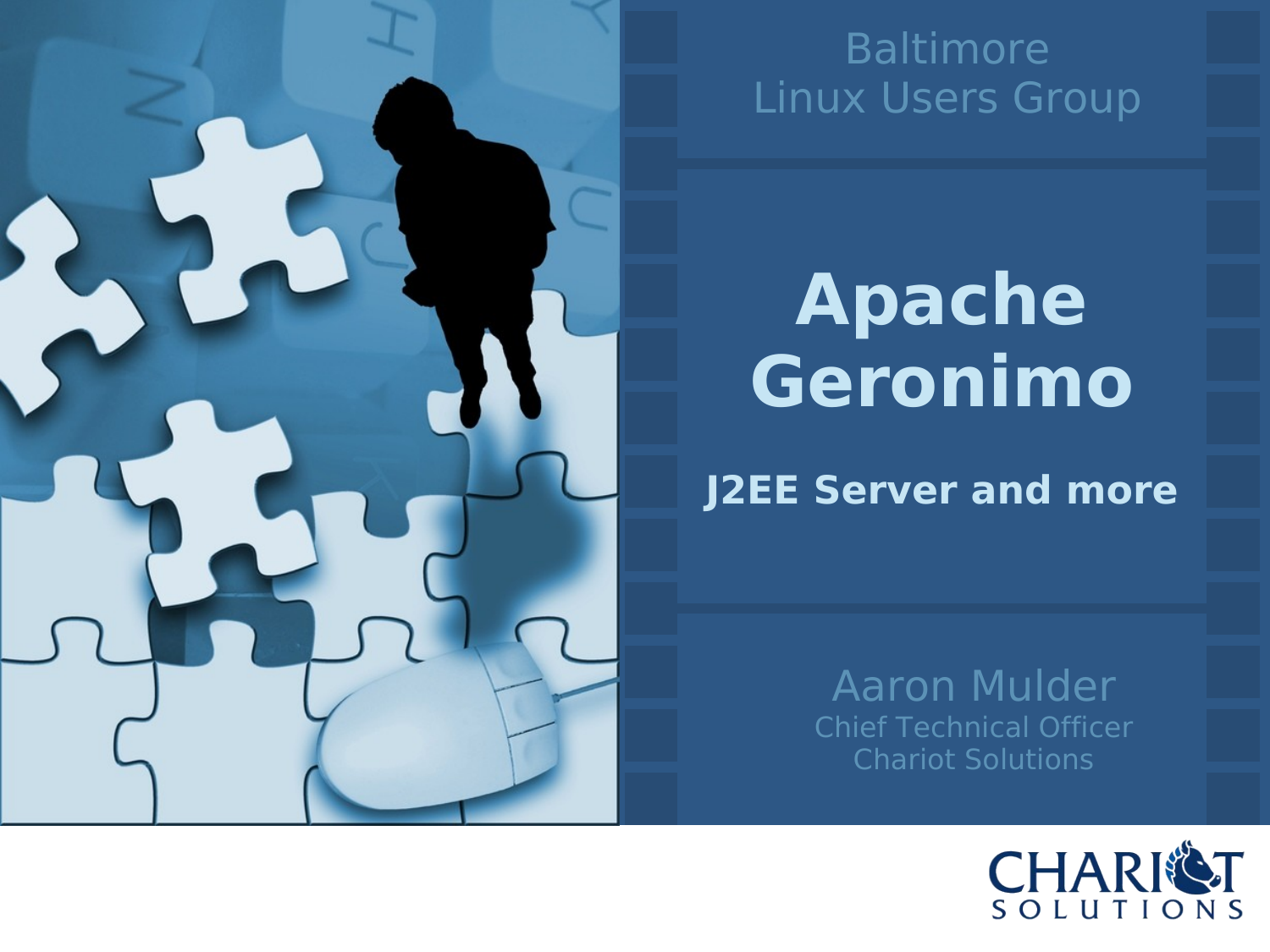![](_page_1_Picture_0.jpeg)

#### **About the Speaker**

- Working with Java since Java Alpha
- Open Source contributor to Geronimo, JBoss, OpenEJB, PostgreSQL JDBC drives, etc.
- Author, speaker, member of JSR-88 EG
- CTO of Chariot Solutions
	- Focused on Java and related technologies
	- Technology Architecture, Strategy & Mentoring
	- Application Diagnostics, Rescue Missions
	- Full Lifecycle Software Development

![](_page_1_Picture_10.jpeg)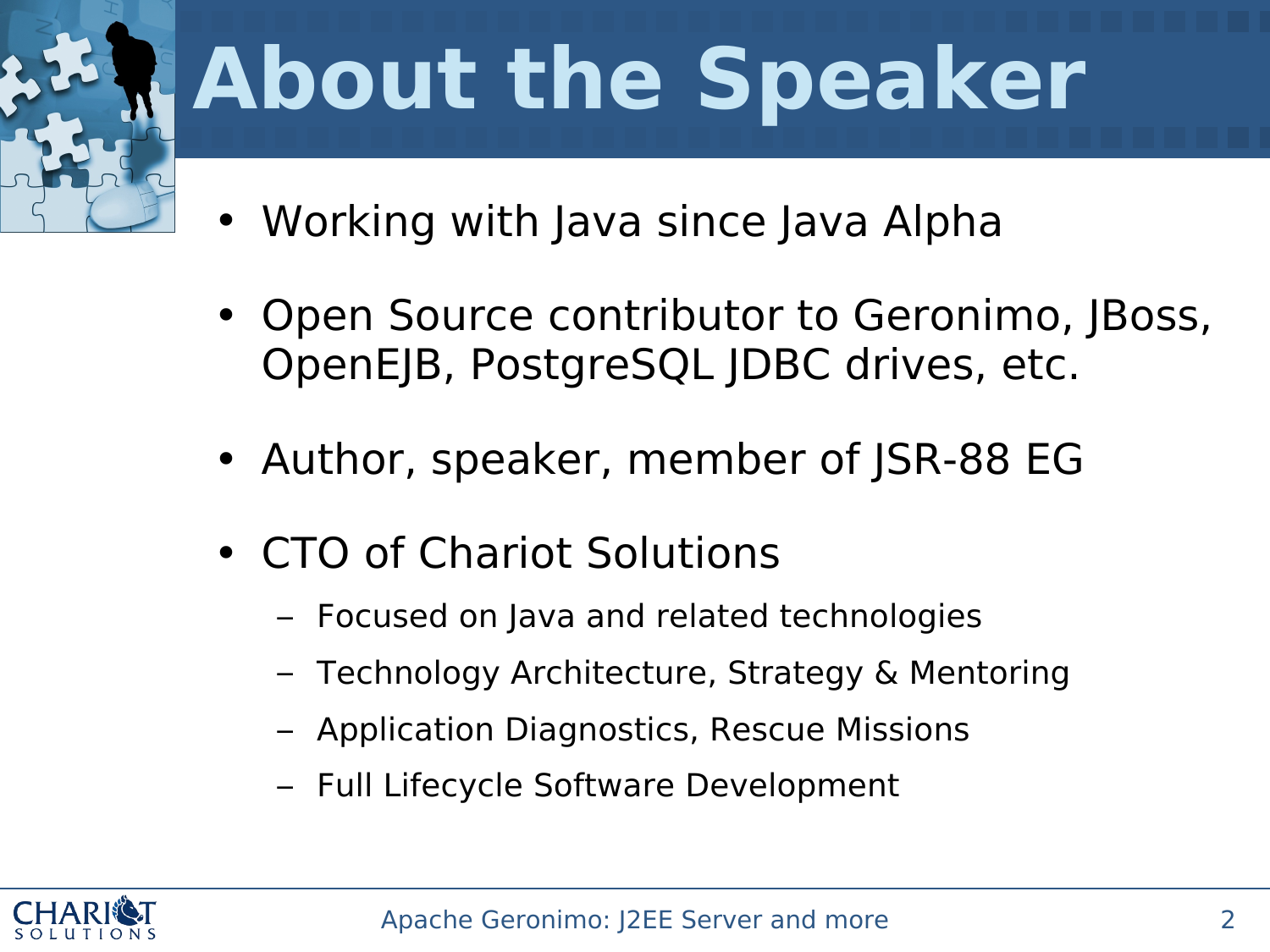![](_page_2_Picture_0.jpeg)

#### **About Apache**

- The Apache Software Foundation (ASF), founded in 1999
- 501(c)3 non-profit corporation
- 1100+ committers, 25+ major projects, numerous subprojects
- Apache License v2; IP procedures
- Focus on project communities

![](_page_2_Picture_7.jpeg)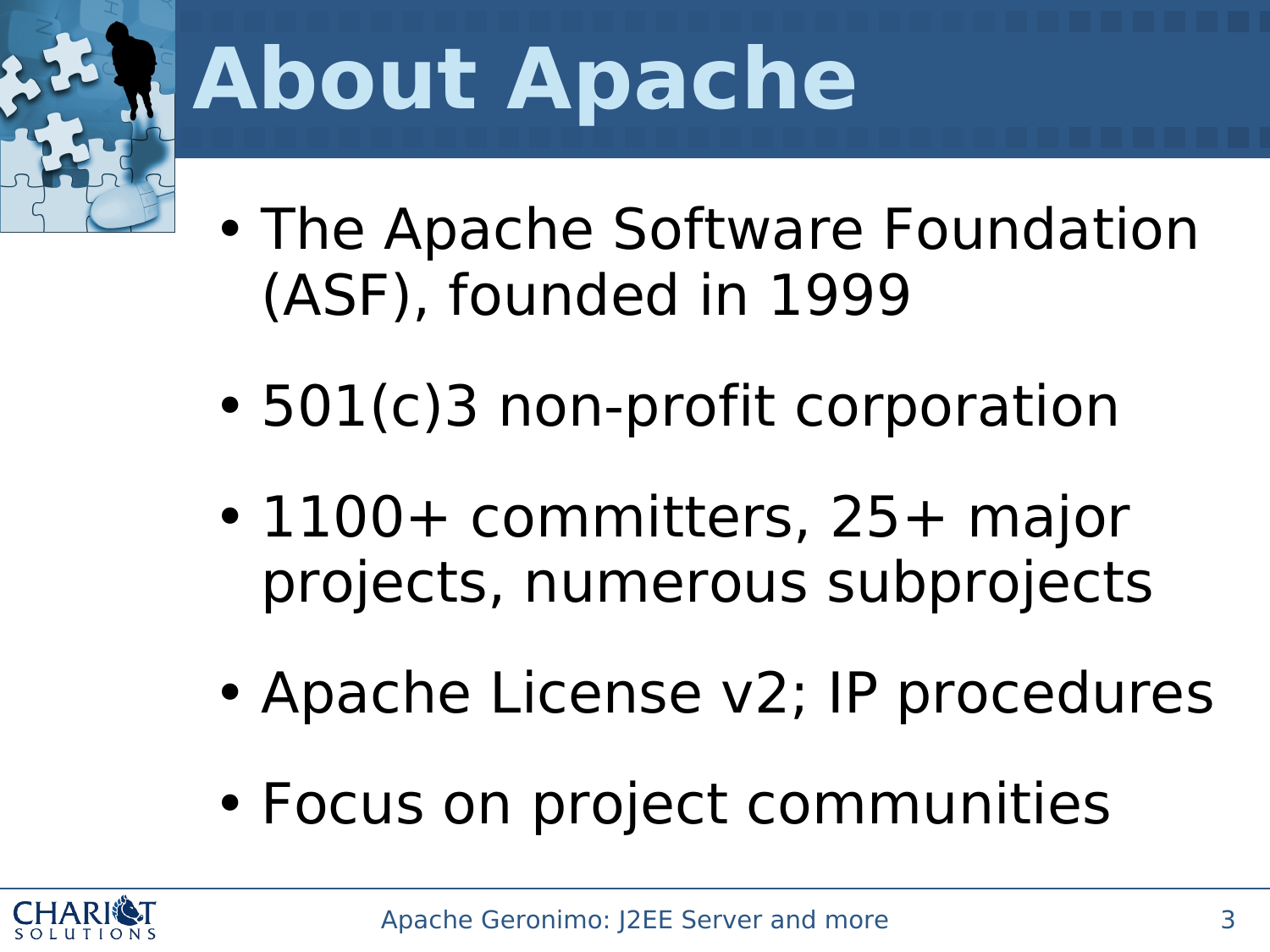#### **About Geronimo**

- Original intent was to build a J2EE application server
- Turned out we needed a foundation to build a server on
- Now Geronimo consists of a general service container, with J2EE and other services

![](_page_3_Picture_4.jpeg)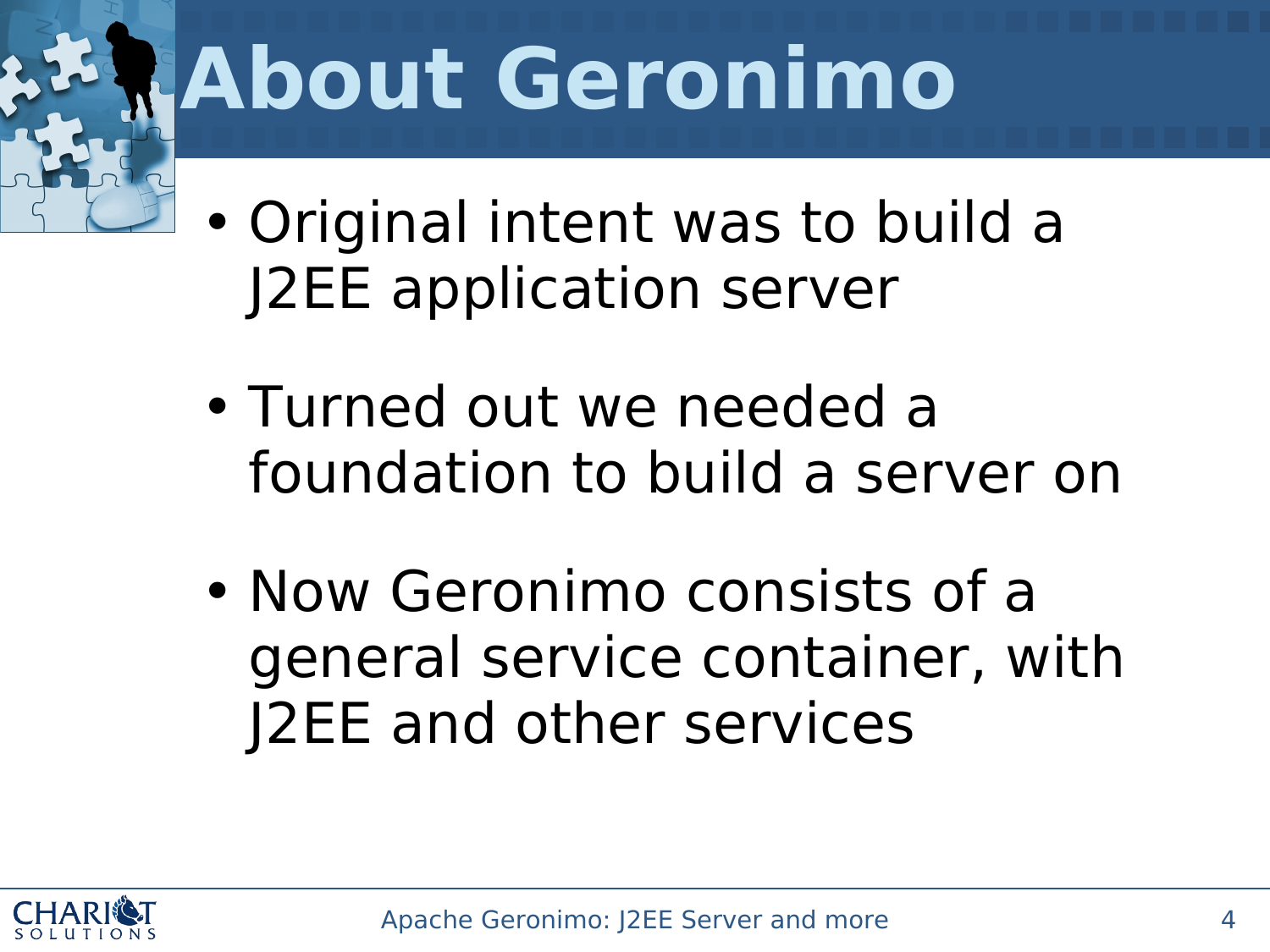![](_page_4_Picture_0.jpeg)

#### **Agenda**

- Geronimo: The Container
- J2EE compared to LAMP
- Geronimo: The J2EE Application Server
- Current Status, TODOs, & Contributing to Geronimo

![](_page_4_Picture_6.jpeg)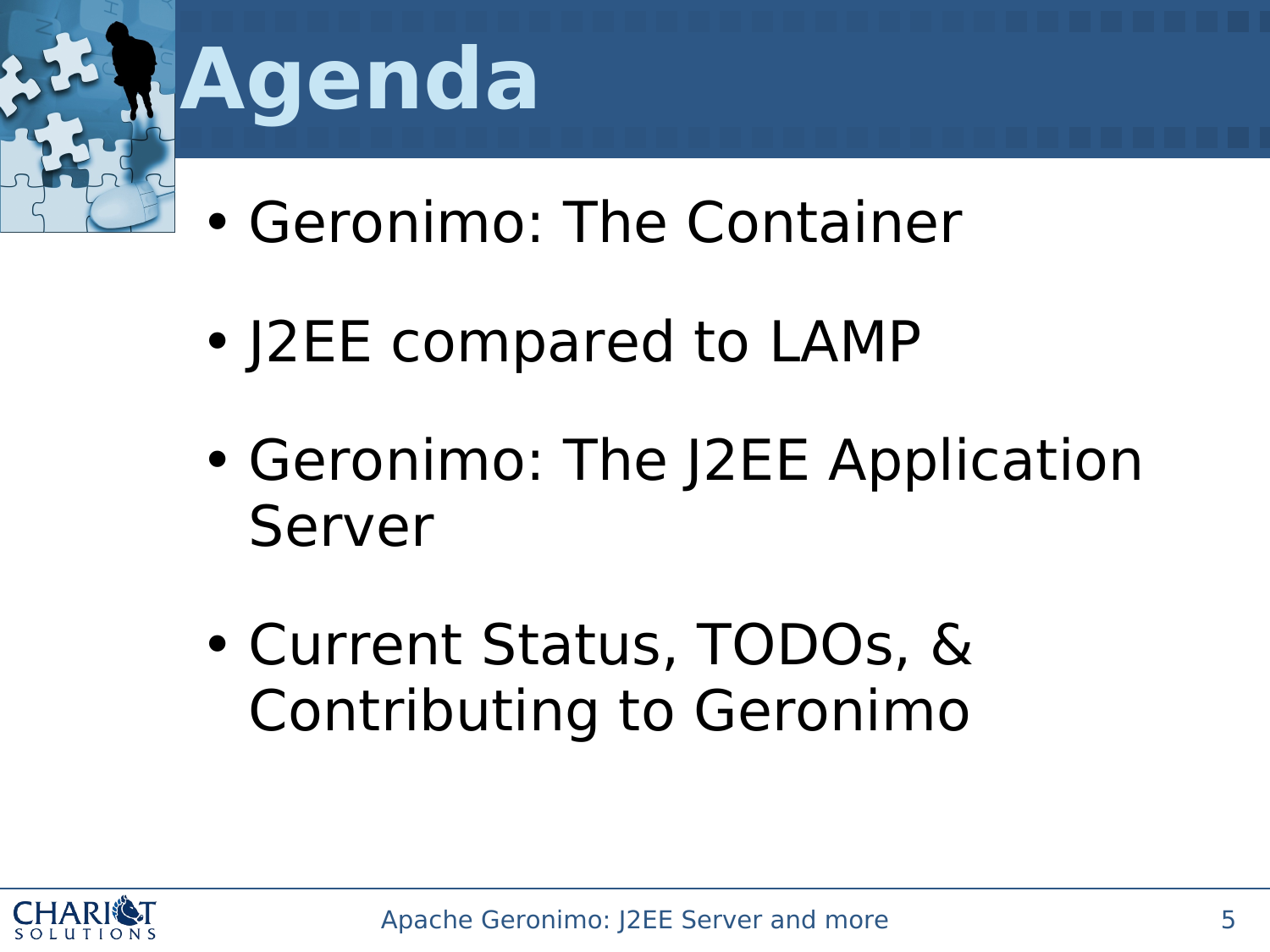![](_page_5_Picture_0.jpeg)

#### Baltimore Linux Users Group

**Geronimo: The Container**

![](_page_5_Picture_3.jpeg)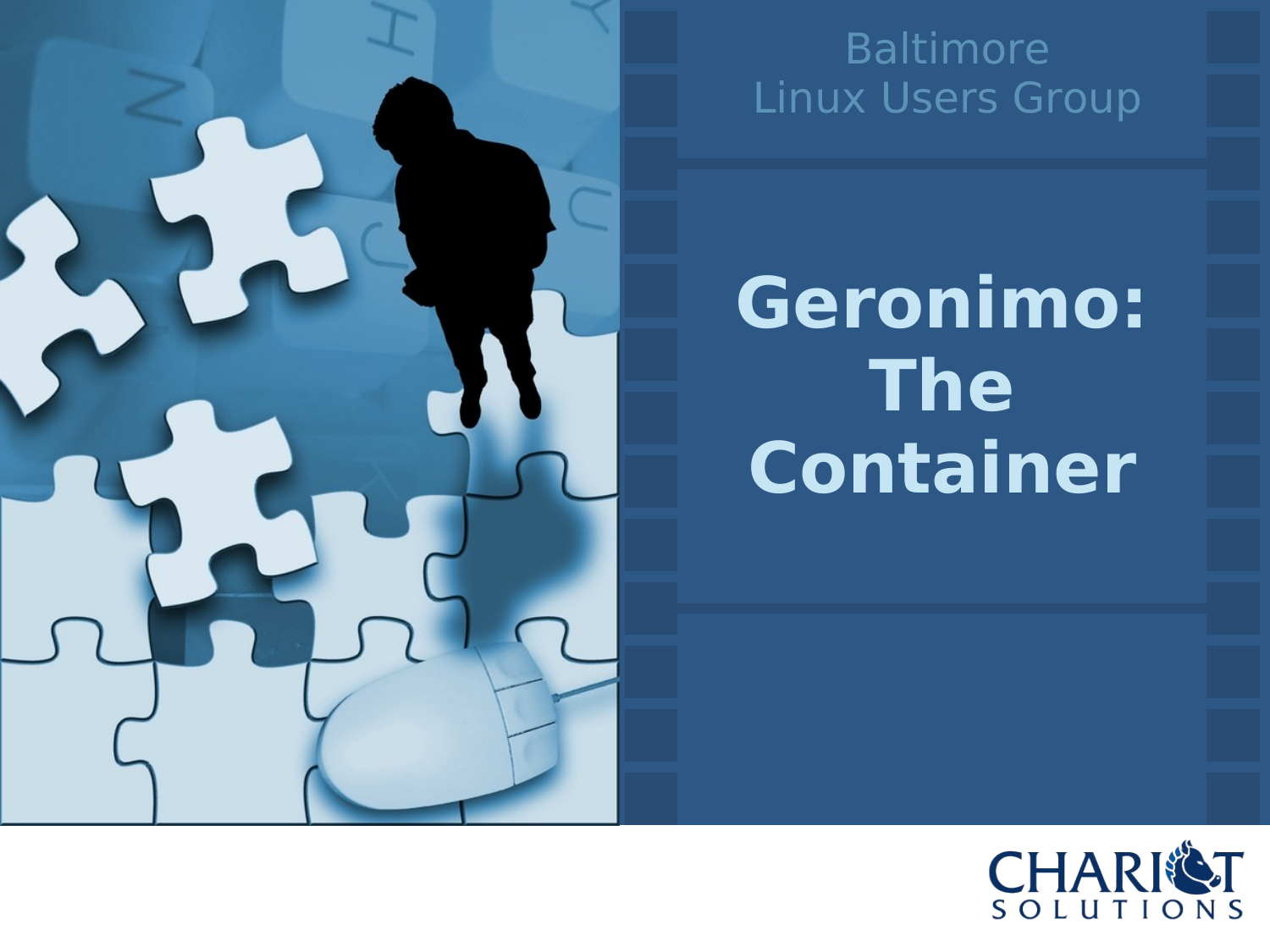# **Why A Container**

- Geronimo needs to be modular
- Modules must have a lifecycle
- Something must know what modules are available, which ones are running, how they relate...
- Modules must be able to work with each other

![](_page_6_Picture_5.jpeg)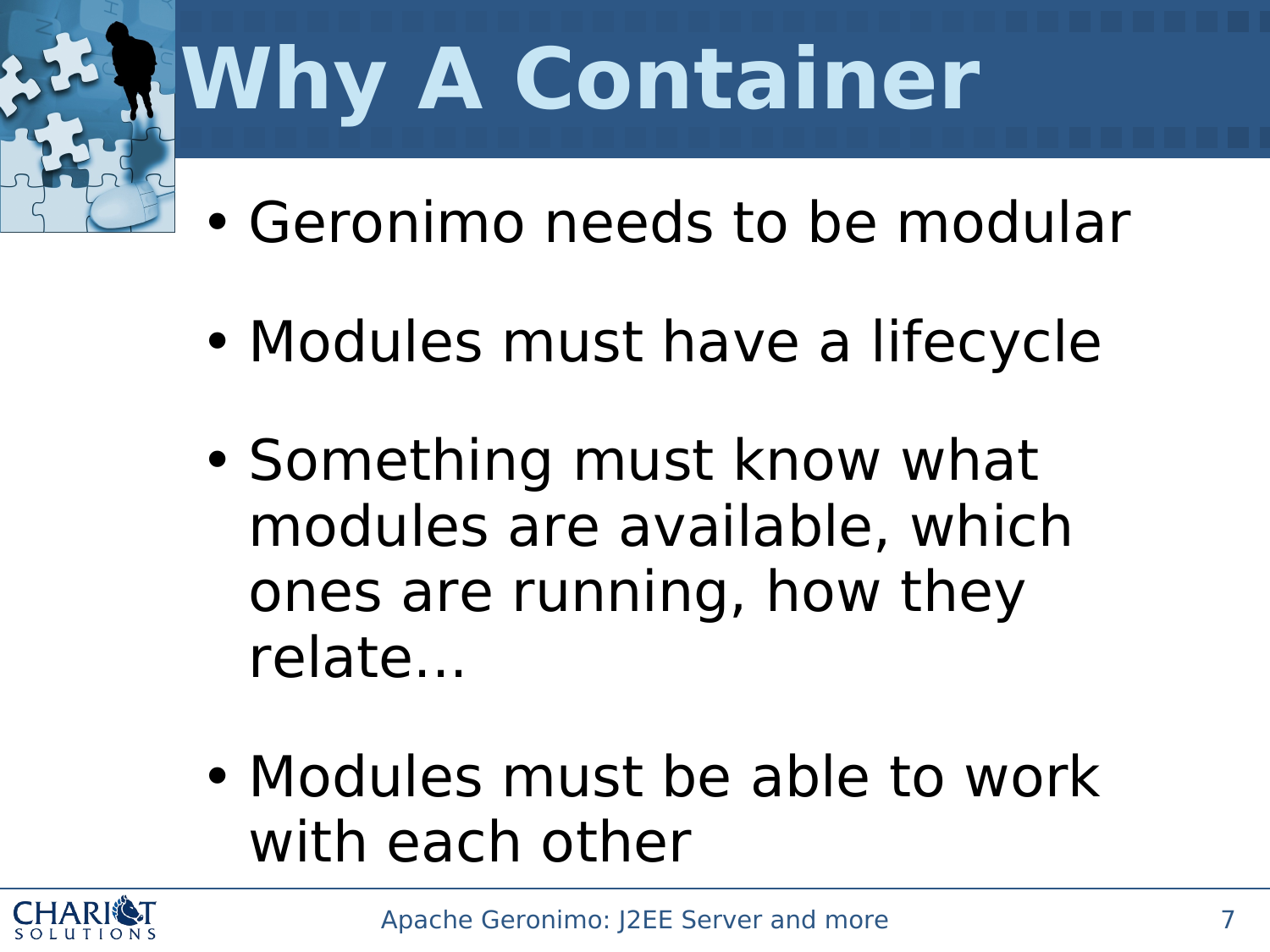![](_page_7_Picture_0.jpeg)

## **Why A New Container**

- Nano/Picocontainer, Avalon...
- Geronimo needs core JSR-77 (management) support
- Geronimo needs to be able to hot deploy/save/undeploy modules and applications
- Geronimo needs rich module configuration syntax

![](_page_7_Picture_6.jpeg)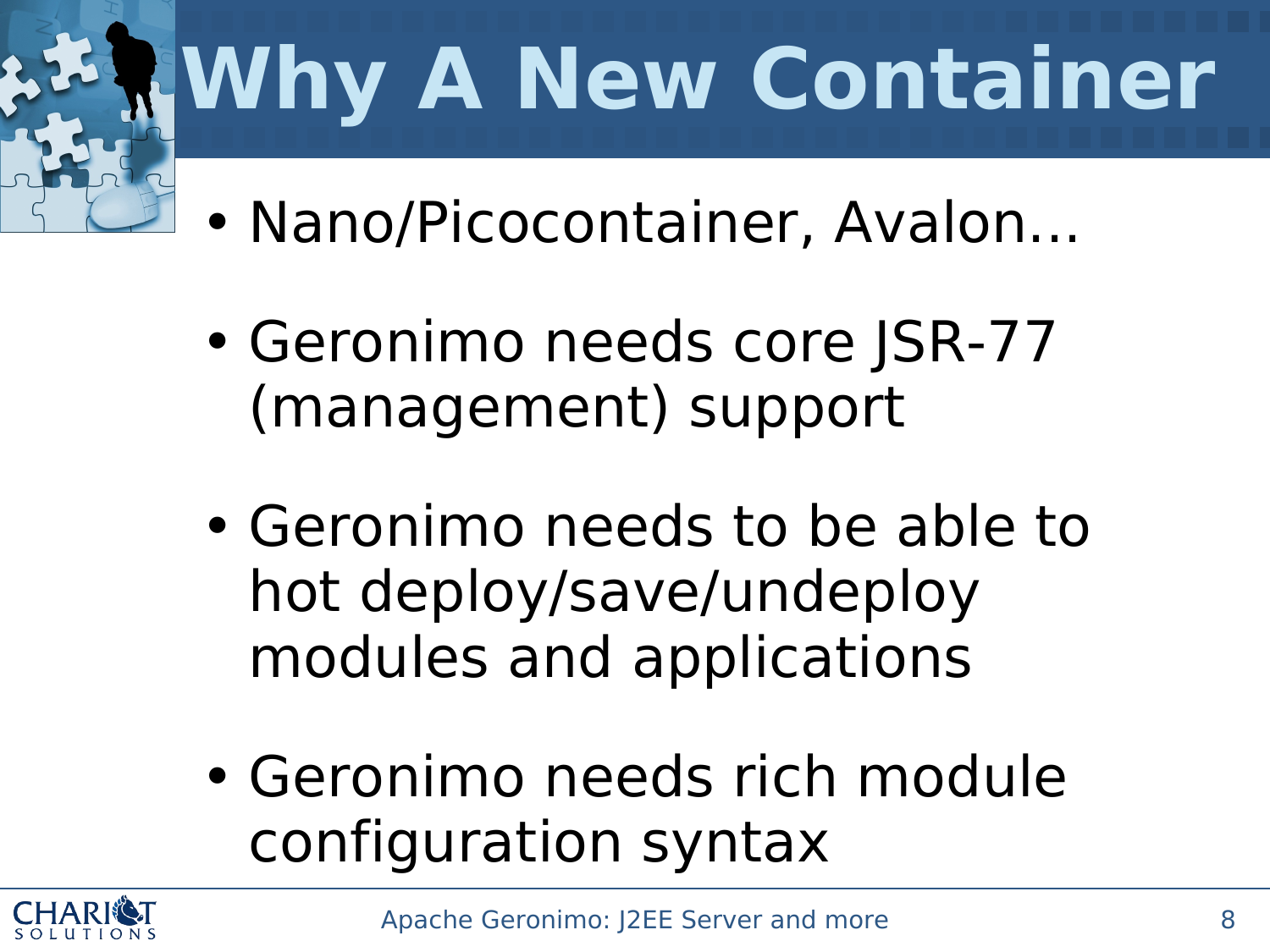![](_page_8_Picture_0.jpeg)

# **The Geronimo Way**

- Atomic unit of service is a GBean
- GBeans are grouped into modules (aka configurations)
- Geronimo kernel knows how to configure and manage GBeans
- Core service knows how to save/load configurations

![](_page_8_Picture_6.jpeg)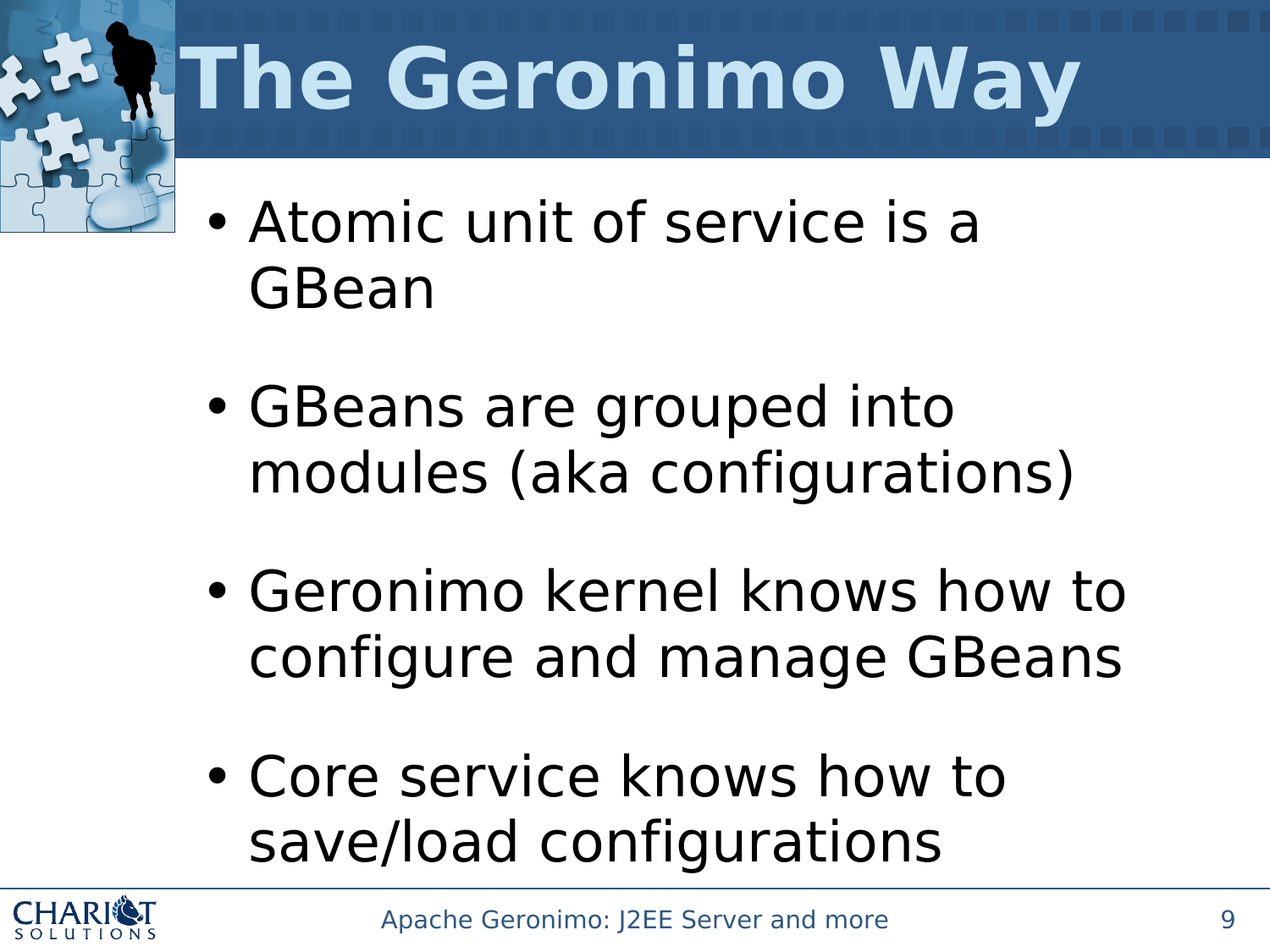![](_page_9_Picture_0.jpeg)

#### **Kernel & GBeans**

- Configurations are started
- GBeans are wired to each other

![](_page_9_Figure_4.jpeg)

![](_page_9_Picture_5.jpeg)

Apache Geronimo: I2EE Server and more 10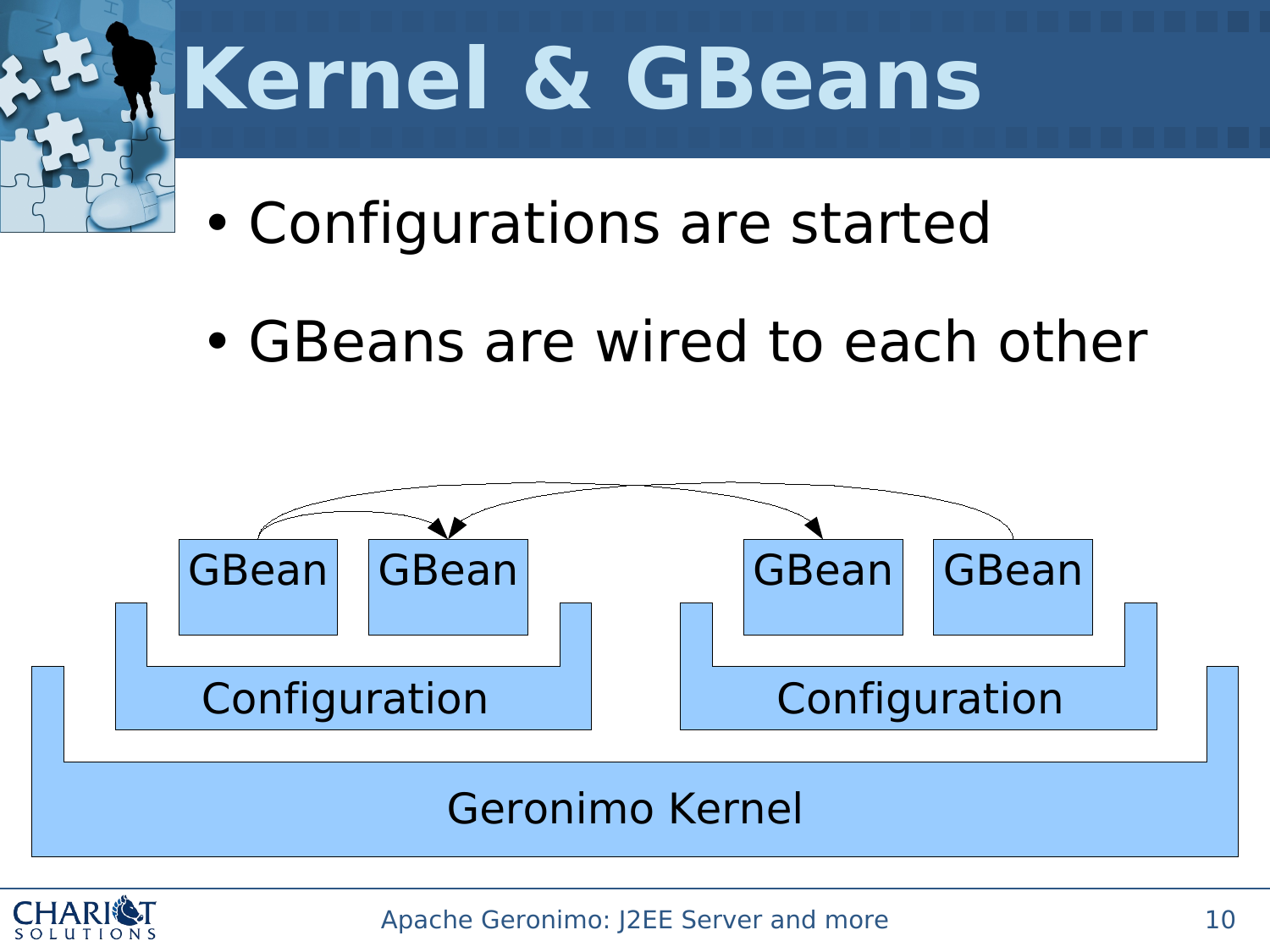#### **More Kernel**

- GBeans can be exposed via JMX (GBean Name -> ObjectName)
- GBeans include basic metadata (properties, constructors, etc.)
- GBeans have dependencies that the Kernel manages
- Configuration managed via Inversion of Control

![](_page_10_Picture_5.jpeg)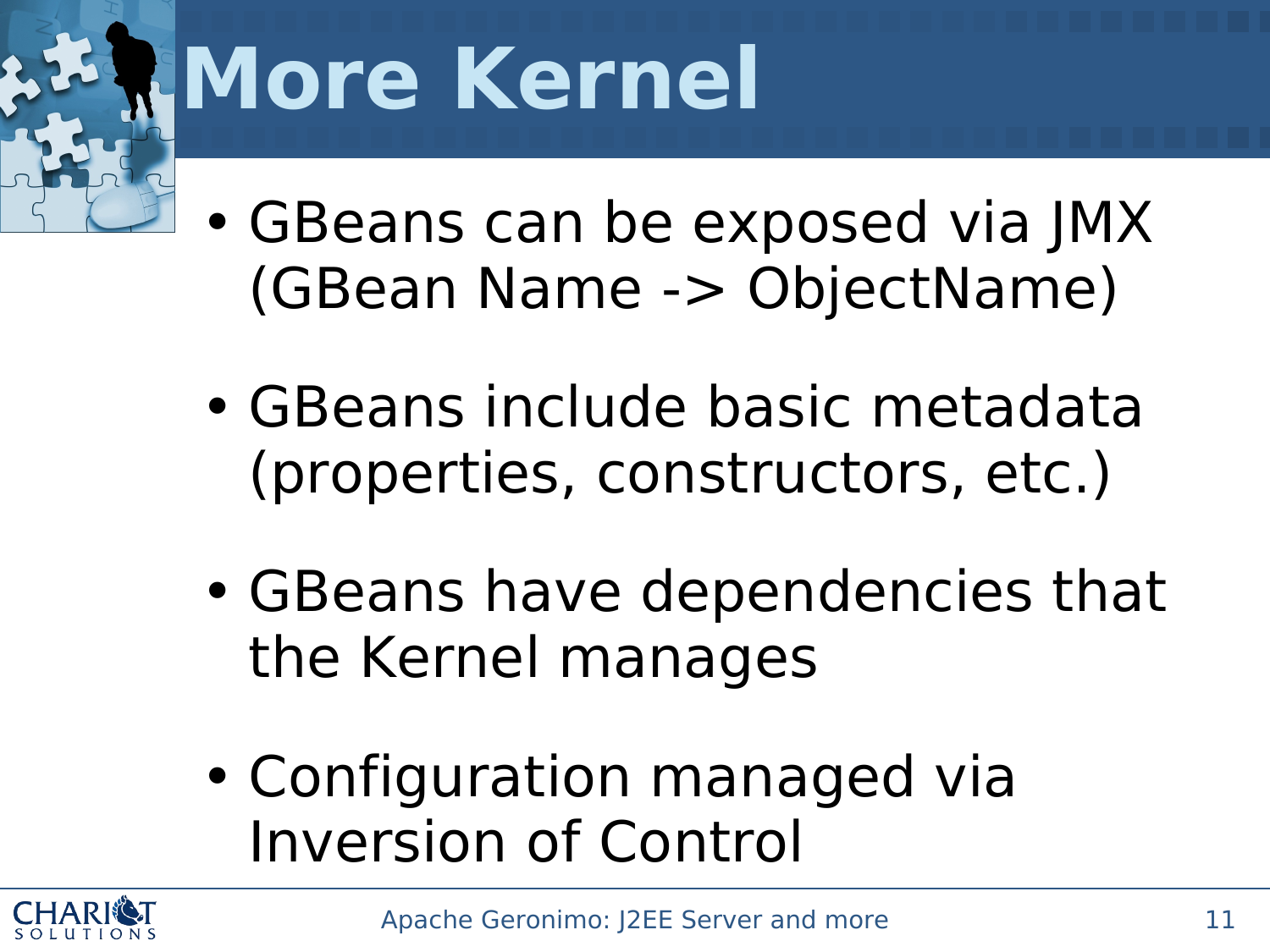# **IoC Configuration**

• No lookups; GBean A is given references it requires to GBeans B,C,...

**<gbean name="GerConfigStore" class="o.a.g.LocalConfigStore"> <attribute name="root"> config-store </attribute> <reference name="ServerInfo"> <name>GerServerInfo</name> </reference> </gbean>**

![](_page_11_Picture_3.jpeg)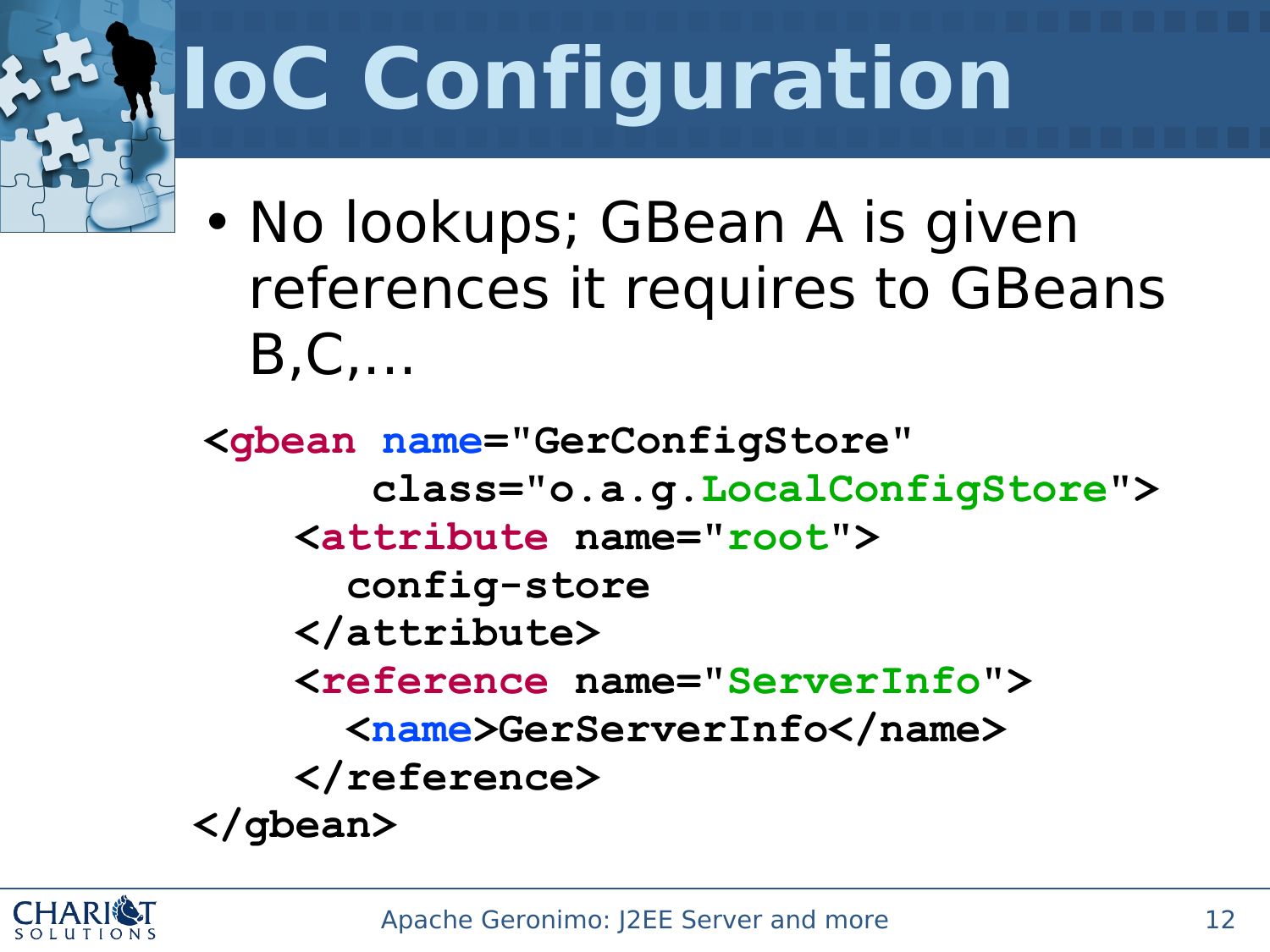# **IoC In Action**

• Configured references and attributes are converted to constructor arguments or property setter calls

**attribute name="root"**

**reference name="ServerInfo"**

**- becomes -**

**new LocalConfigStore(root, ServerInfo)**

**- or -**

**localConfigStore.setRoot(...) localConfigStore.setServerInfo(...)**

![](_page_12_Picture_8.jpeg)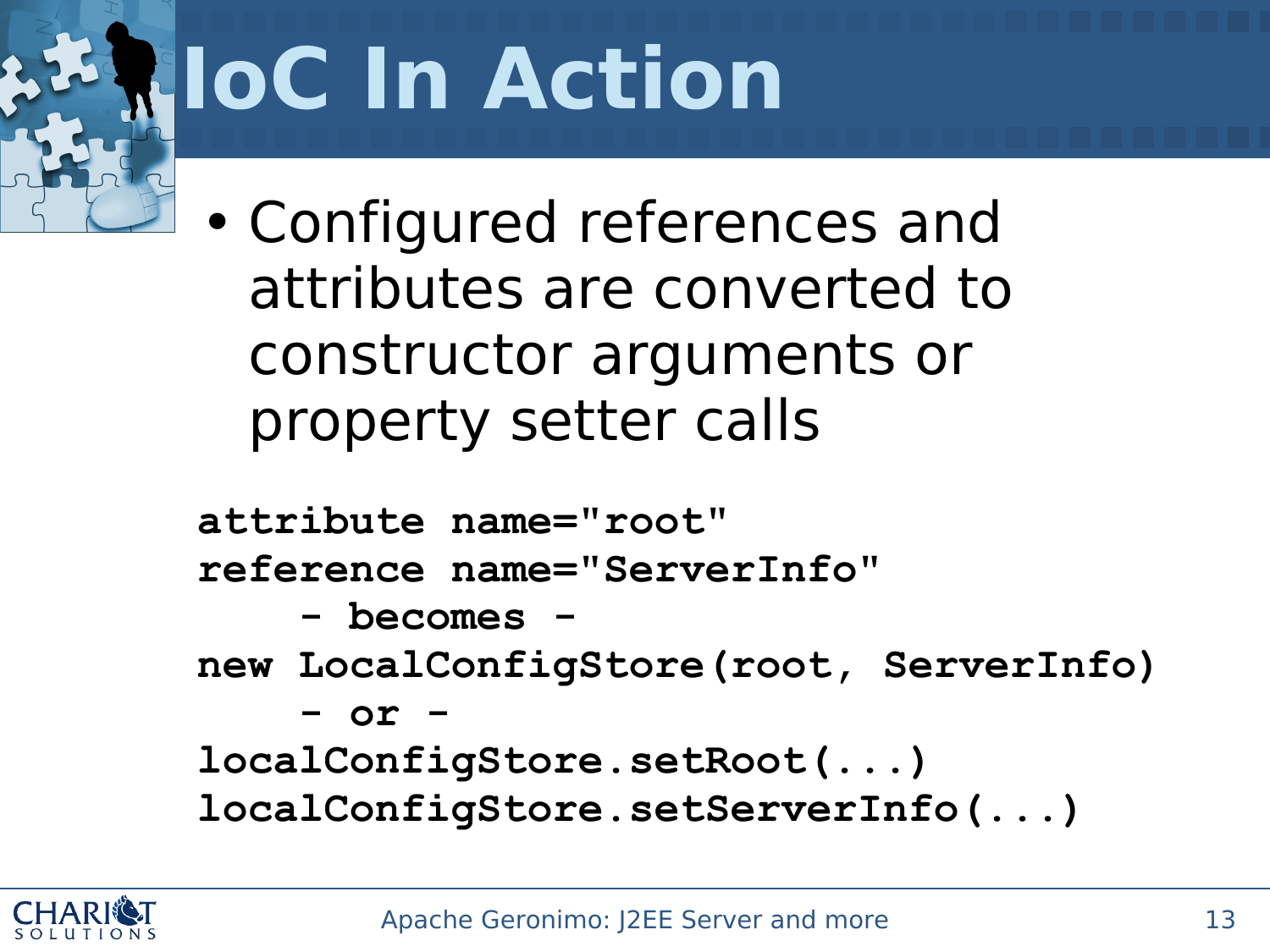![](_page_13_Figure_0.jpeg)

![](_page_13_Picture_1.jpeg)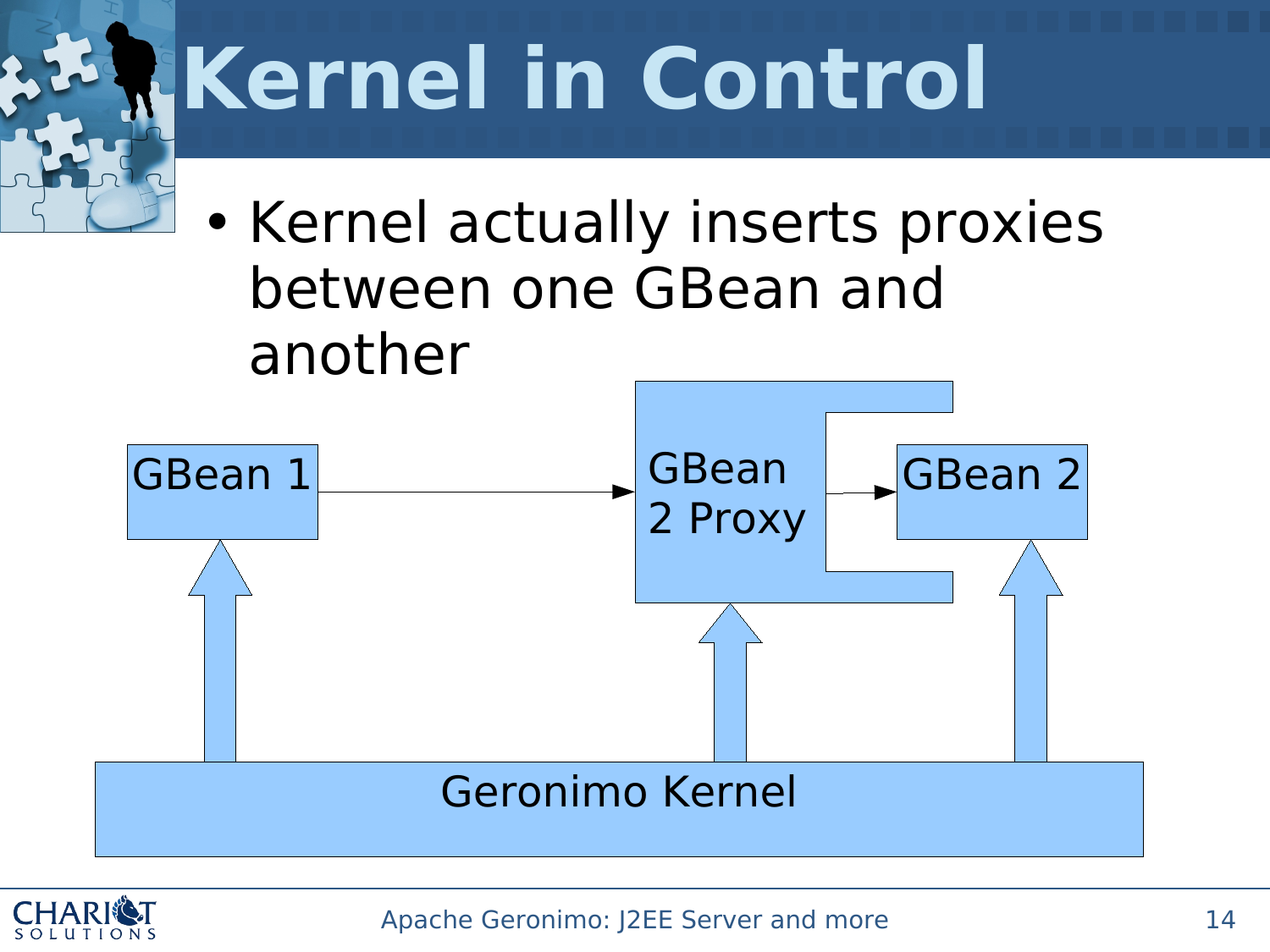# **Sample Configuration**

*(XML pseudocode)*

**<configuration name="BasicServer">**

- **<GBean – ServerInfo**
- **<GBean – URLFactory**
- **<GBean – ConfigStore**
- **<GBean – ConfigManager**
- **<GBean – PersistentConfigList**
- **<GBean – Repository**
- **<GBean – Logging**
- **<GBean – RMI Registry**
- **<GBean – JNDI Naming Server**

**</configuration>**

![](_page_14_Picture_13.jpeg)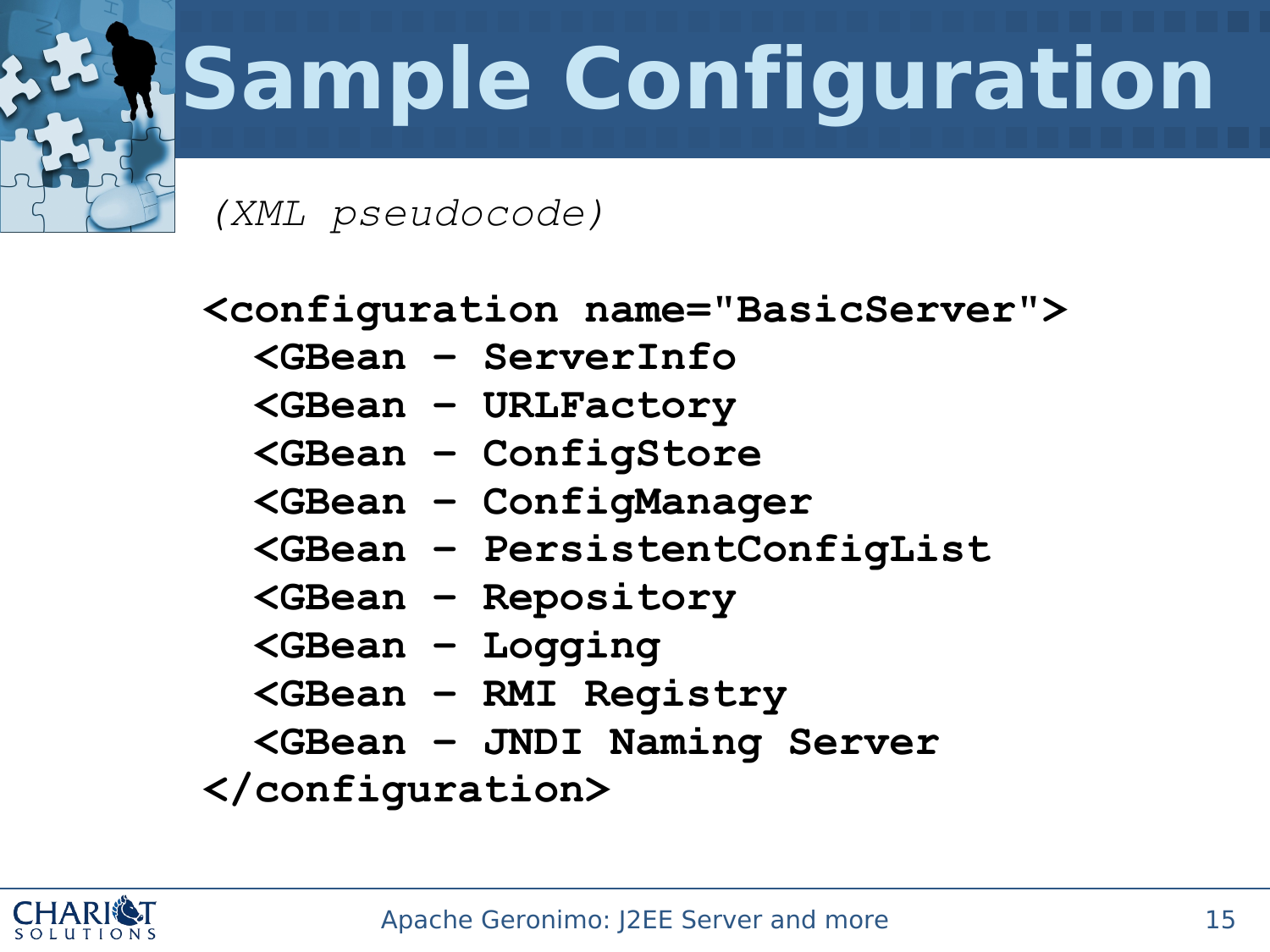![](_page_15_Picture_0.jpeg)

## **Configuration Tree**

- Each configuration has a parent
- ClassLoaders follow configuration hierarchy
- Applications are configurations too App 1

![](_page_15_Figure_5.jpeg)

![](_page_15_Picture_6.jpeg)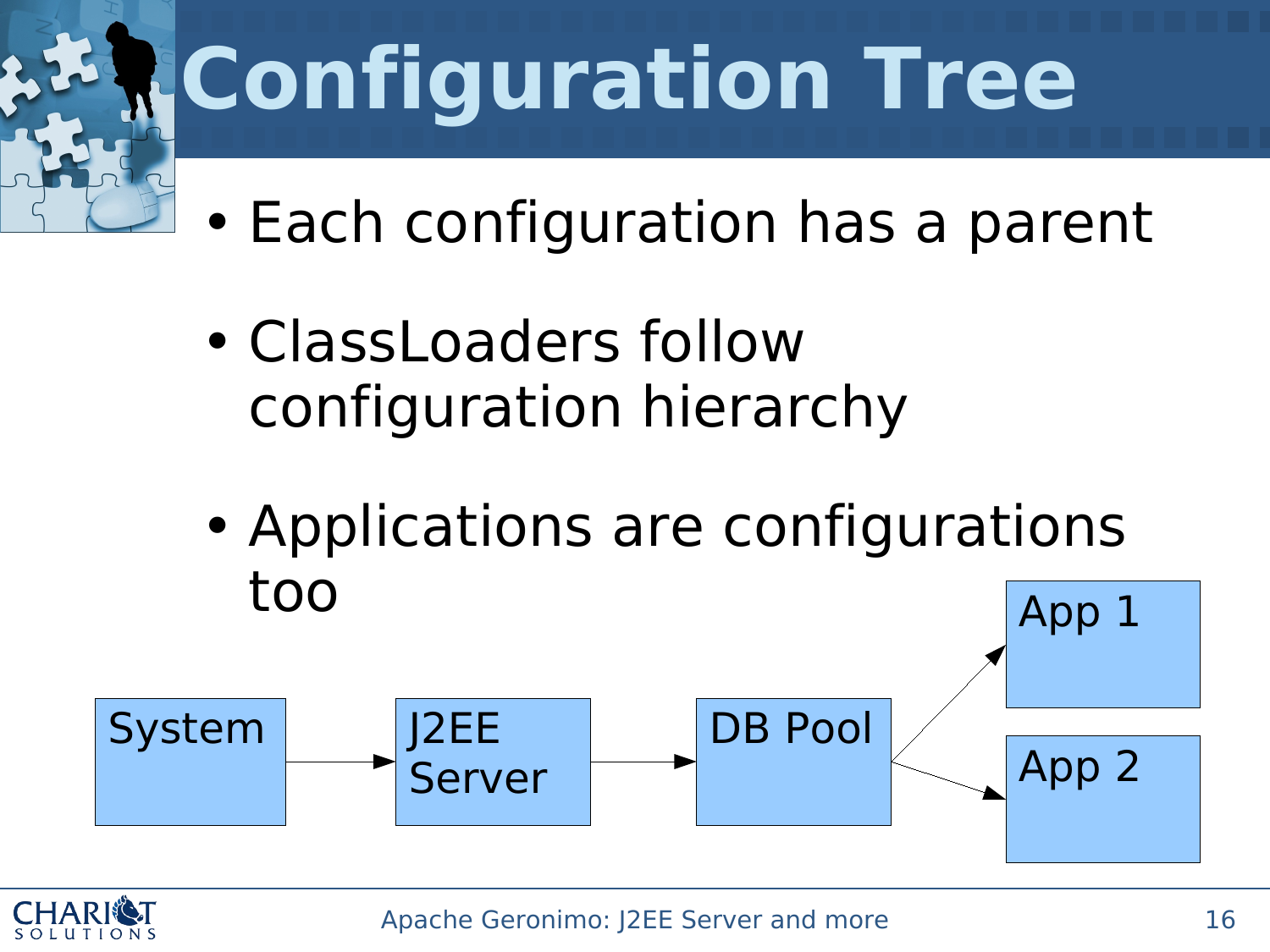# **Container in Practice**

- So what can you build on this?
	- A J2EE Server
	- Any other complex, modular, server product
	- Available components include what you'd expect given the J2EE focus: mail, web, database, logging, transactions, security, ...
	- Easy to build your own GBeans
	- JMX manageable "for free"

![](_page_16_Picture_7.jpeg)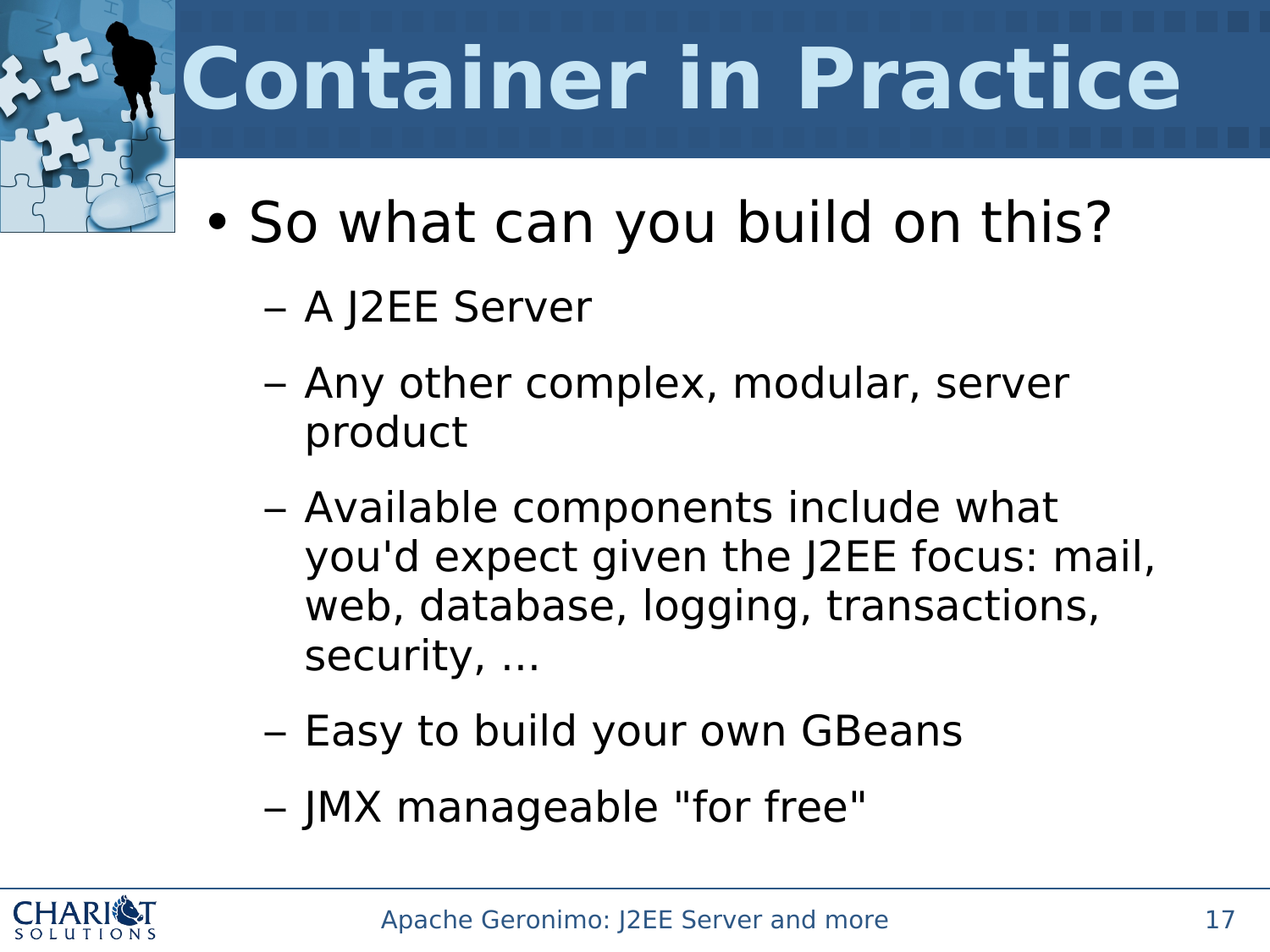# **Geronimo & Spring**

- The one container I didn't mention before...
- Geronimo has an alternate Spring-based GBean configuration system
- There's also app-level integration in progress

![](_page_17_Picture_4.jpeg)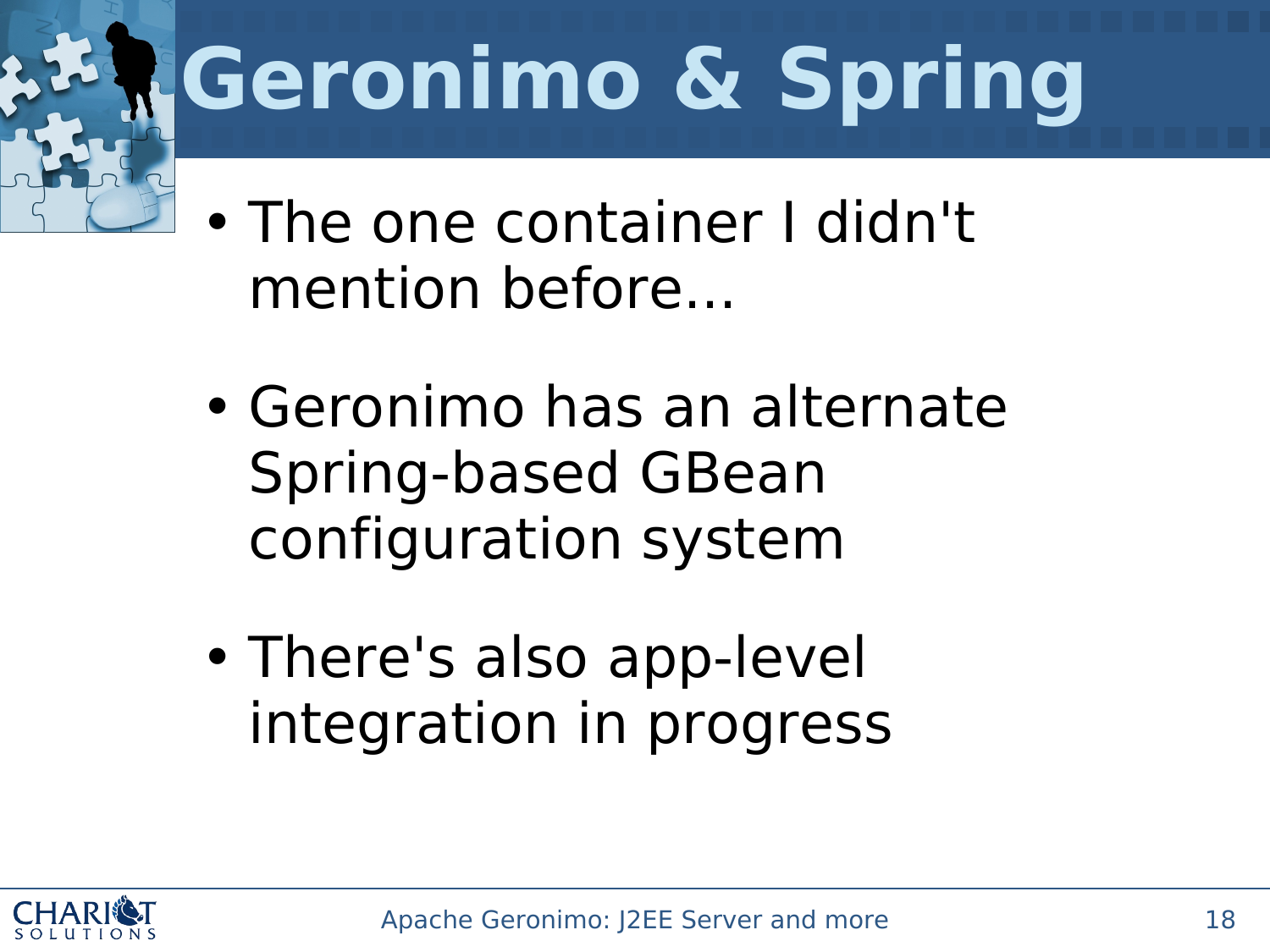![](_page_18_Picture_0.jpeg)

#### Baltimore Linux Users Group

#### **Background: J2EE vs. LAMP**

![](_page_18_Picture_3.jpeg)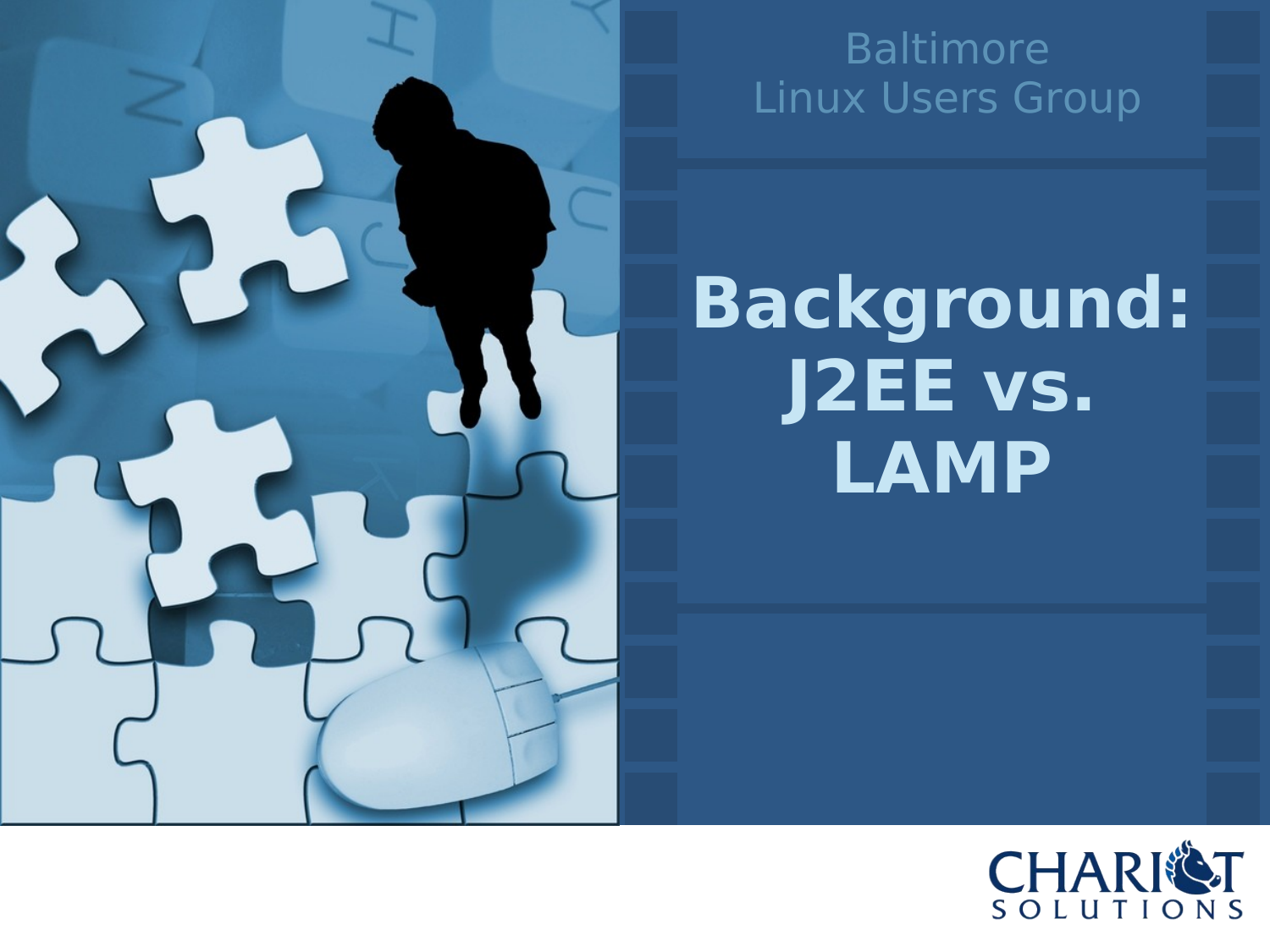![](_page_19_Picture_0.jpeg)

#### **LAMP**

- Static content via Apache
- Dynamic content via PHP, Perl, or Python Apache modules
	- Scripting runtime generally managed by Apache modules
	- Varying compatibility with Apache 2 threading modules
- Typically MySQL (or PostgreSQL, etc.) database

![](_page_19_Picture_7.jpeg)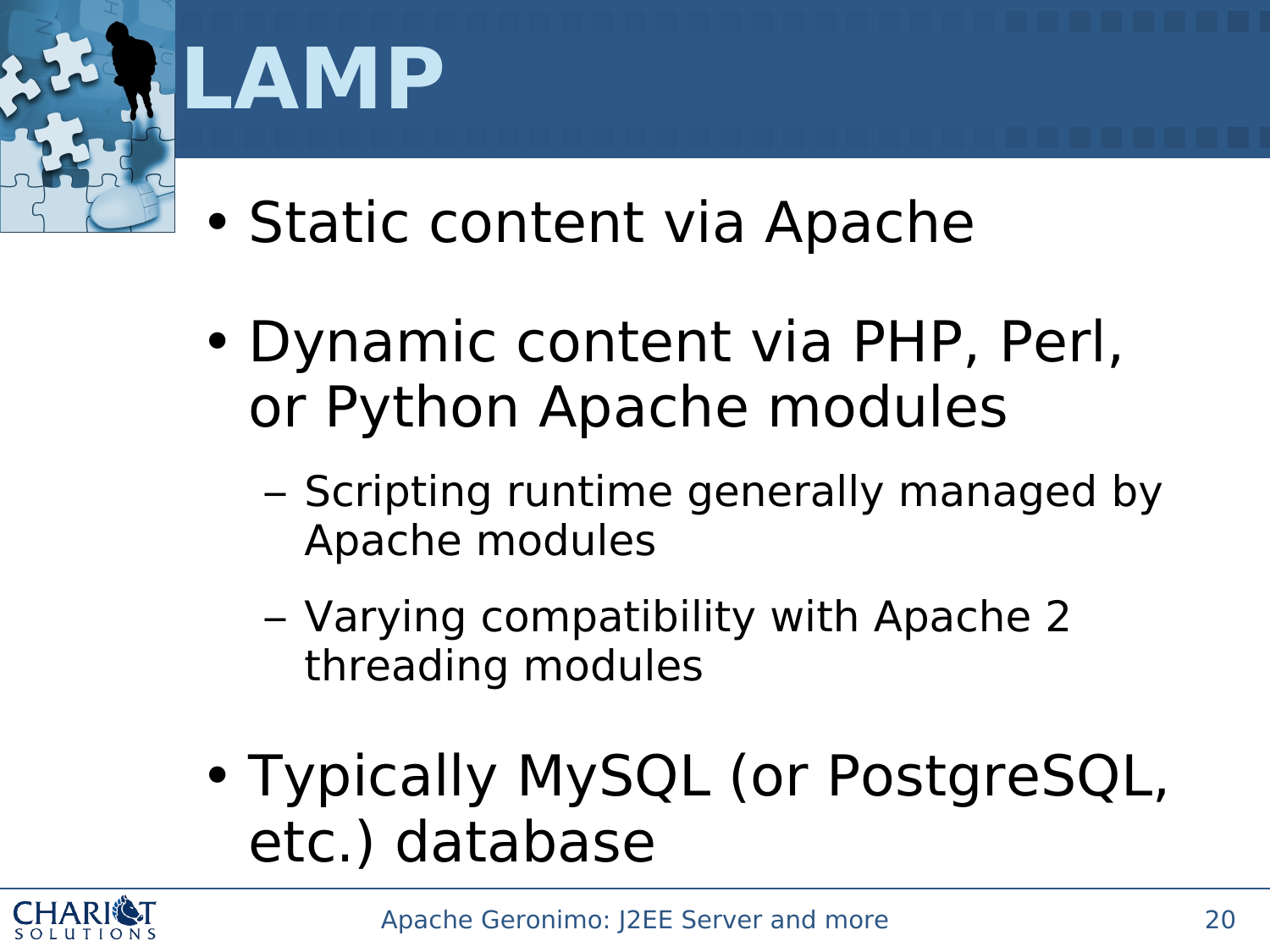![](_page_20_Picture_0.jpeg)

• Static content via Apache or integrated web server

• Dynamic content runs in J2EE "application server" product with own VM environment

– Apache module knows how to call over to app server for dynamic content

• Virtually any database product

![](_page_20_Picture_5.jpeg)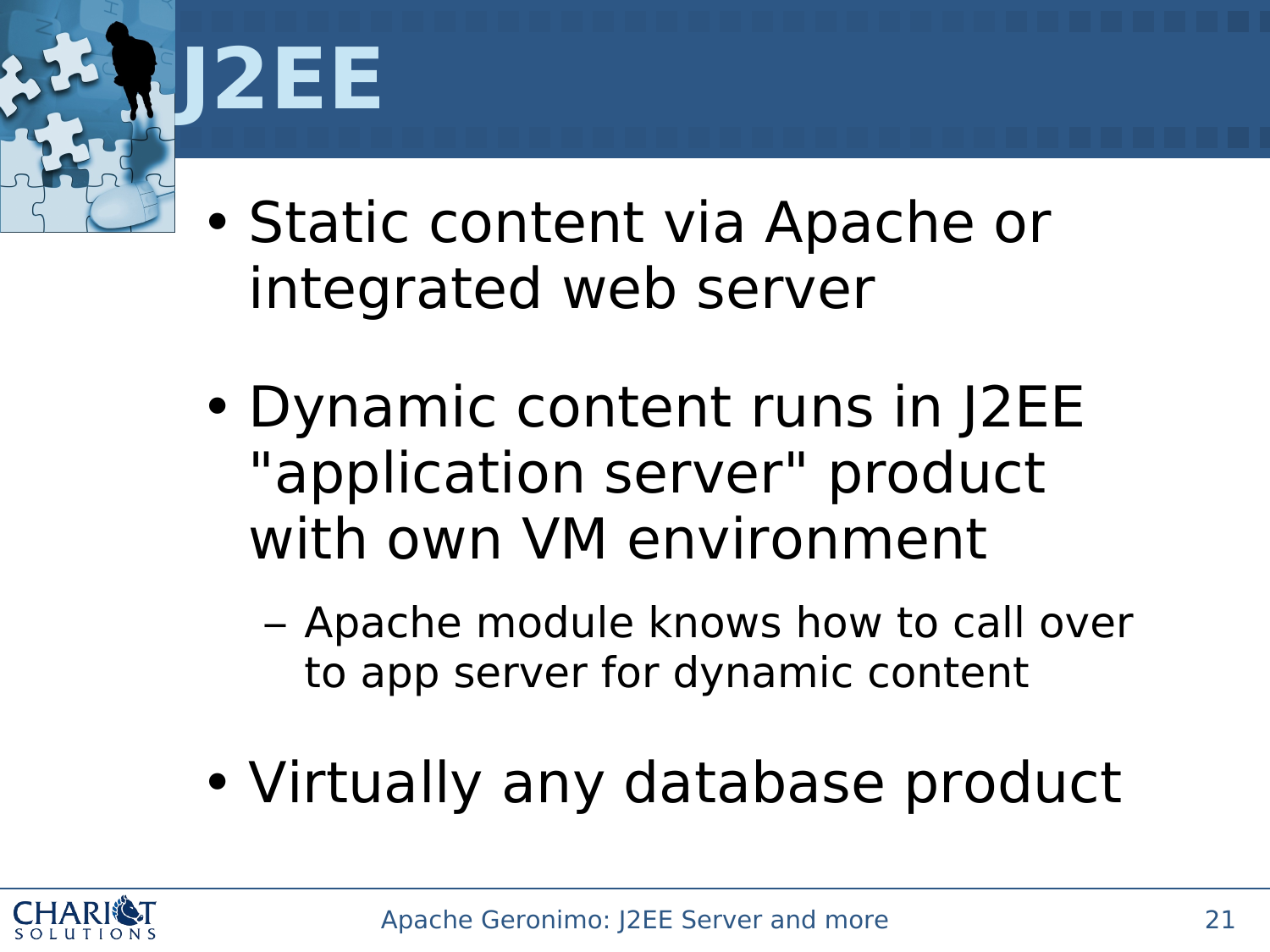# **Java/JSP vs P/P/P**

• All Java code must be compiled before executing (though JSPs can be compiled on the fly)

– Faster to execute pre-compiled code

- J2EE applications must be "packaged" to a greater degree
- Can be quick & dirty either way, but JSP less mature for that

![](_page_21_Picture_5.jpeg)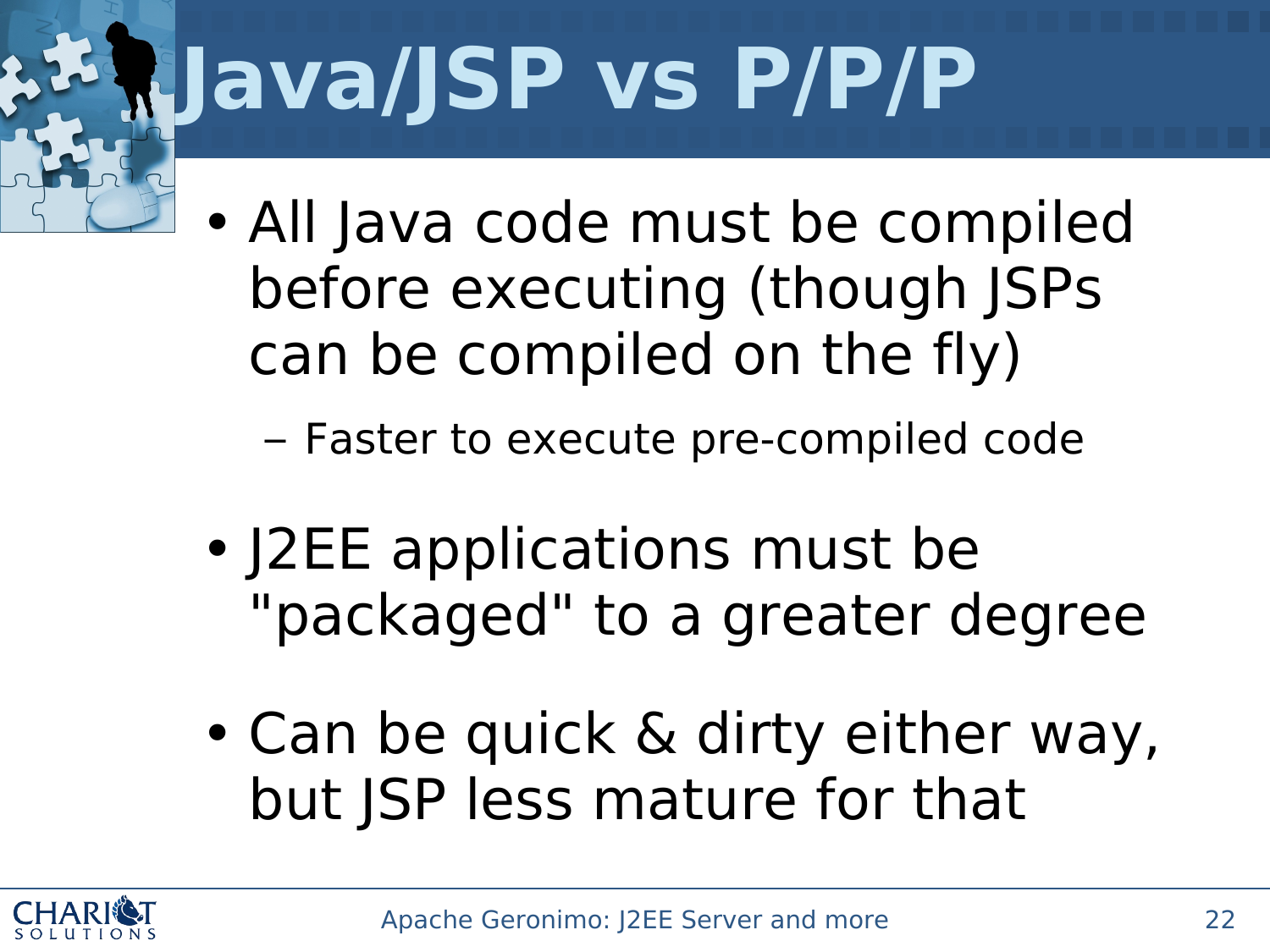# **J2EE App Servers**

- Include more "enterprise" features
	- Formal "business logic" layer
	- Database pooling
	- Several security schemes (not row-level)
	- Transactions and XA/2 phase commit
	- Asynchronous messaging
	- Integrated CORBA & Web Services
	- Object lifecycle, pooling, caching

![](_page_22_Picture_9.jpeg)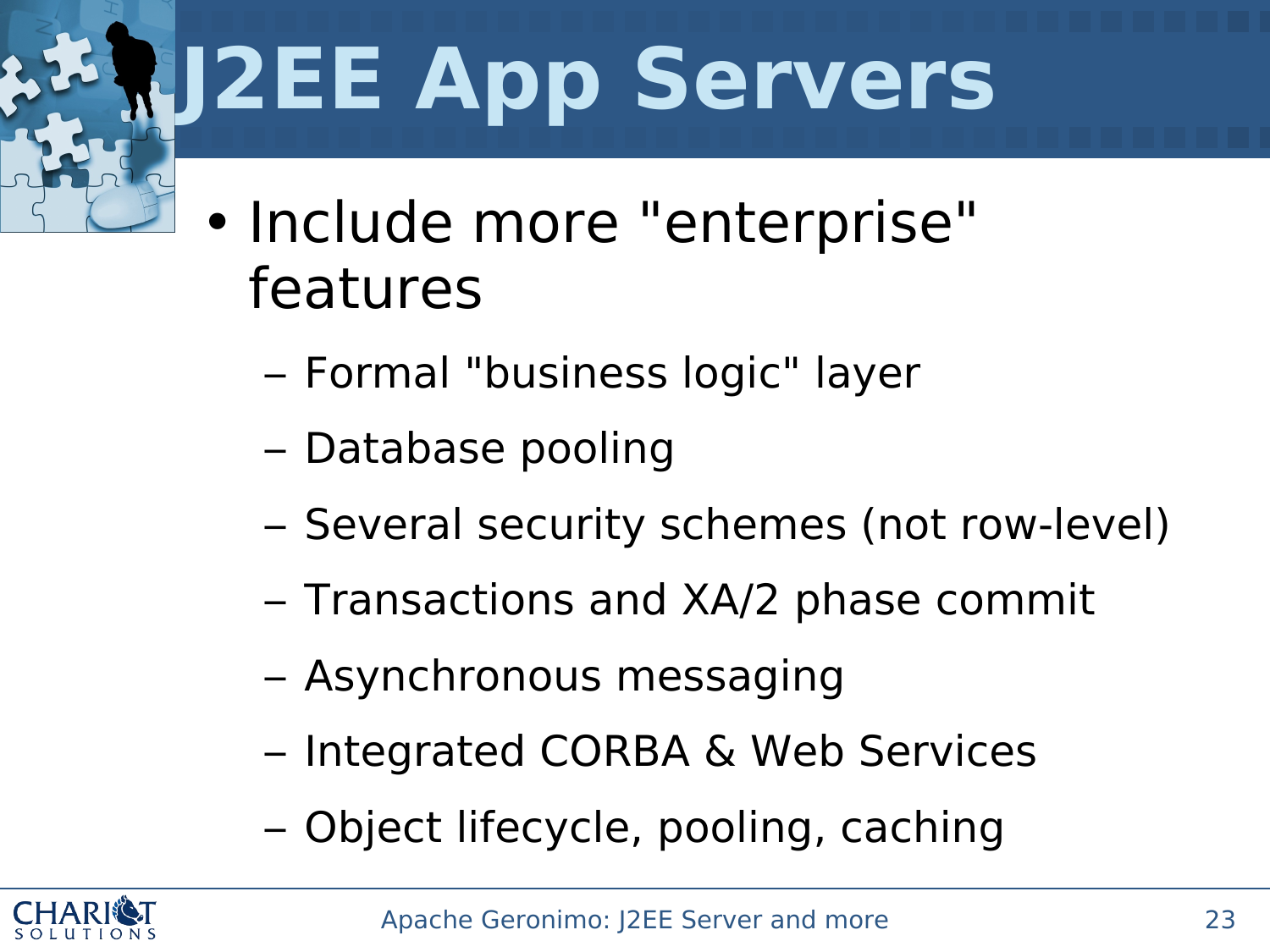![](_page_23_Figure_0.jpeg)

![](_page_23_Picture_1.jpeg)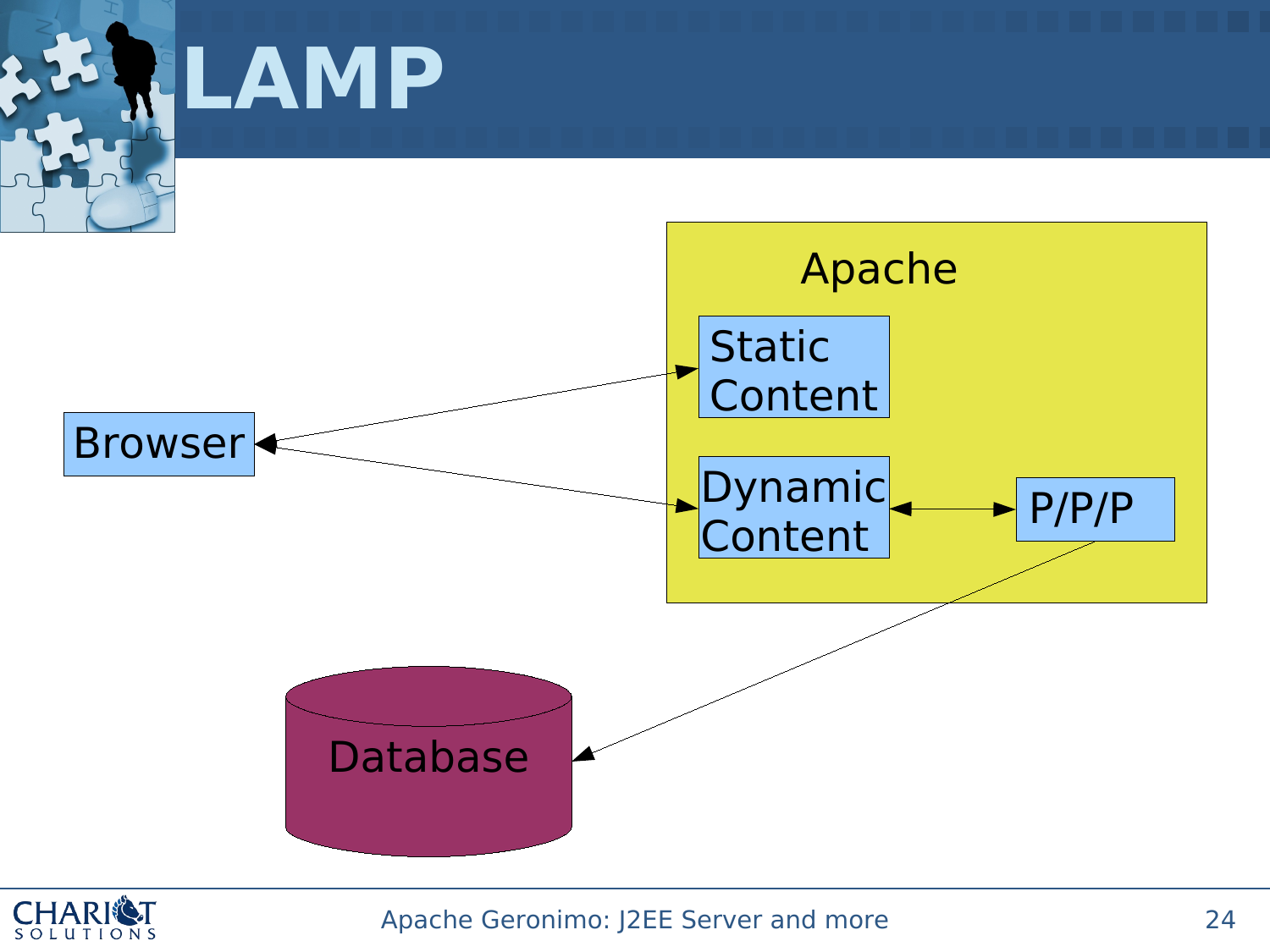![](_page_24_Figure_0.jpeg)

![](_page_24_Picture_1.jpeg)

Apache Geronimo: J2EE Server and more 25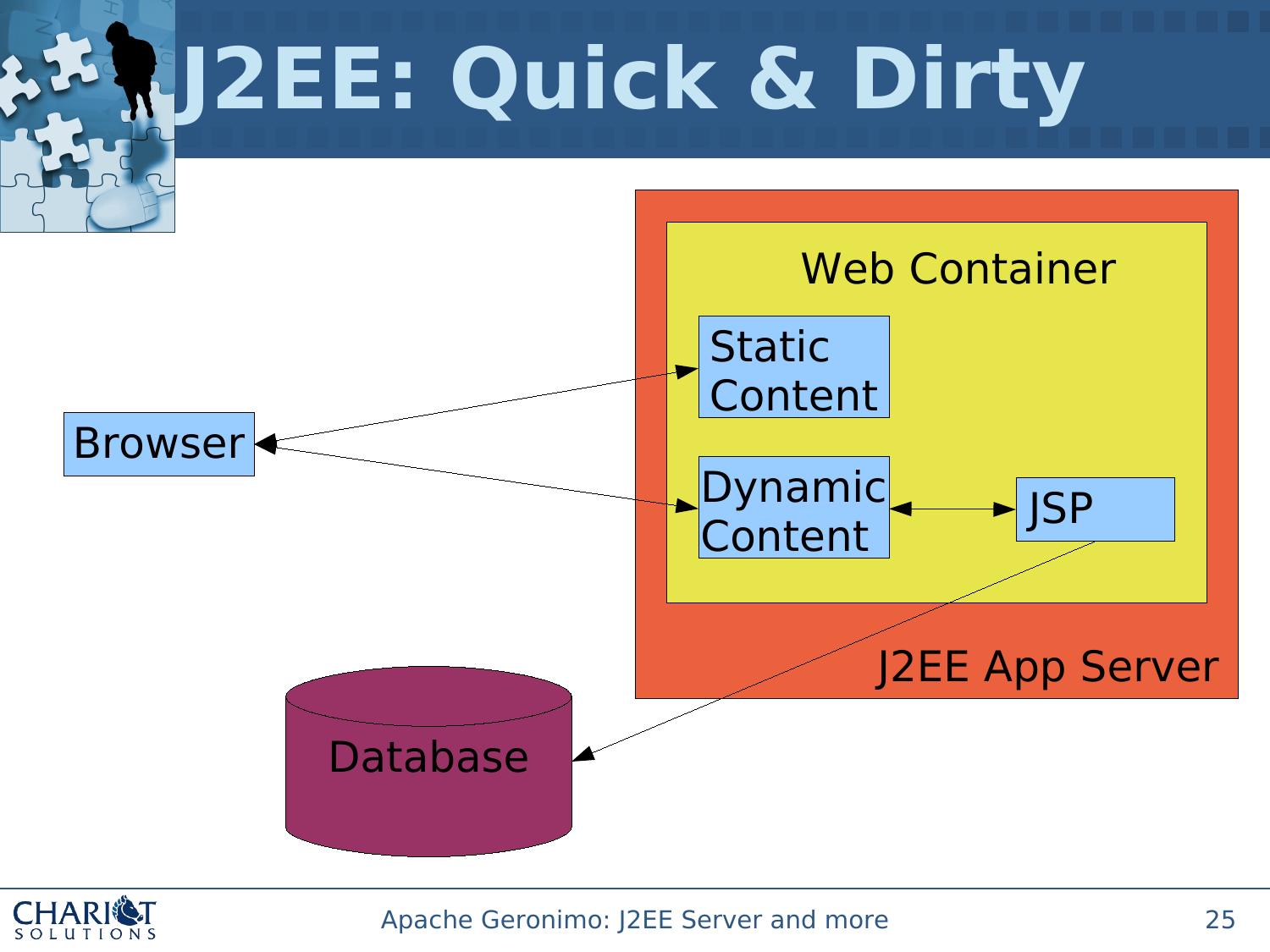![](_page_25_Figure_0.jpeg)

![](_page_25_Picture_1.jpeg)

Apache Geronimo: J2EE Server and more 26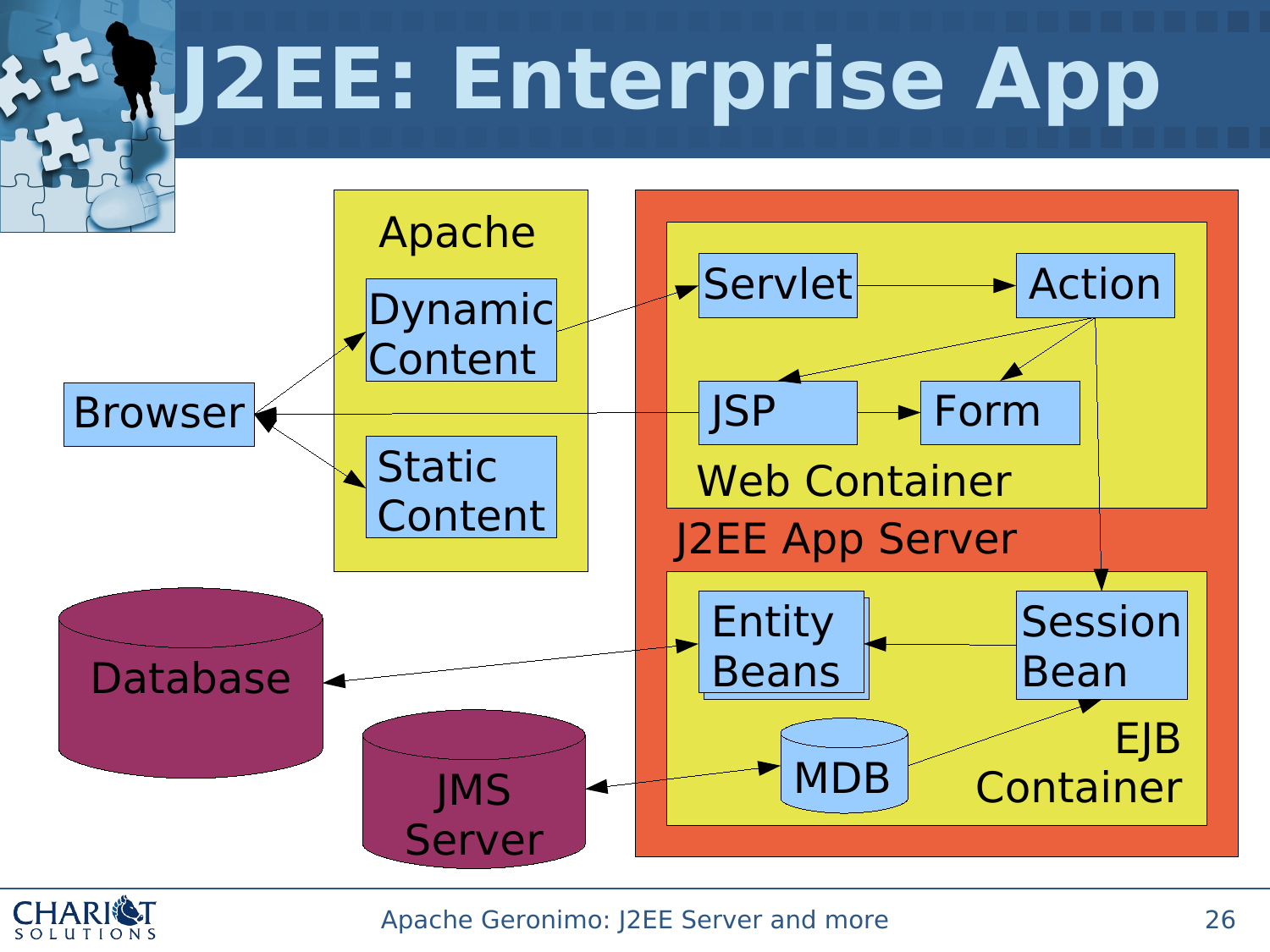## **J2EE Architectures**

- Thriving design pattern & best practices community
- Focus on separation of concerns: 3-tier/MVC architectures, etc.
- Generally more code / harder to write but easier to maintain
- Can write ugly code either way!

![](_page_26_Picture_5.jpeg)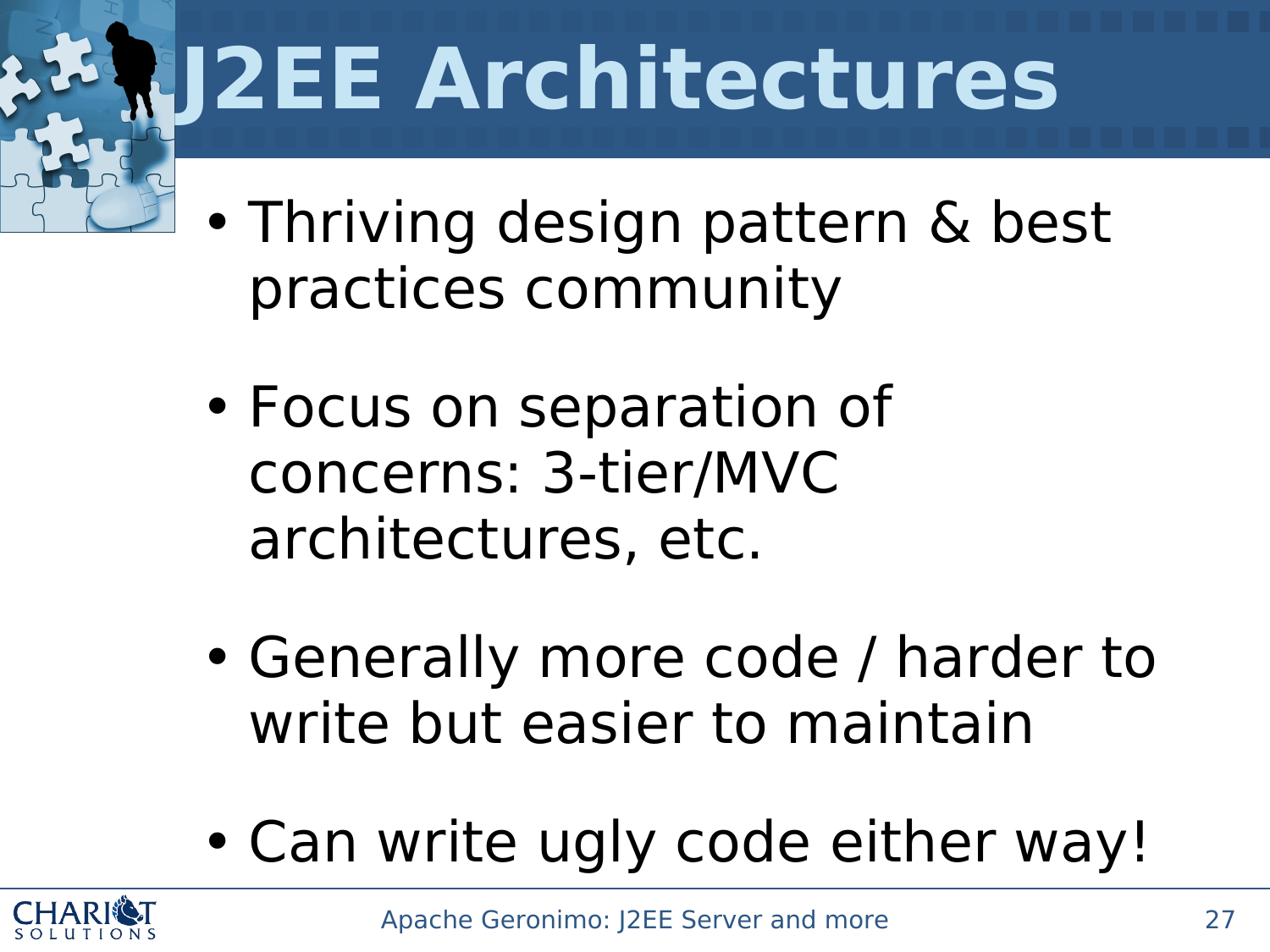![](_page_27_Picture_0.jpeg)

#### Baltimore Linux Users Group

**Geronimo: The J2EE Application Server**

![](_page_27_Picture_3.jpeg)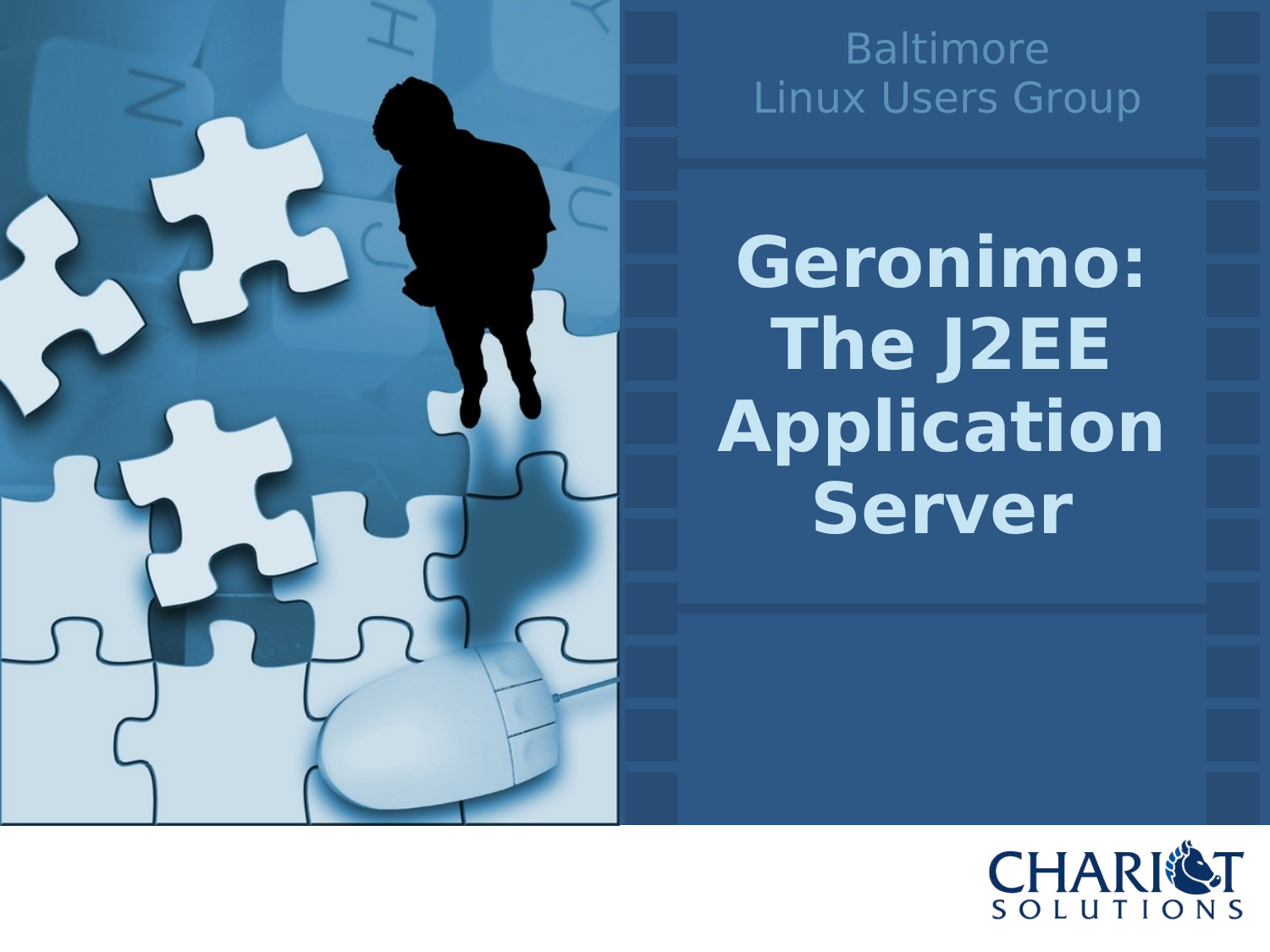# **J2EE Server Agenda**

- Current Status
- Install/Start/Stop routine
- Overview of J2EE modules & features

![](_page_28_Picture_4.jpeg)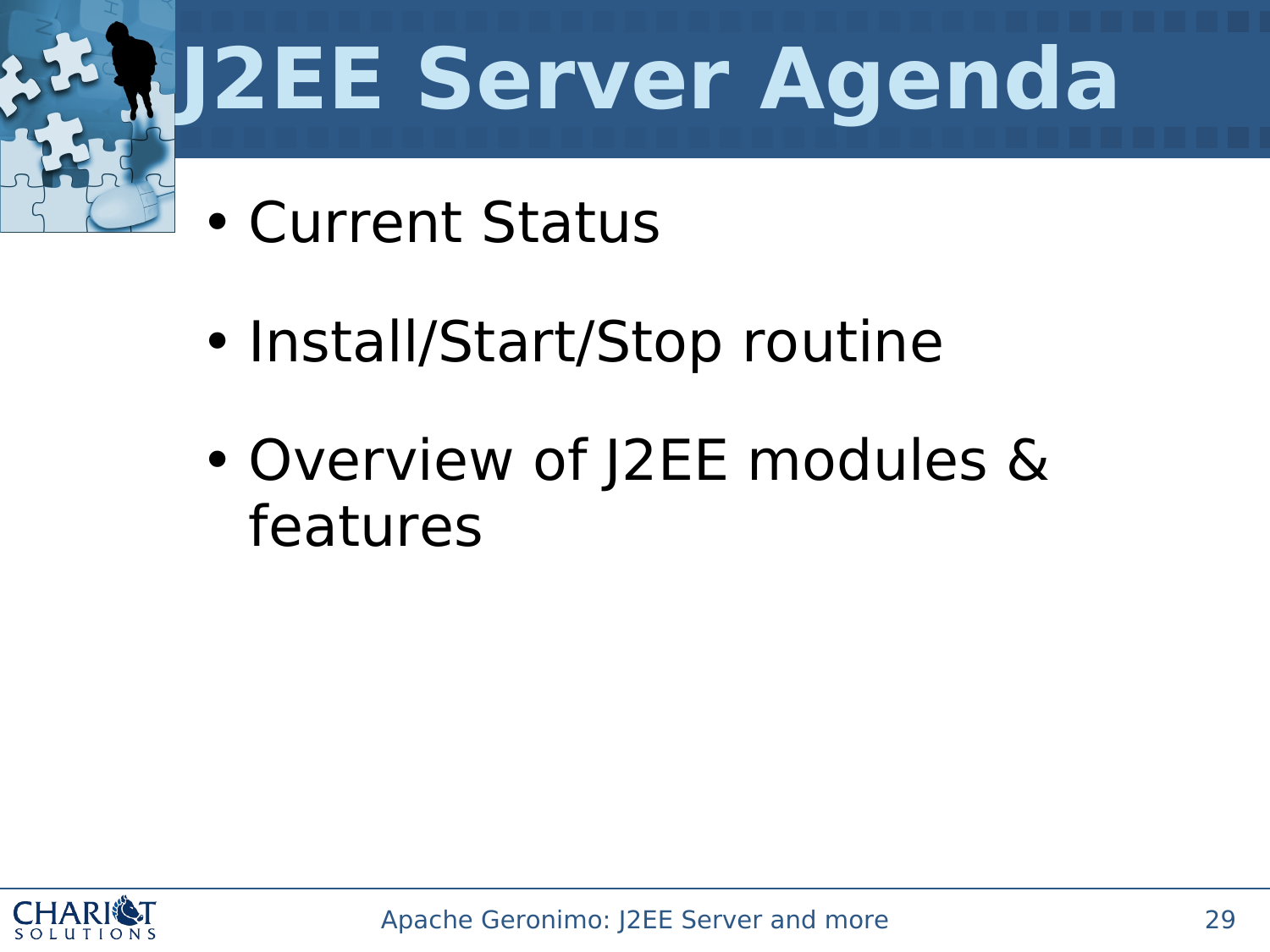# **J2EE Server Status**

- Stable kernel
- 20+ committers
- J2EE features complete
- Certification testing in progress (not allowed to say much more)
- Room for improvement in ease of use

![](_page_29_Picture_6.jpeg)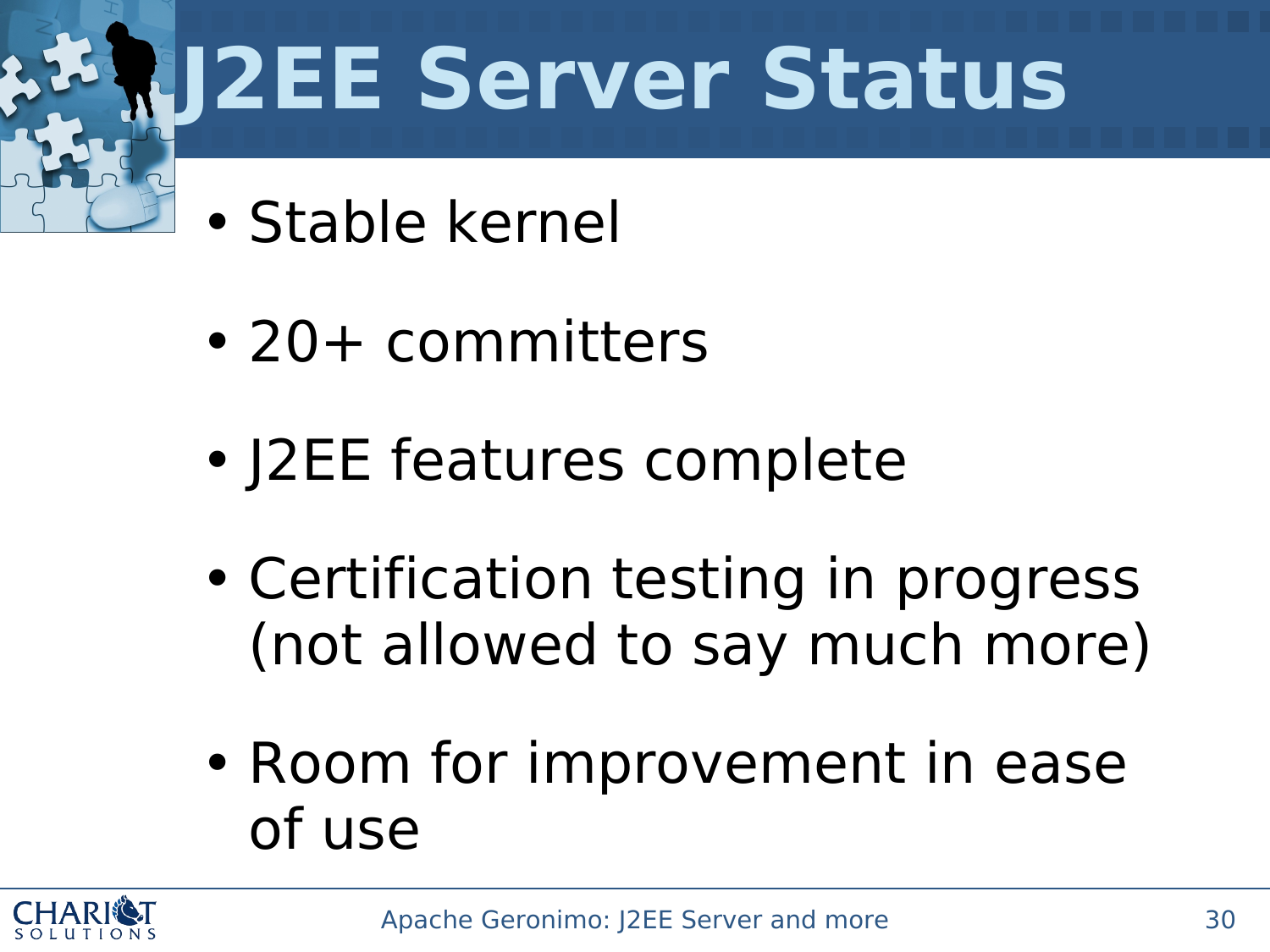![](_page_30_Picture_0.jpeg)

#### **Availability**

- Dated Milestone 3 release
- Recent unstable releases – Actually more "stable" than M3
- Download from web site
- unzip and go
- Must use executable JAR installer to change ports, etc.

![](_page_30_Picture_7.jpeg)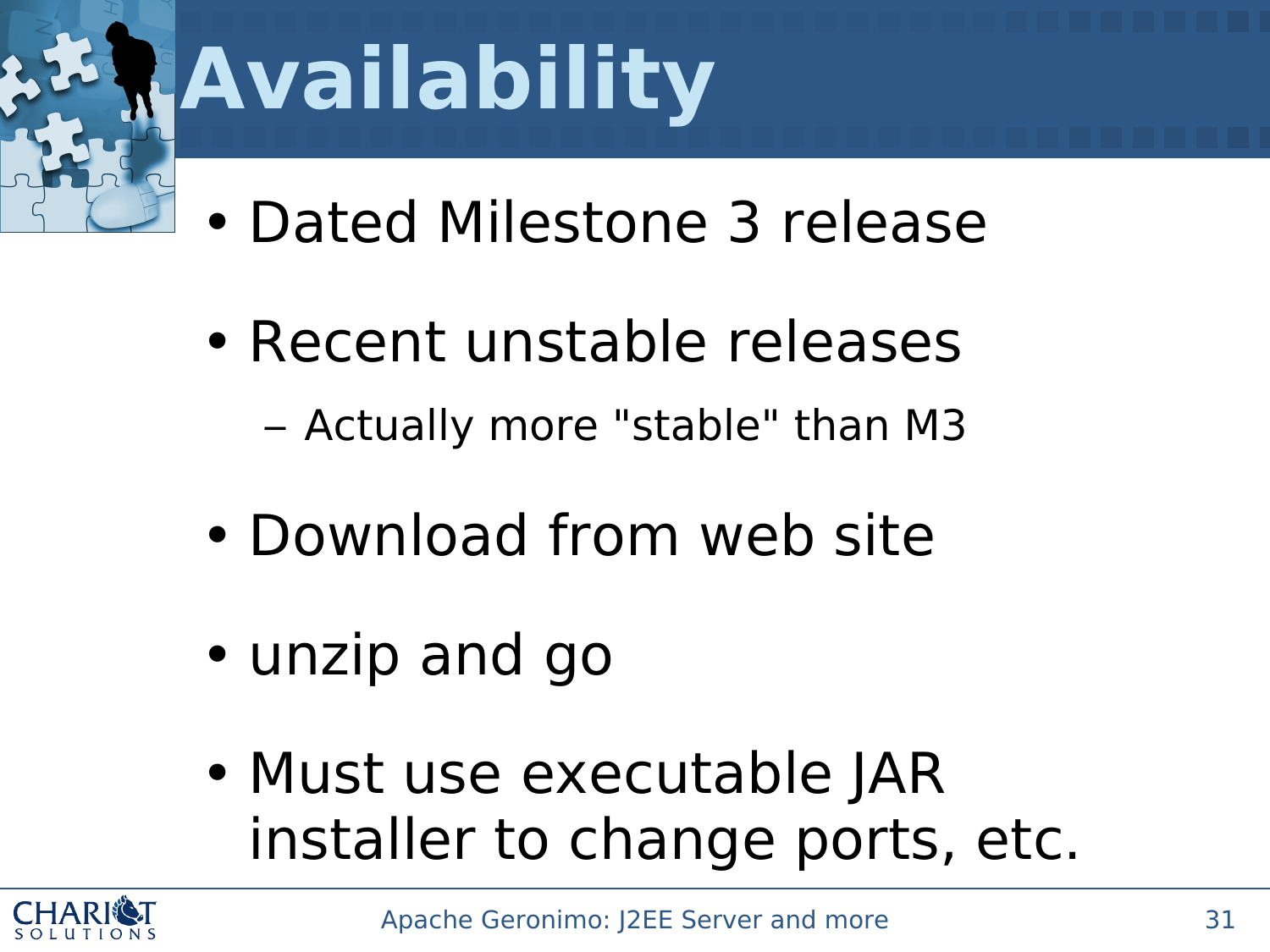# **Starting Geronimo**

• From the install directory, run **java -jar bin/server.jar**

- **server.jar** can actually be doubleclicked or run from anywhere
- If it doesn't start up, check for exceptions
	- Usually a BindException because something else is running on a port it uses (8080, 1099, etc.)

![](_page_31_Picture_5.jpeg)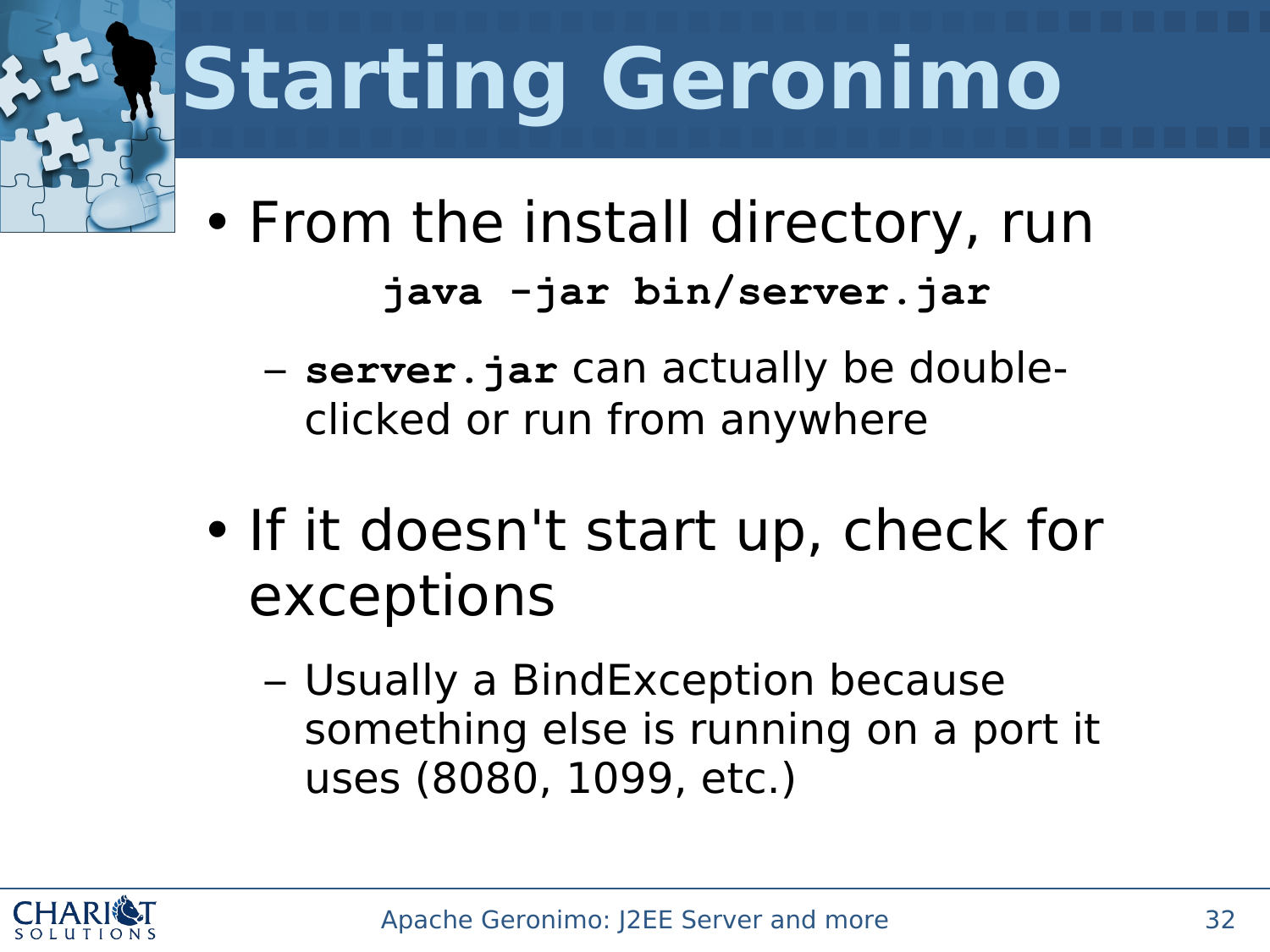![](_page_32_Picture_0.jpeg)

# **Stopping Geronimo**

- What can I say?
	- Ctrl-C
	- kill
	- kill -9 :)

• Shutdown command is overdue (see "ease of use")

![](_page_32_Picture_7.jpeg)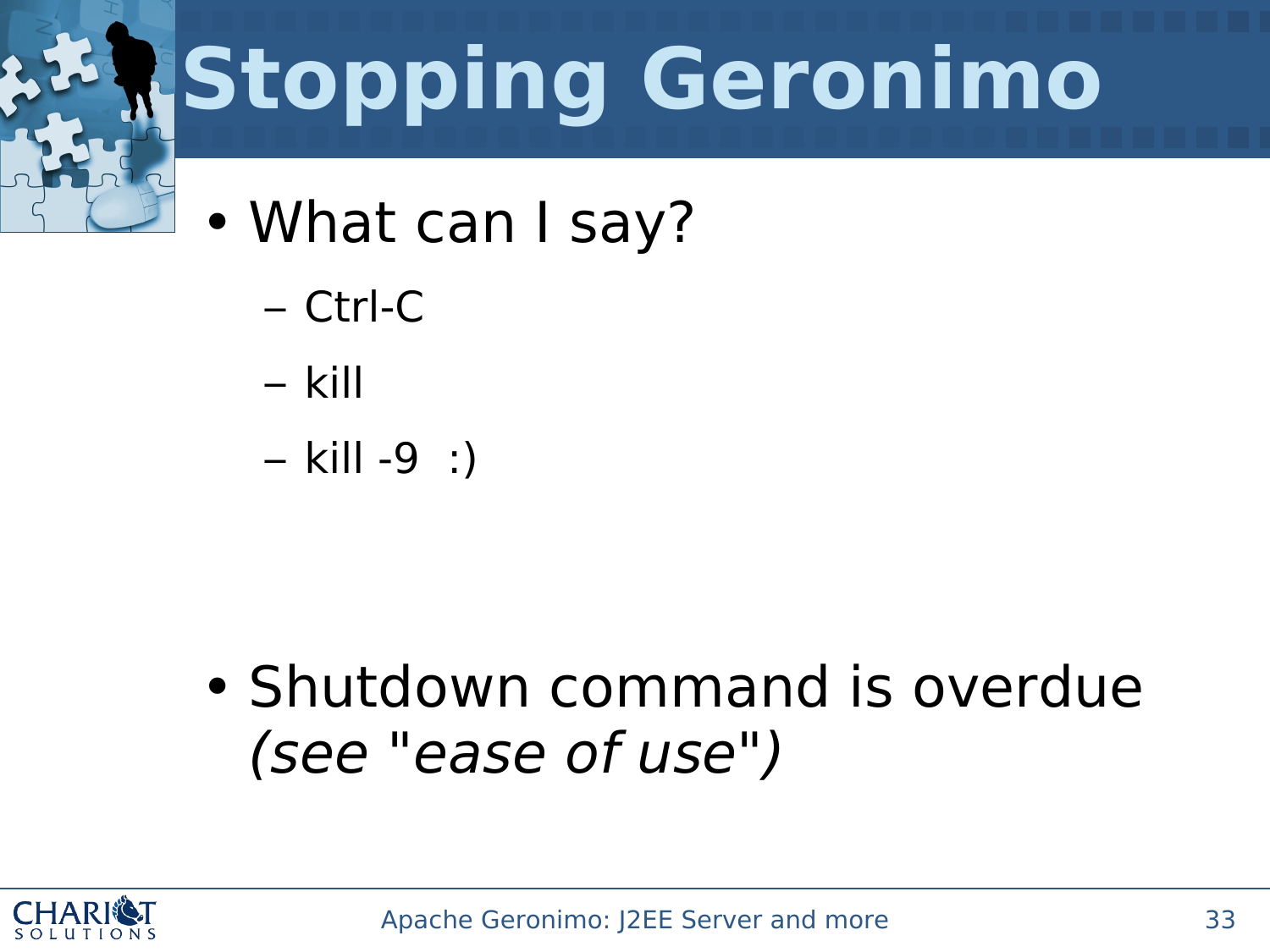![](_page_33_Picture_0.jpeg)

# **Deploy Tool**

• Used to deploy applications as well as GBean configurations

- Best when the server is running
- Typical syntax:

**java -jar bin/deployer.jar help [command]**

- **java -jar bin/deployer.jar deploy [archive] [plan]**
- **java -jar bin/deployer.jar start [module name]**
- **java -jar bin/deployer.jar stop [module name]**
- **java -jar bin/deployer.jar undeploy [module name]**
- **java -jar bin/deployer.jar list-modules**

![](_page_33_Picture_11.jpeg)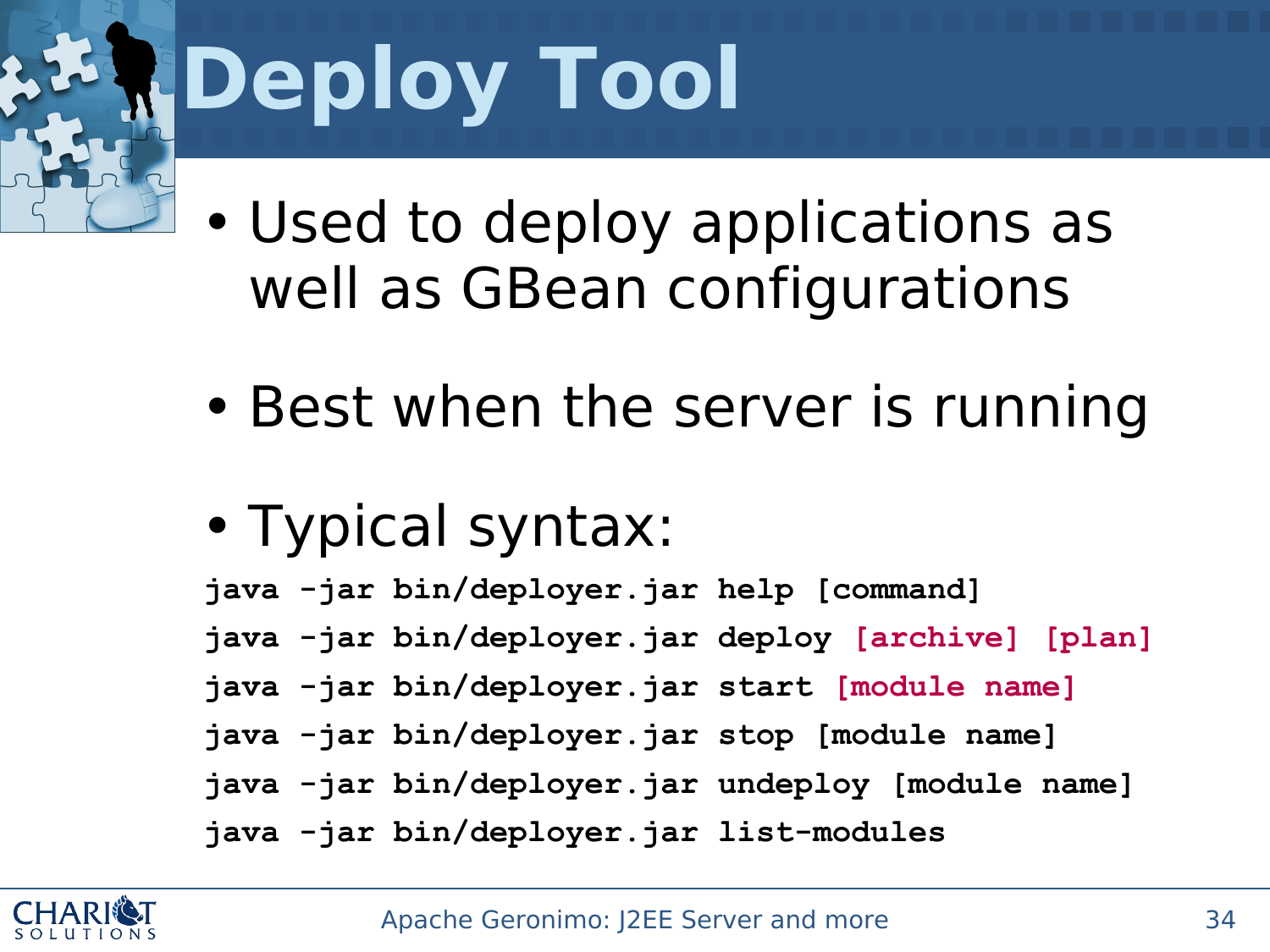# **Deployment Plans**

- All there is for service modules (GBean configurations)
- Server-specific deployment information for applications (similar to J2EE deployment descriptors)
- XML documents based on Geronimo XML schemas (with corresponding namespaces)

![](_page_34_Picture_4.jpeg)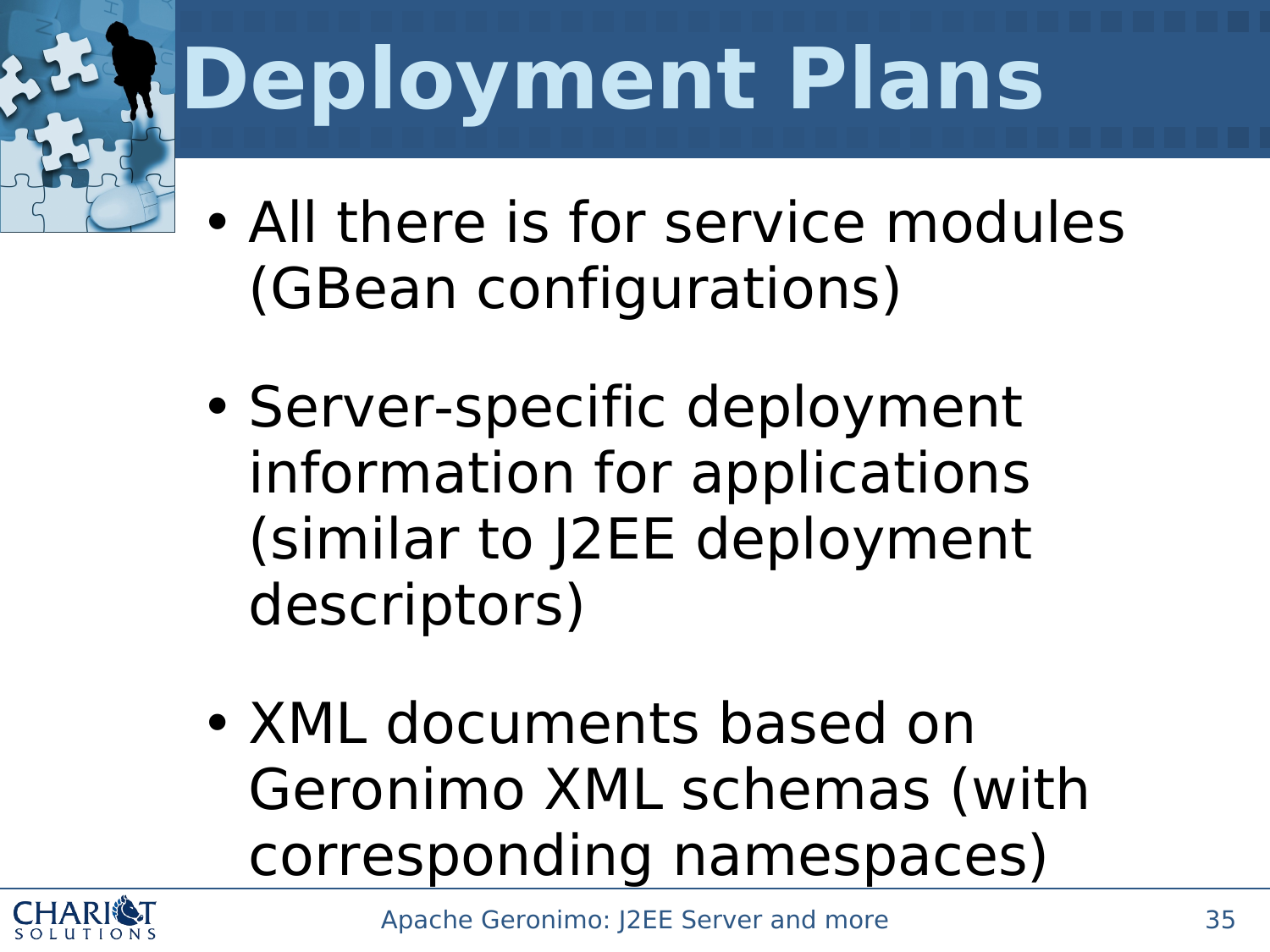#### **Sample Plan**

**<?xml version="1.0" encoding="UTF-8"?>**

**<web-app xmlns="http://geronimo..." configId="MyWebApp" parentId="J2EEServer"> <context-root> /MyWebApp </context-root> <context-priority-classloader> false </context-priority-classloader> </web-app>**

![](_page_35_Picture_4.jpeg)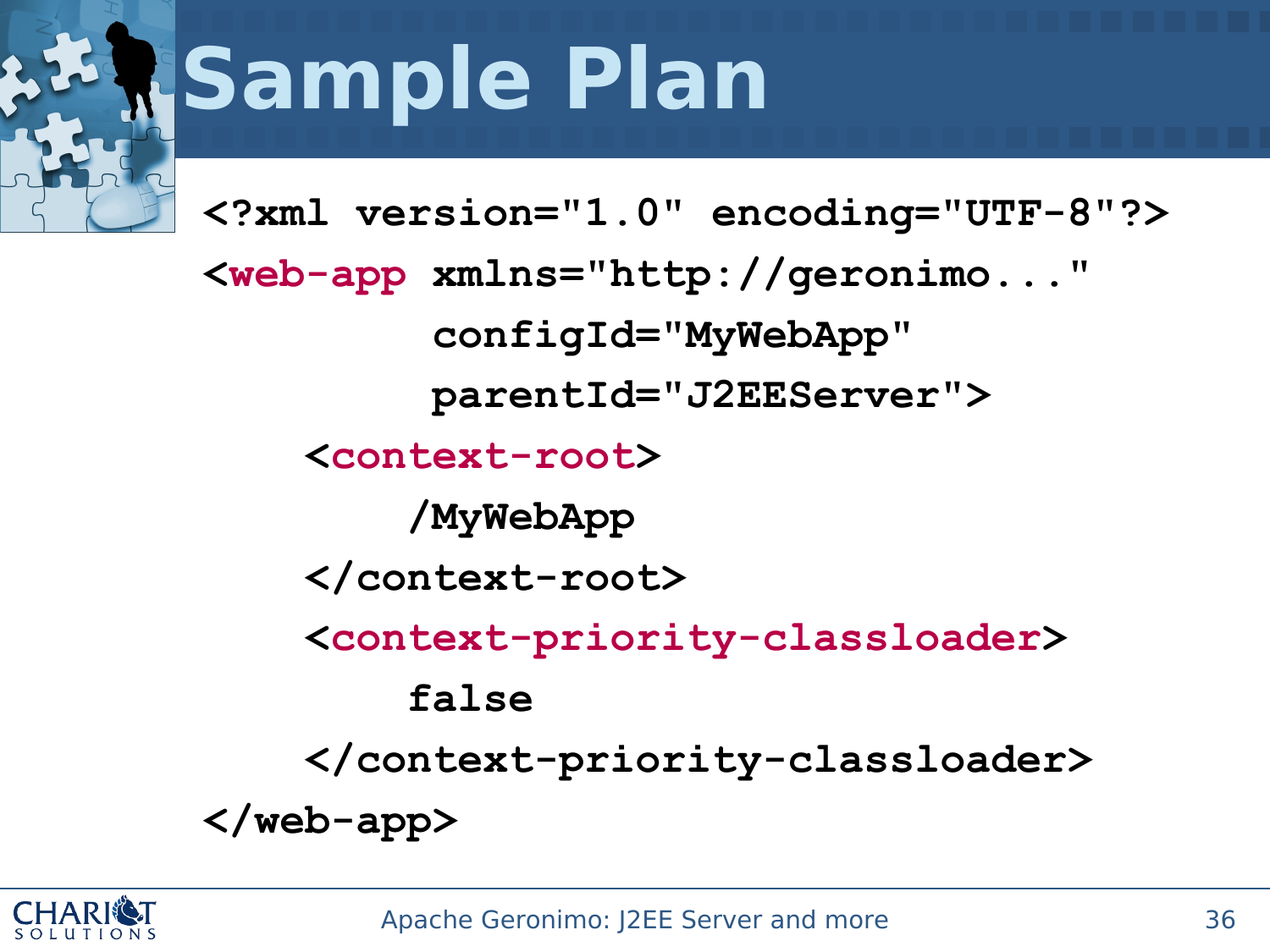#### **J2EE Services**

- Geronimo includes
	- Web container
	- EJB container
	- J2EE Connector container
		- JDBC Pools & JMS Resources
	- Application Client container
	- JMS server
	- Security & Transactions
	- Management & Deployment APIs
	- CORBA & Web Services
	- and much more...

![](_page_36_Picture_12.jpeg)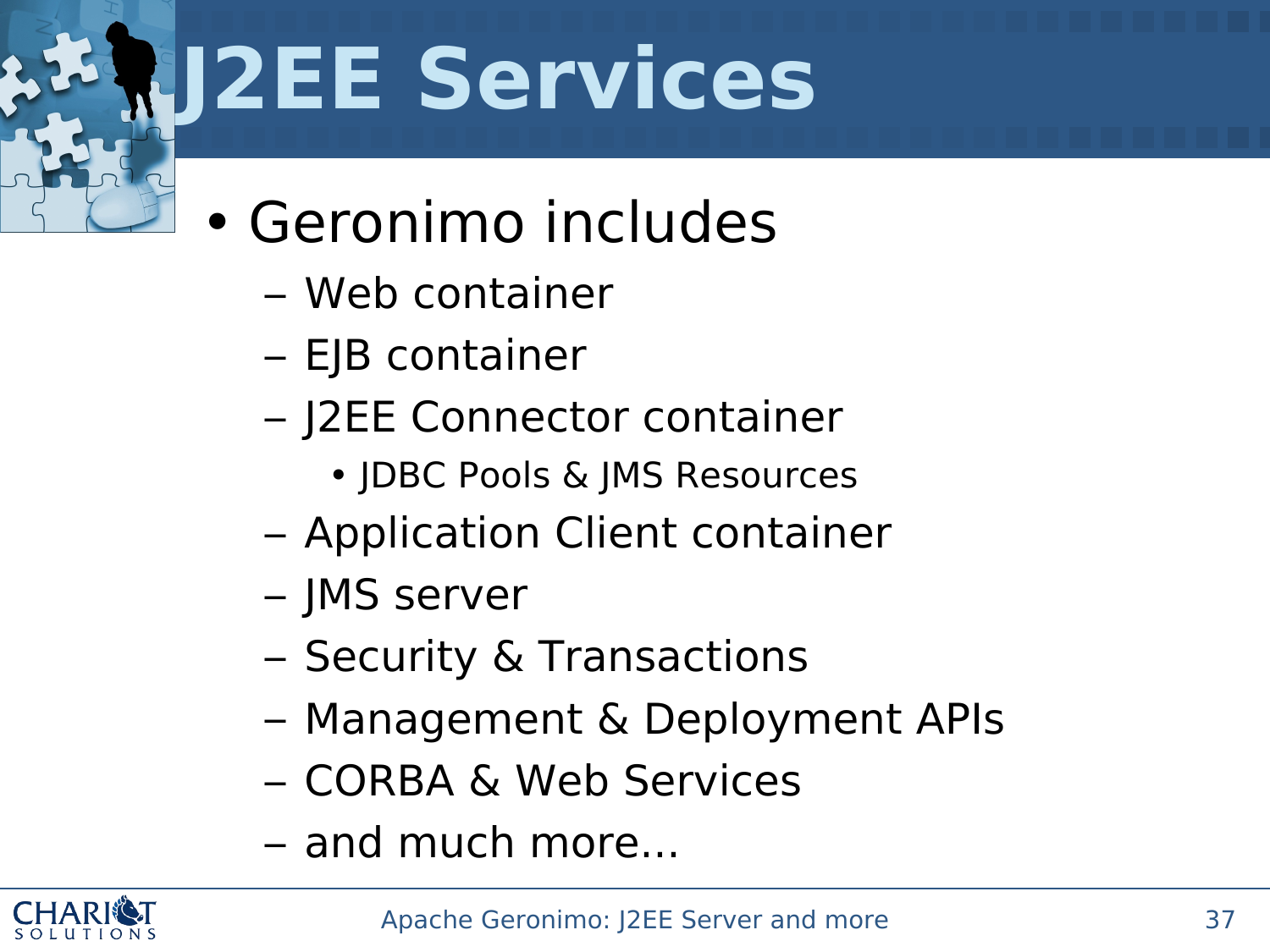![](_page_37_Picture_0.jpeg)

#### **Thanks to...**

- MX4J • JOTM
- OpenEJB
- Jetty

• Axis

• CGlib

- Tomcat • Scout
- ActiveMQ
- XMLBeans
- TranQL • Commons

![](_page_37_Picture_10.jpeg)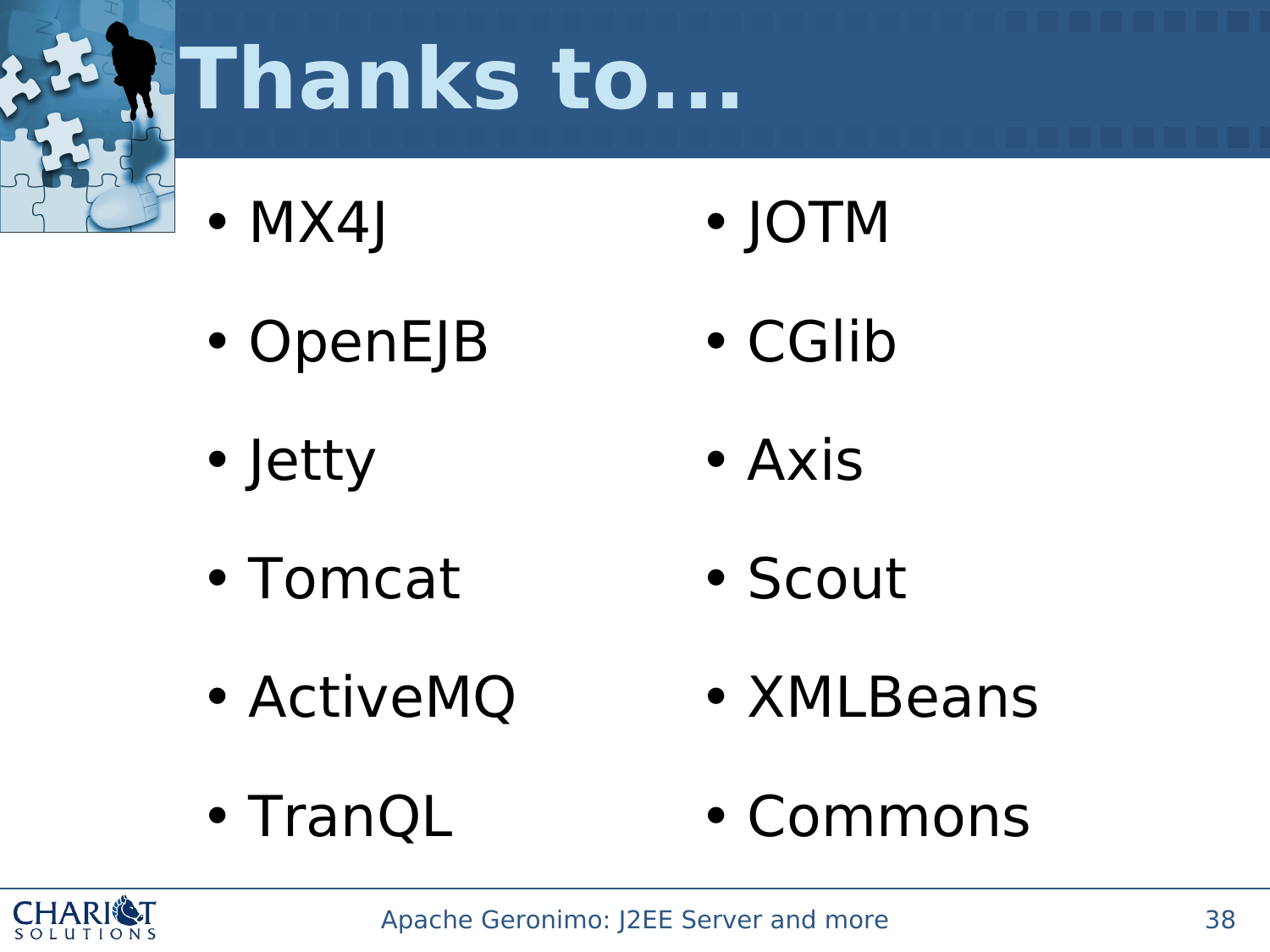![](_page_38_Picture_0.jpeg)

#### **Web Applications**

- via Jetty or Tomcat
- Security, classpath integration – Including HTTPS, certificates, etc.
- Config includes ports, logs, ...
- All J2EE 1.4 features supported
- Very stable

![](_page_38_Picture_7.jpeg)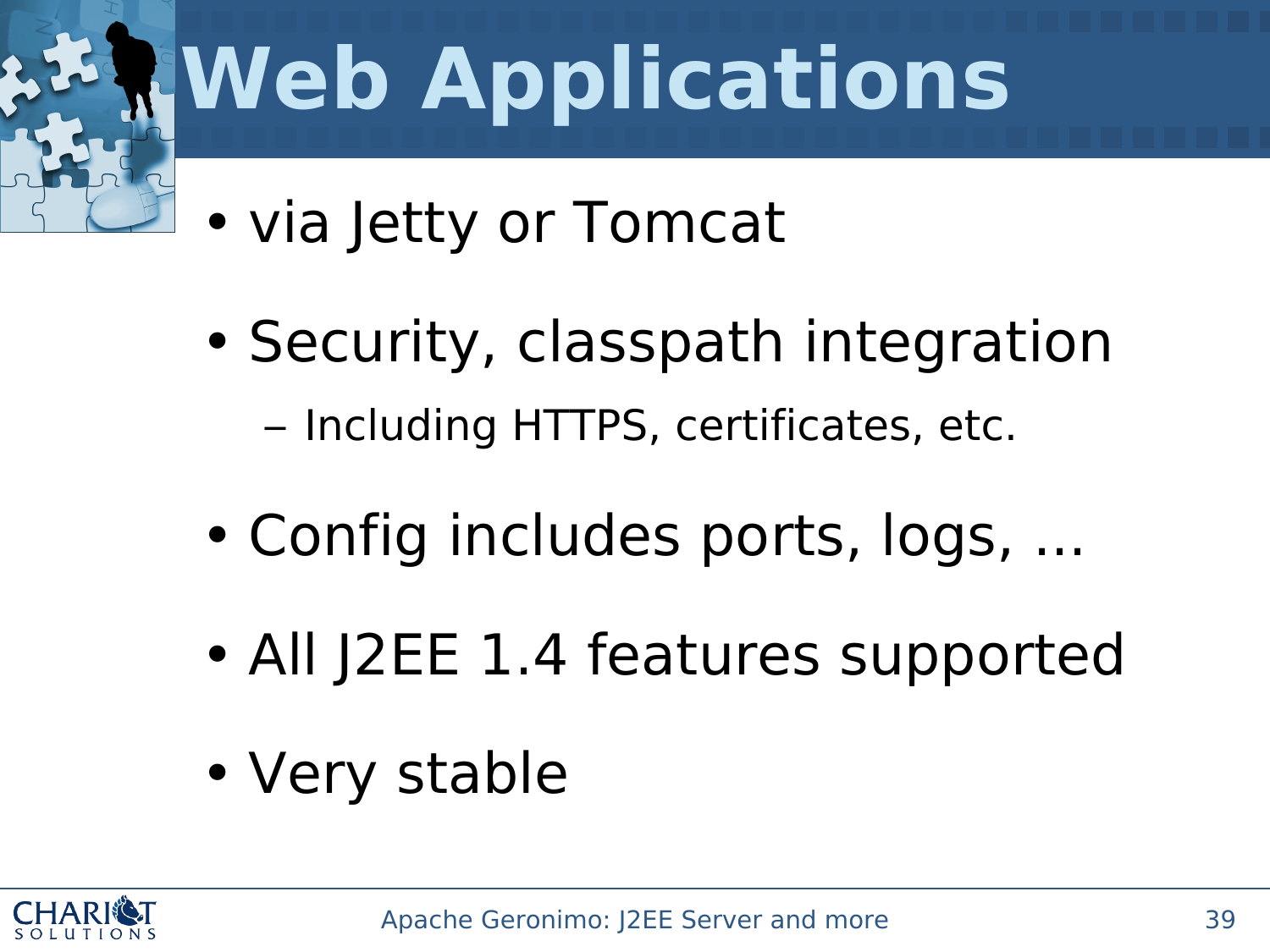![](_page_39_Picture_0.jpeg)

#### **EJBs**

- via OpenEJB
- EJB 2.1 support now complete
- Full CMP support
	- Still missing some optimizations, such as CMP/CMR load groups
	- Automatic PK generation in flux
	- Needs more extensive database testing
- Instant stubs via CGlib

![](_page_39_Picture_9.jpeg)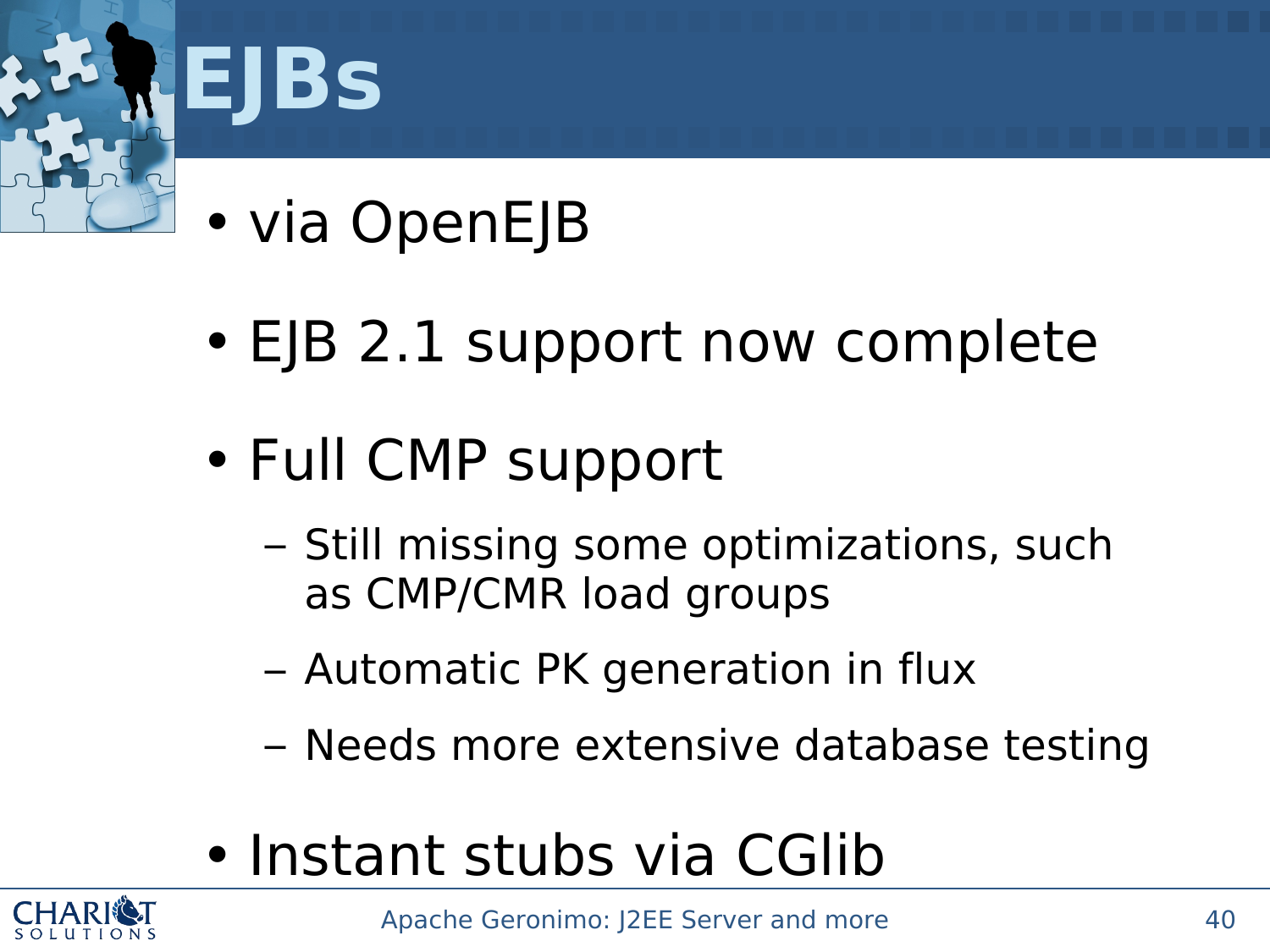#### **J2EE Connectors**

- via a custom Geronimo module
- J2CA 1.5 fully supported
	- Inbound and outbound connectors supported
	- Work manager thread pools supported
- JDBC pools, JMS connection factories, and JMS destinations implemented using connectors

![](_page_40_Picture_6.jpeg)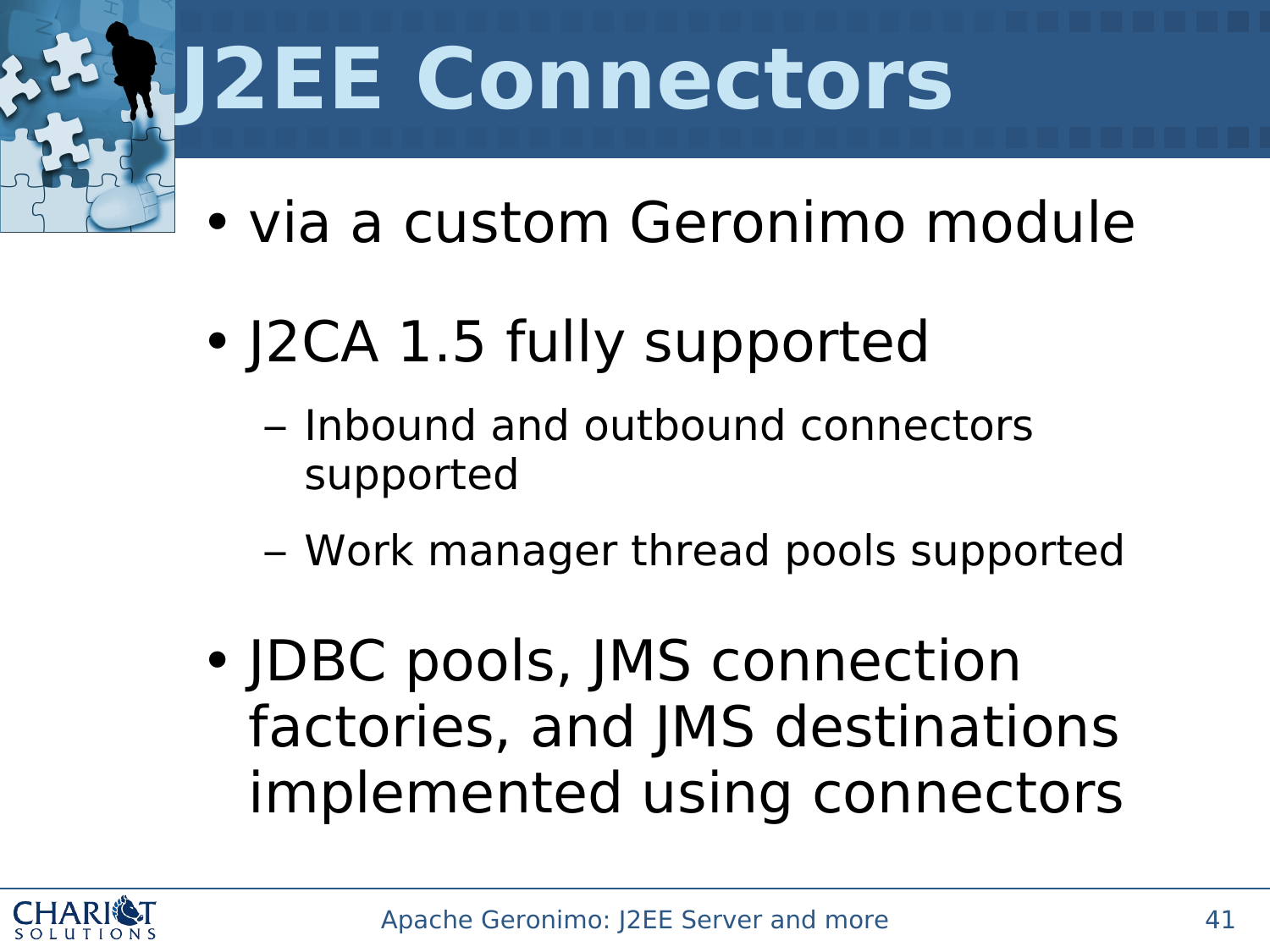# **Application EARs**

- Deployment support for EARs
- May include common libraries or reference them within the server JAR repository
- May include resources to deploy when the app is deployed
- Web App ClassLoader under EJB/Connector ClassLoader

![](_page_41_Picture_5.jpeg)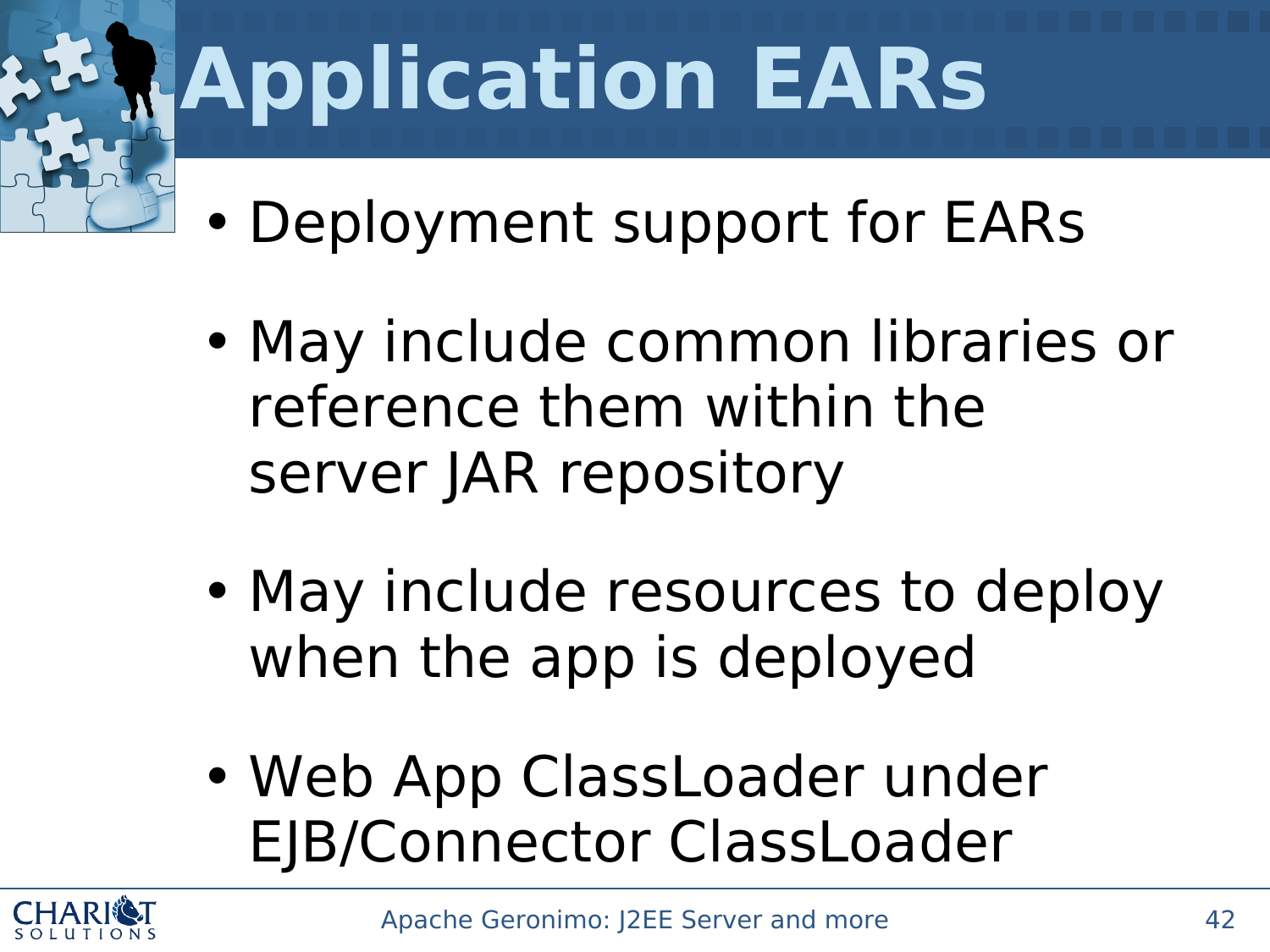# **Application Clients**

- Full application client container, including JAAS Login, EJB References, Resource References, etc.
- "Plain J2SE" clients supported as well, with JAAS authentication and JNDI resource lookup (though not all resources work remotely)

![](_page_42_Picture_3.jpeg)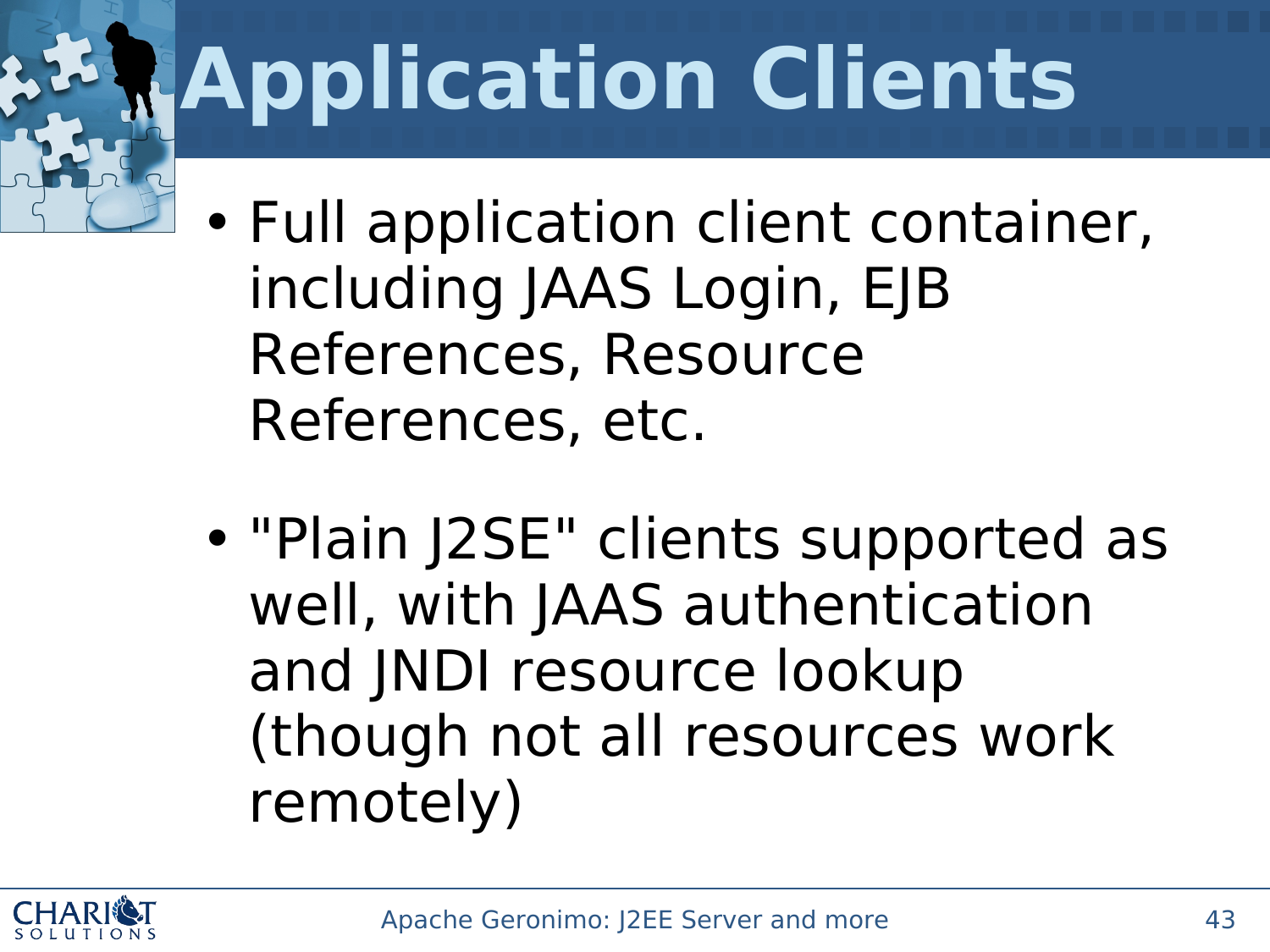# **DB Connection Pools**

- Configured using a J2EE Connector (from TranQL)
- Can be deployed at the server level (for use by multiple apps), or with an application (started/stopped with that application)
- Standard pooling features

![](_page_43_Picture_4.jpeg)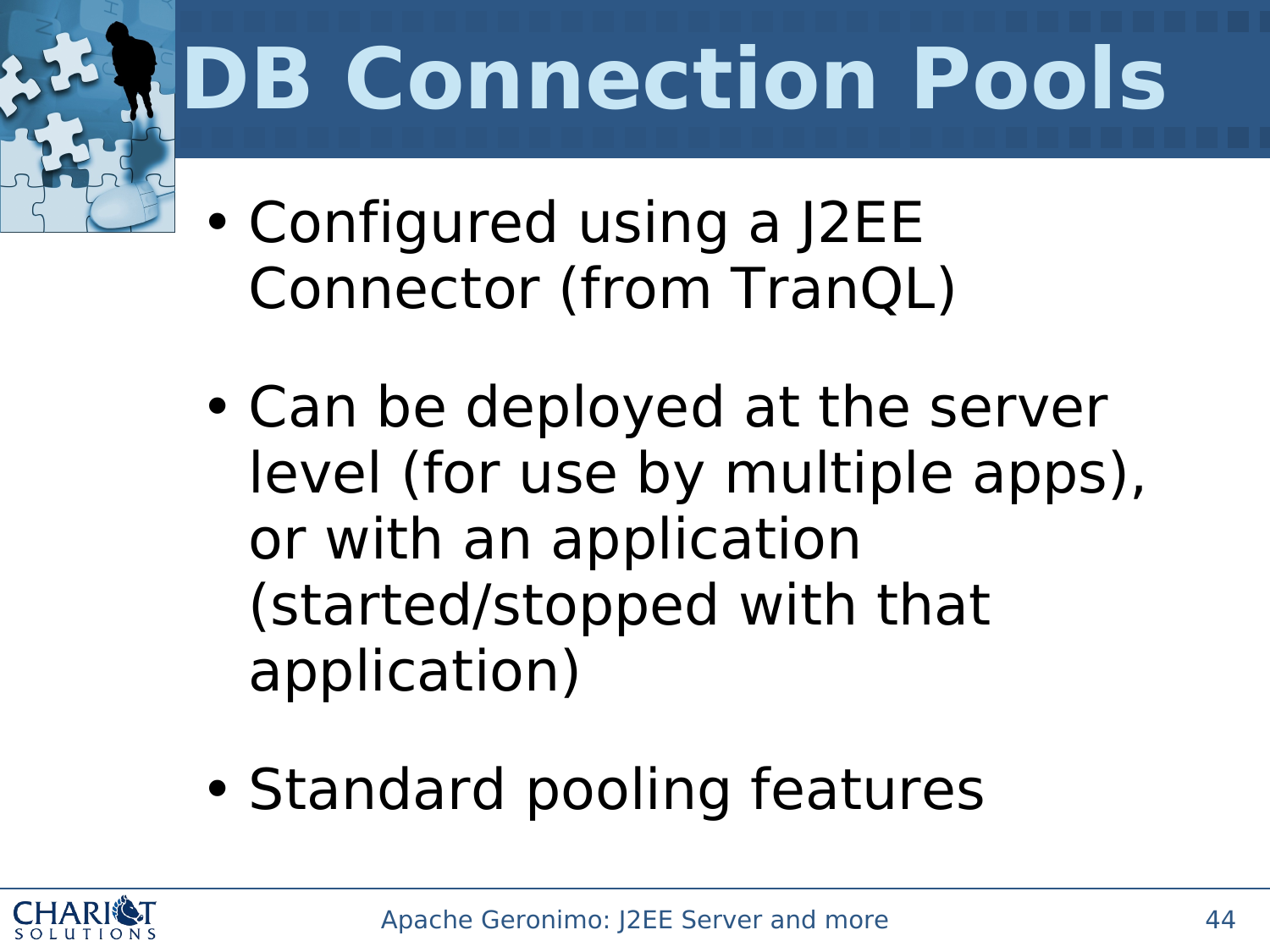![](_page_44_Picture_0.jpeg)

- via ActiveMQ
- Topics, Queues, Connection Factories, etc. (all configured using a J2EE Connector)
- May be server-level or app-level
- Full MDB support, including message selectors, threading, various JMS options

![](_page_44_Picture_5.jpeg)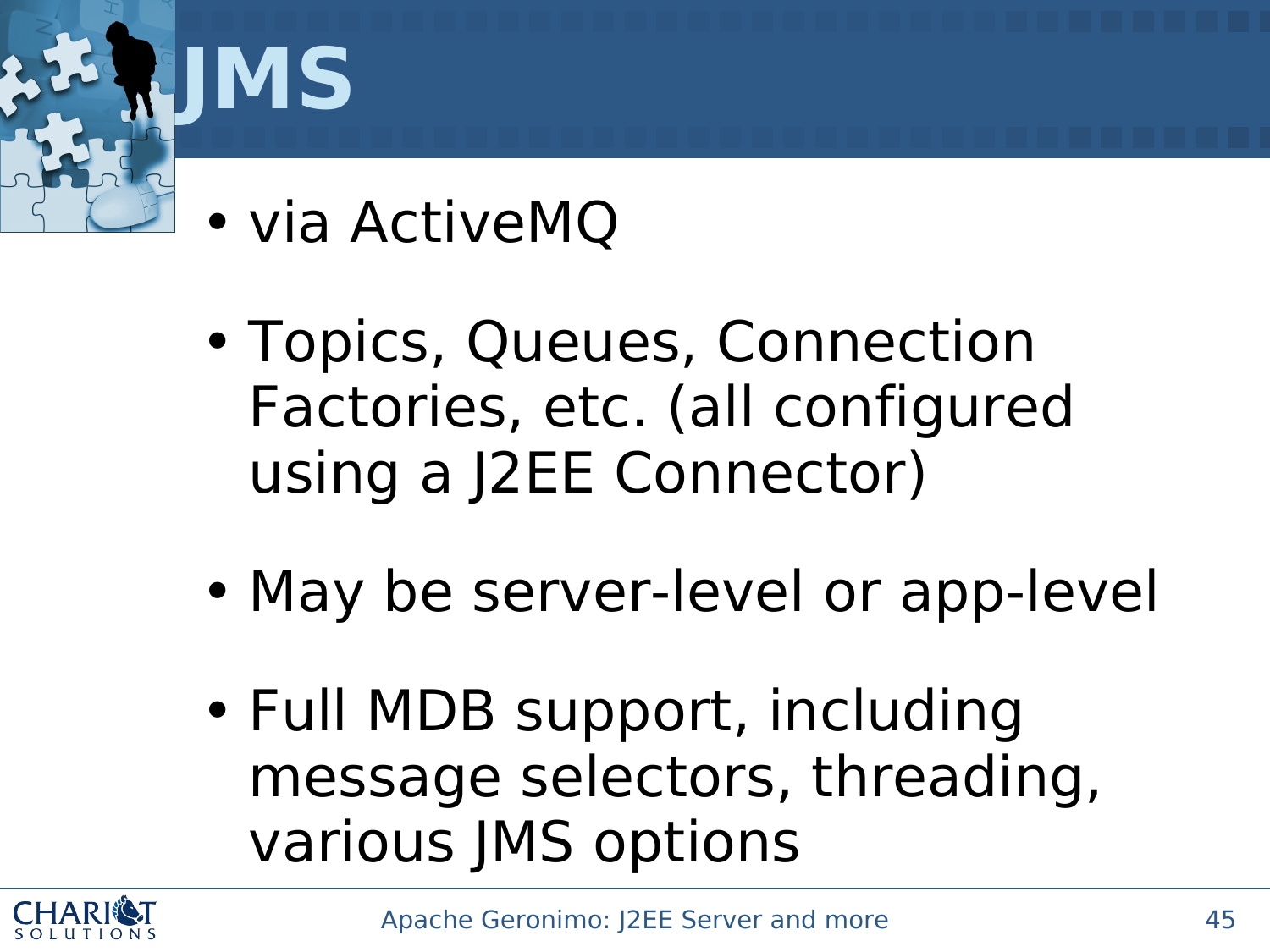![](_page_45_Picture_0.jpeg)

#### **JavaMail**

- via custom Geronimo module
- Includes Java Activation Framework
- Includes configuration support for POP, IMAP, SMTP, but AFAIK no actual transport providers
- Can be used via application resource reference

![](_page_45_Picture_6.jpeg)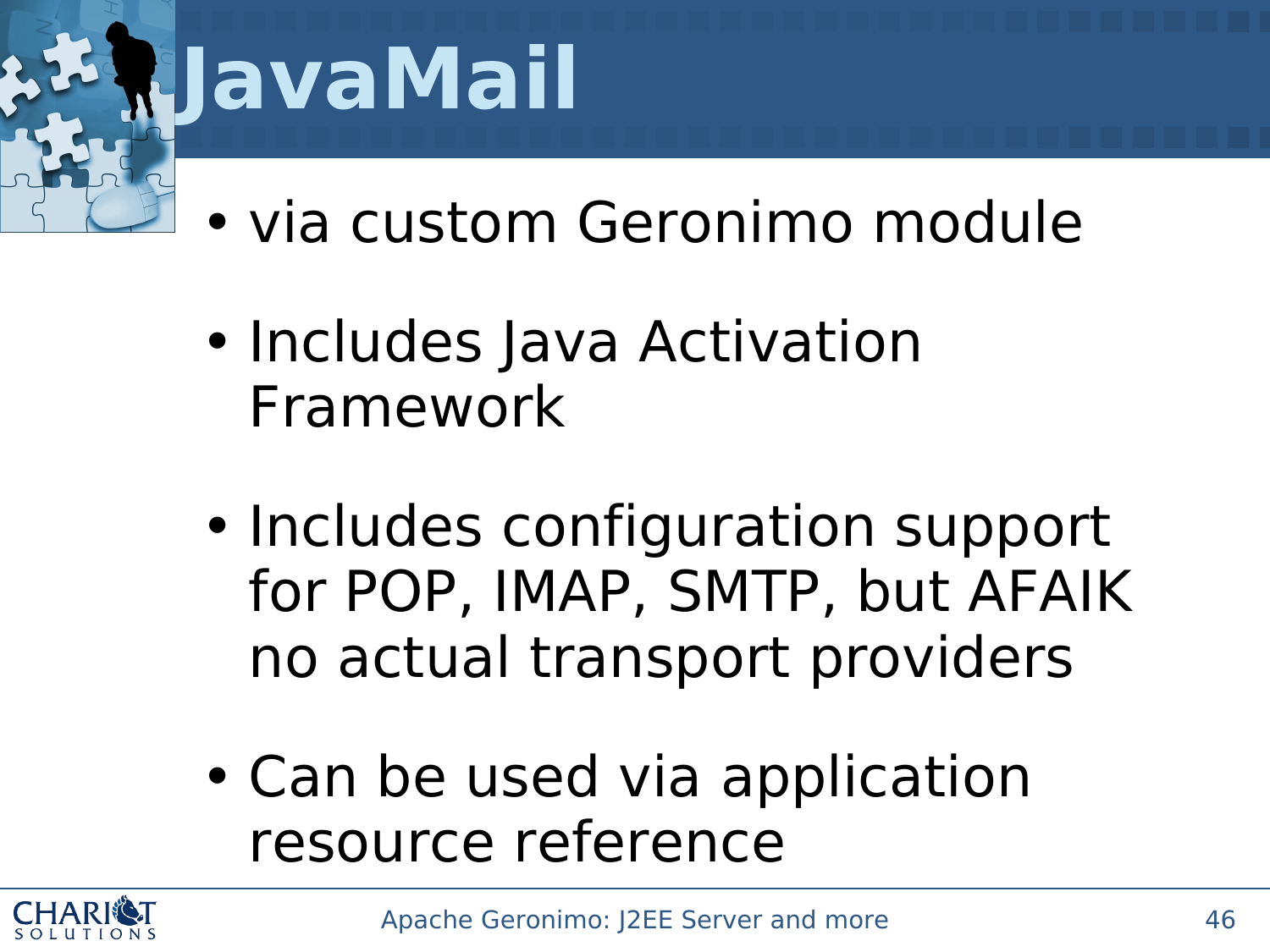![](_page_46_Picture_0.jpeg)

#### **Transactions**

- via custom Geronimo module and HOWL
- Full JTA support, including crash recovery
- HOWL used for transaction log
- XA/2pc support (but could use broader testing)

![](_page_46_Picture_6.jpeg)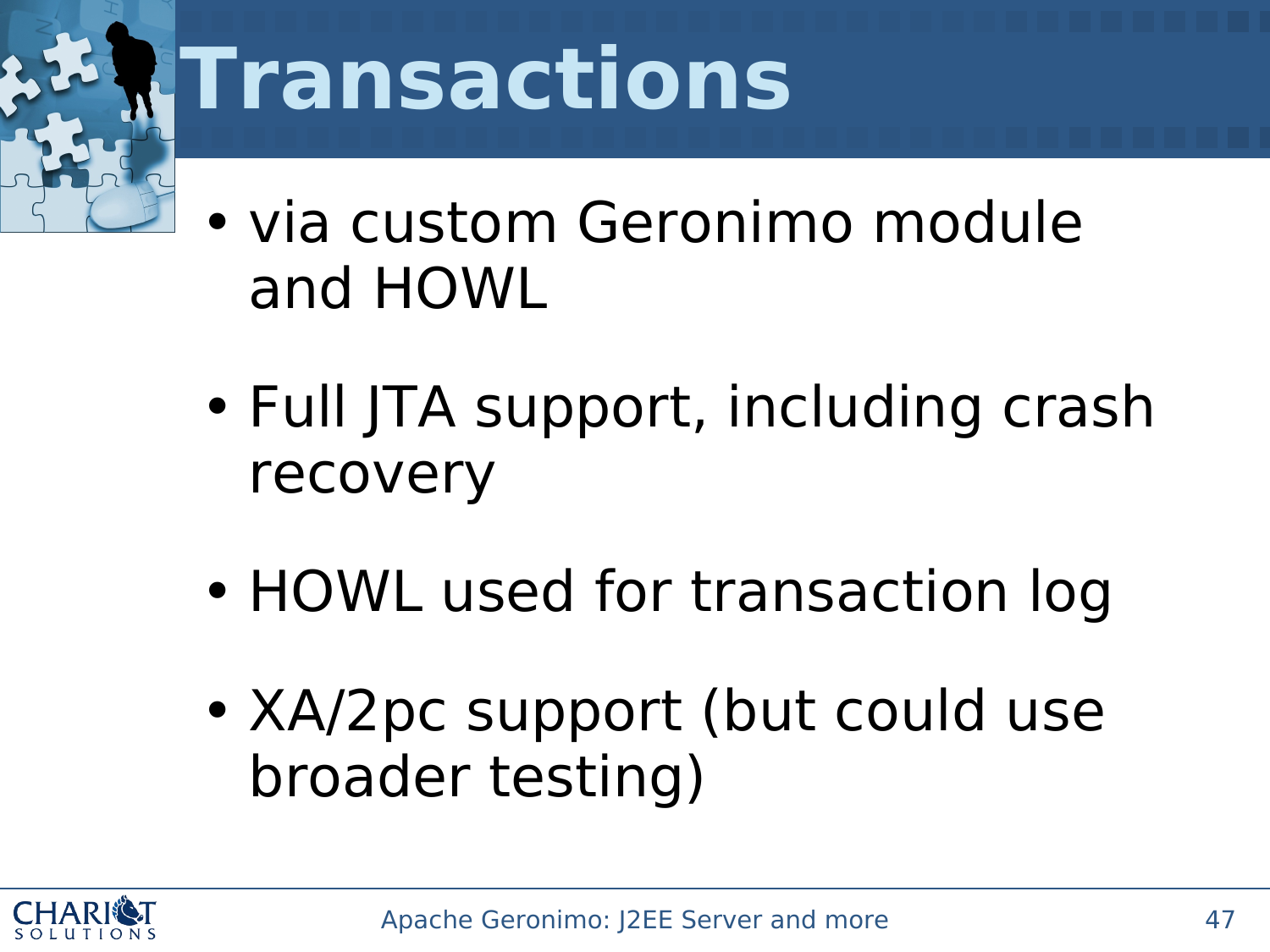![](_page_47_Picture_0.jpeg)

#### **Security**

• Can configure realms with authentication, auditing, etc.

- Includes properties file, DB, Kerberos, client certificate support now (need LDAP!)
- EAR or J2EE module can map users/groups to J2EE roles, select a default identity, etc.

![](_page_47_Picture_5.jpeg)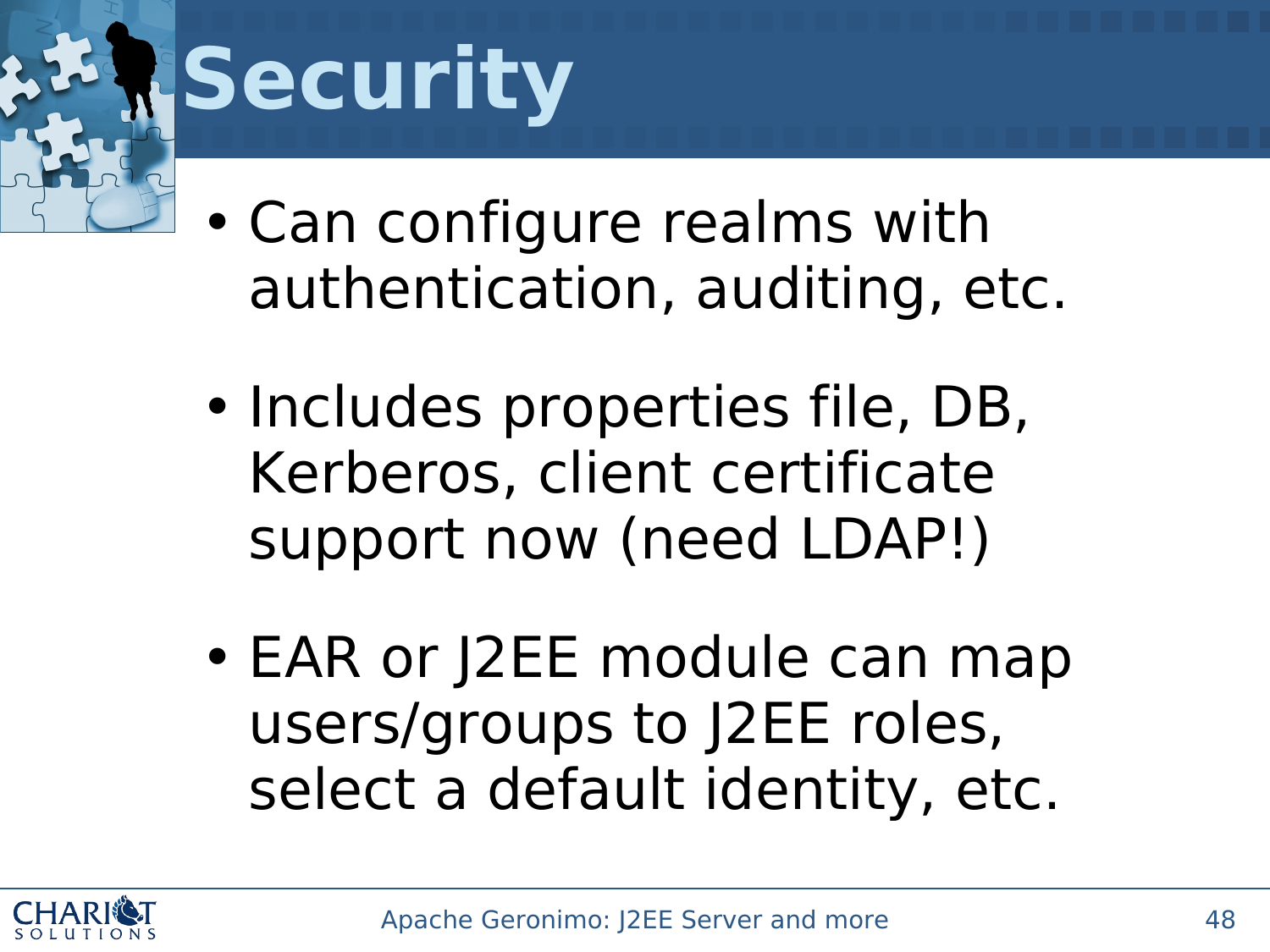![](_page_48_Picture_0.jpeg)

![](_page_48_Picture_1.jpeg)

• via ORB in JDK with other tools

- EJBs can be exposed or called via CORBA, including security support
- Can be used to interoperate with other app servers, as well as with non-Java code

![](_page_48_Picture_5.jpeg)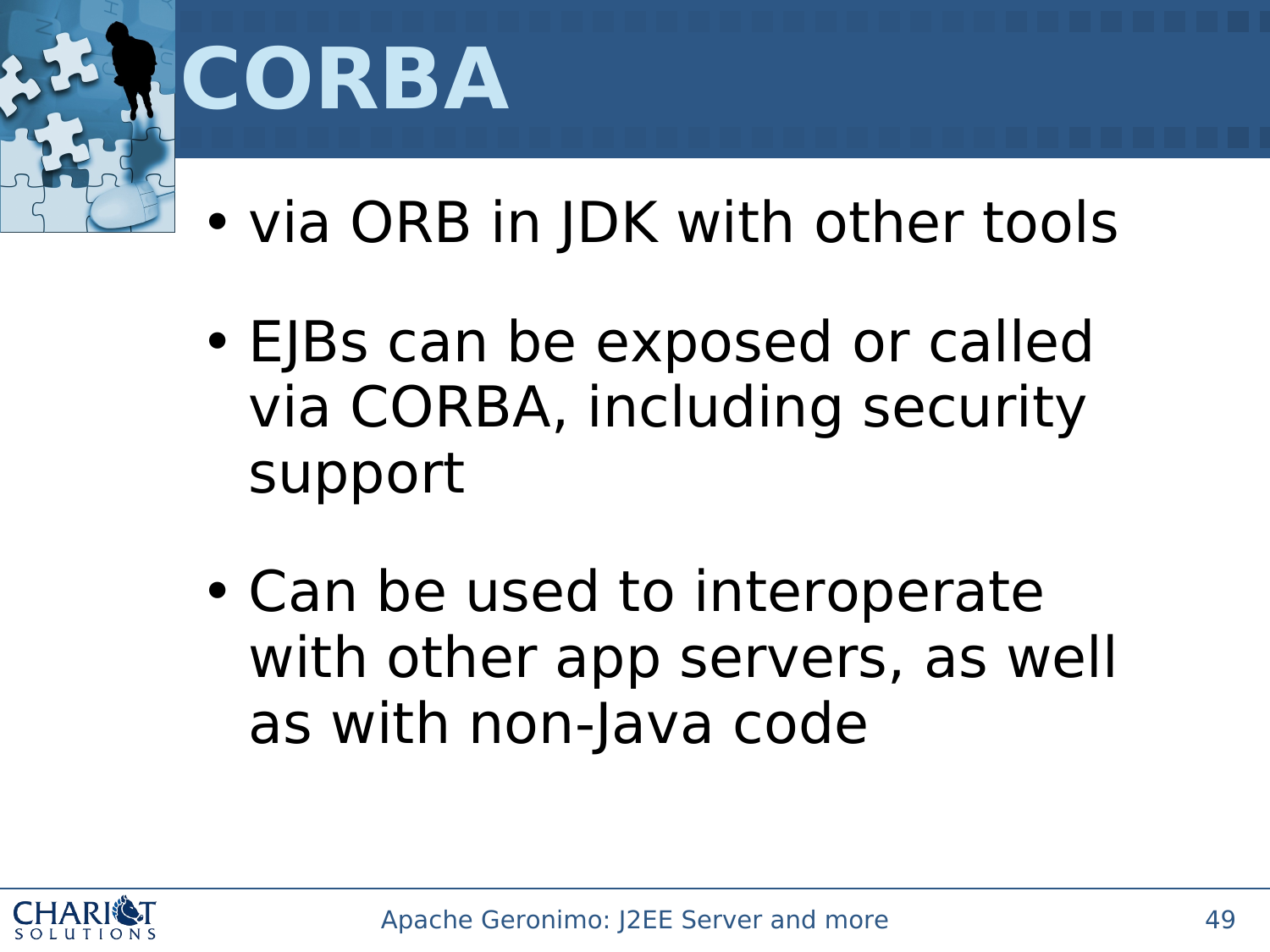![](_page_49_Picture_0.jpeg)

#### **Web Services**

- via Axis, Scout, etc.
- Support for JAXR, JAX-RPC, etc.
- Session beans and servlets exposed as web services
- Any component can reference and call a remote web service
- Still a little bleeding-edge

![](_page_49_Picture_7.jpeg)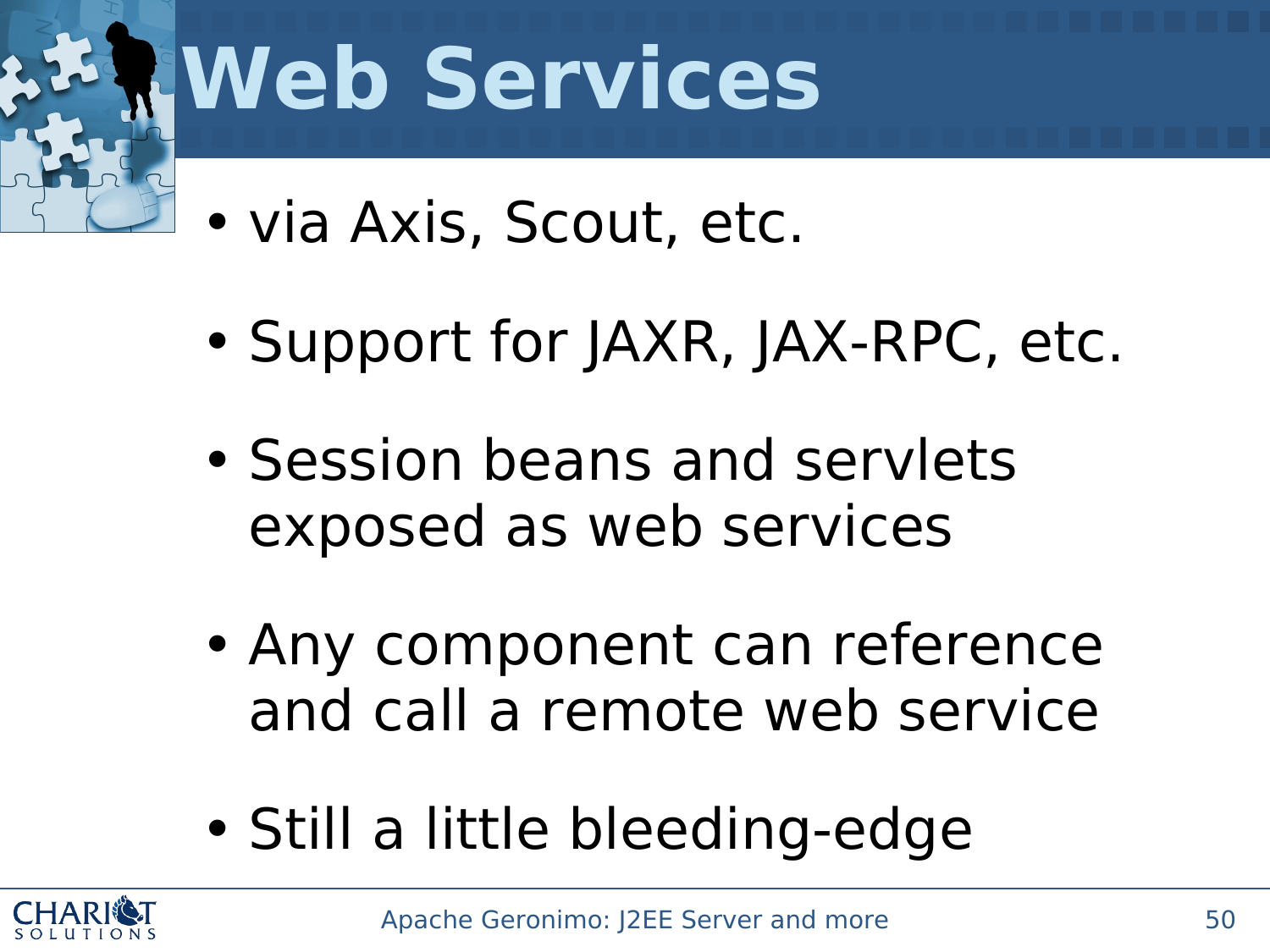# **J2EE Deployment**

- Operational aspects work well with deploy tool (deploy, undeploy, etc.)
- Currently only supports tool running from same machine as server
- Configuration beans are incomplete

![](_page_50_Picture_4.jpeg)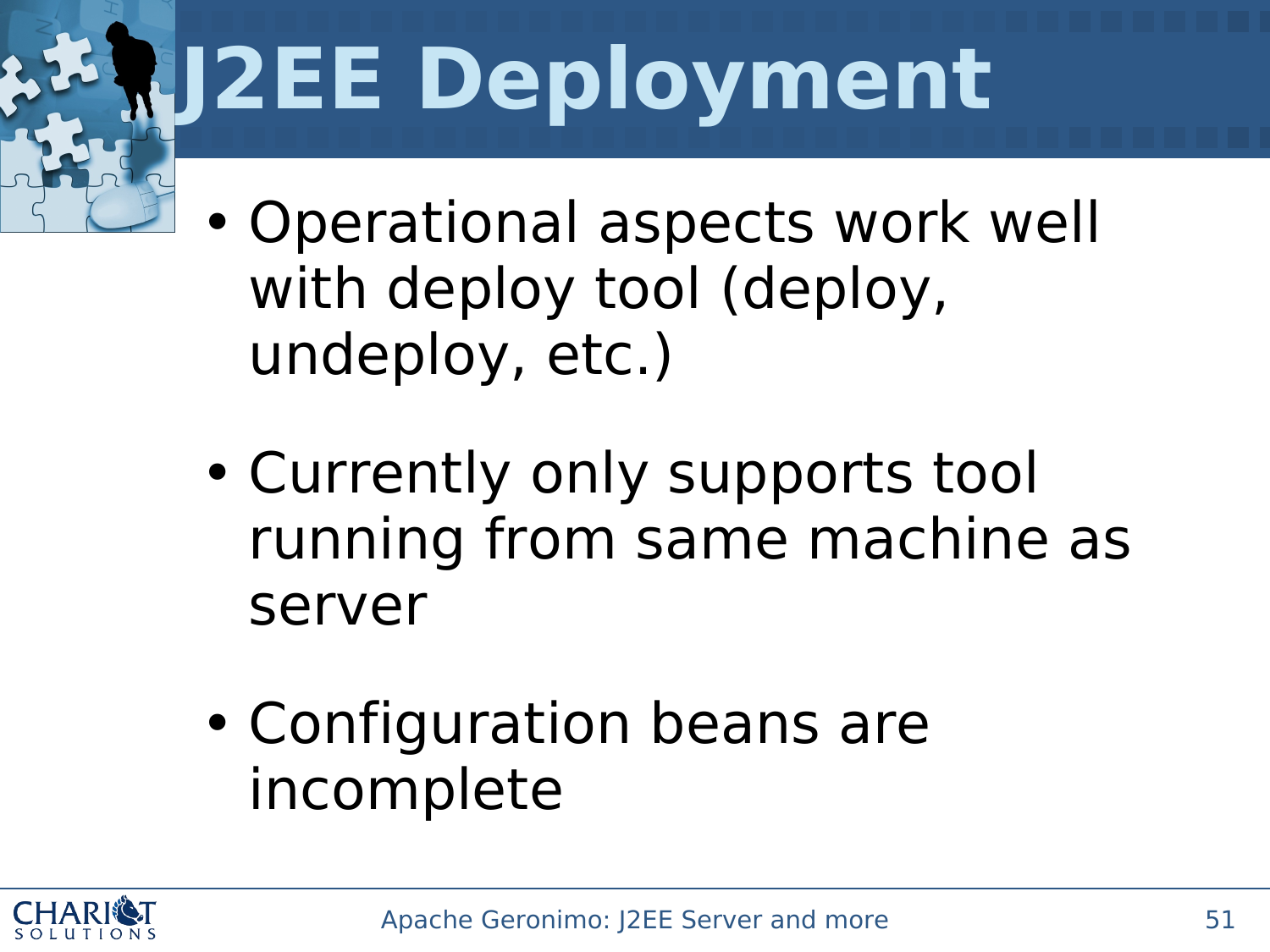## **J2EE Management**

- Includes full JMX management support
	- MEJB is provided
- All GBeans are manageable via this same interface (with no extra code needed)
- Already supported by tools like MC4<sub>I</sub>

![](_page_51_Picture_5.jpeg)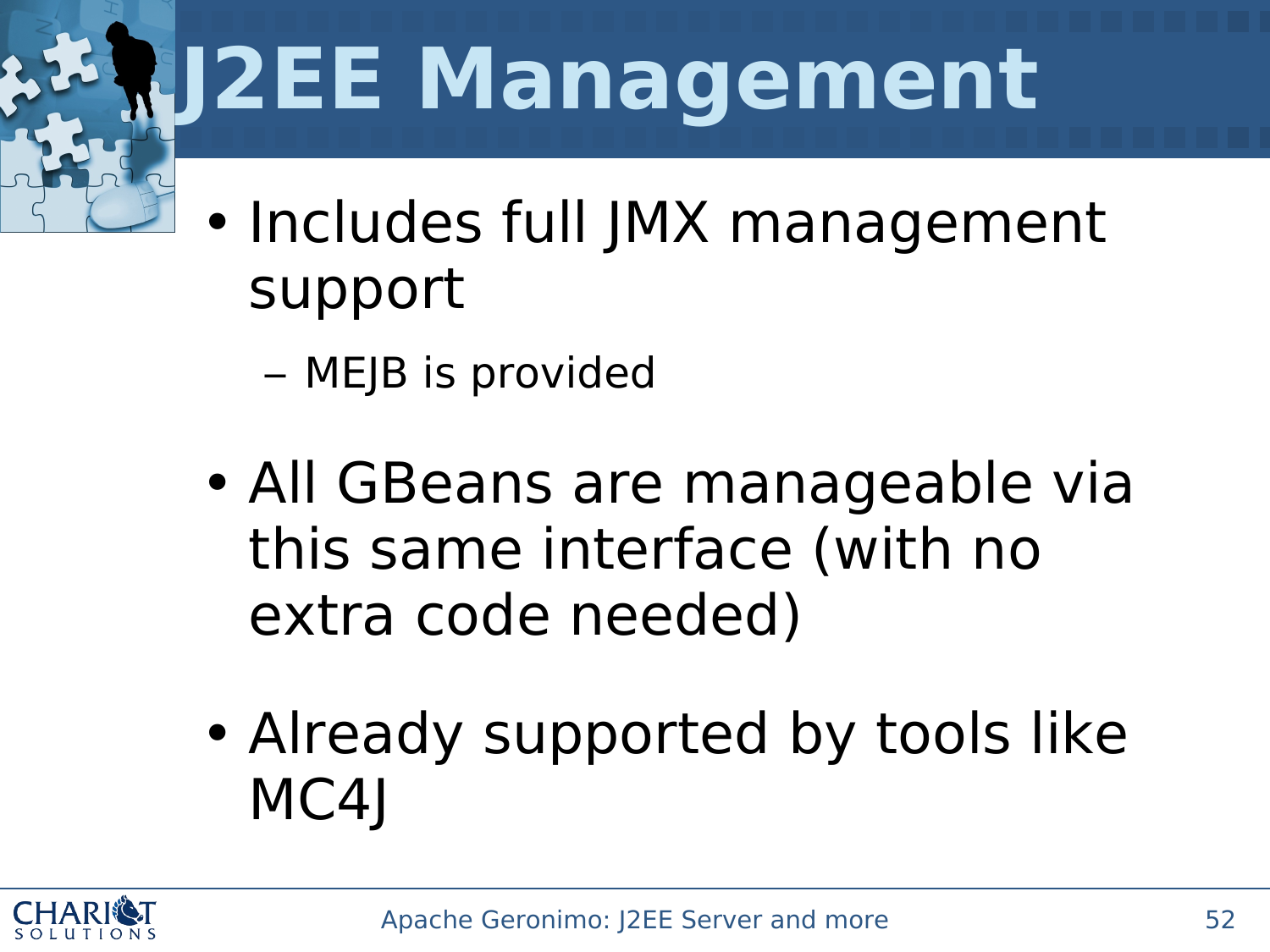![](_page_52_Picture_0.jpeg)

#### **Documentation**

- Wiki has both the most and the least up to date information :)
- Numerous articles available
- Several books in progress, including partial/full online text
- Unfortunately, some file formats & features are still in flux

![](_page_52_Picture_6.jpeg)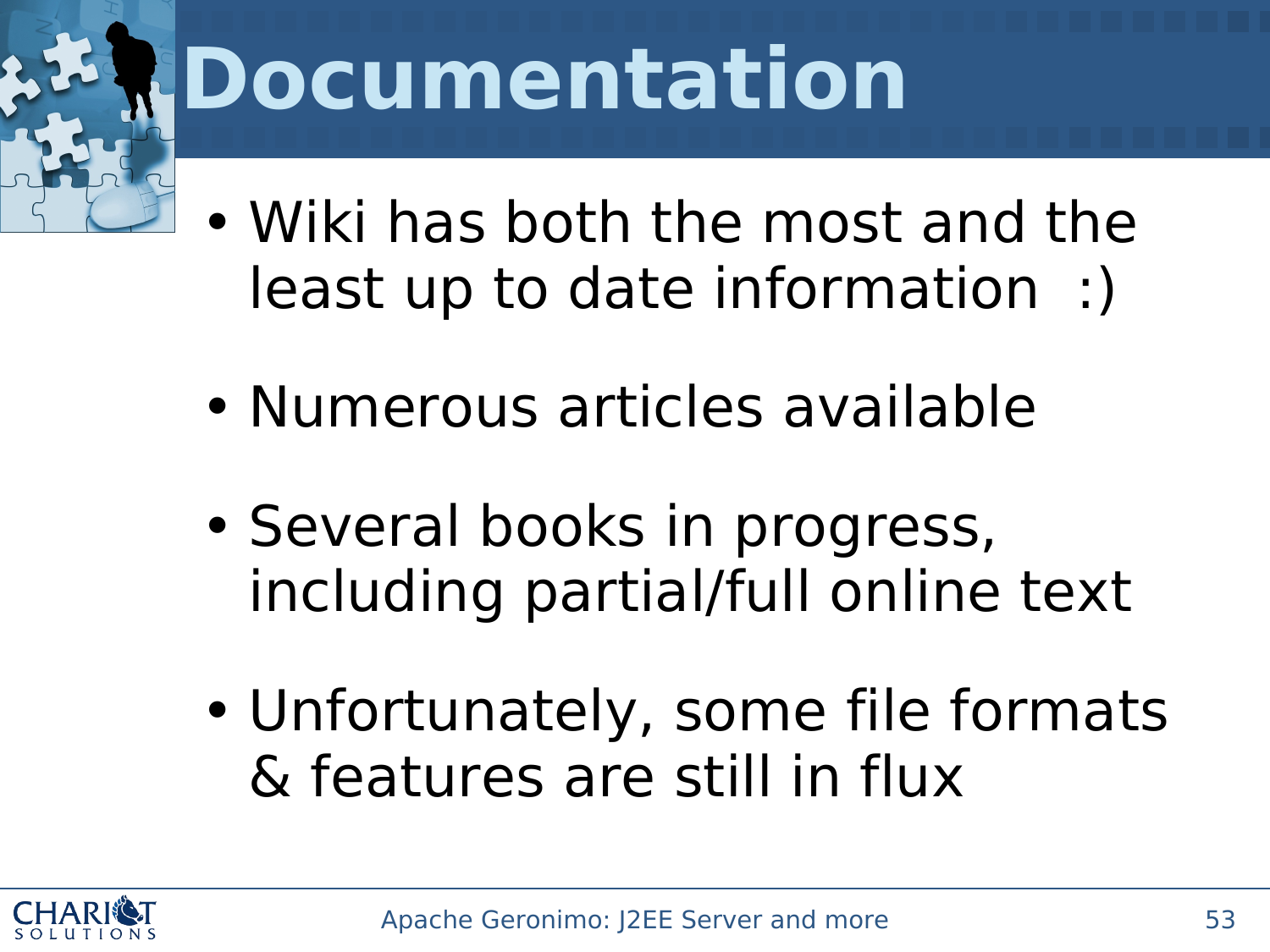![](_page_53_Picture_0.jpeg)

#### Baltimore Linux Users Group

**Geronimo: Status, TODOs, & Contributing**

![](_page_53_Picture_3.jpeg)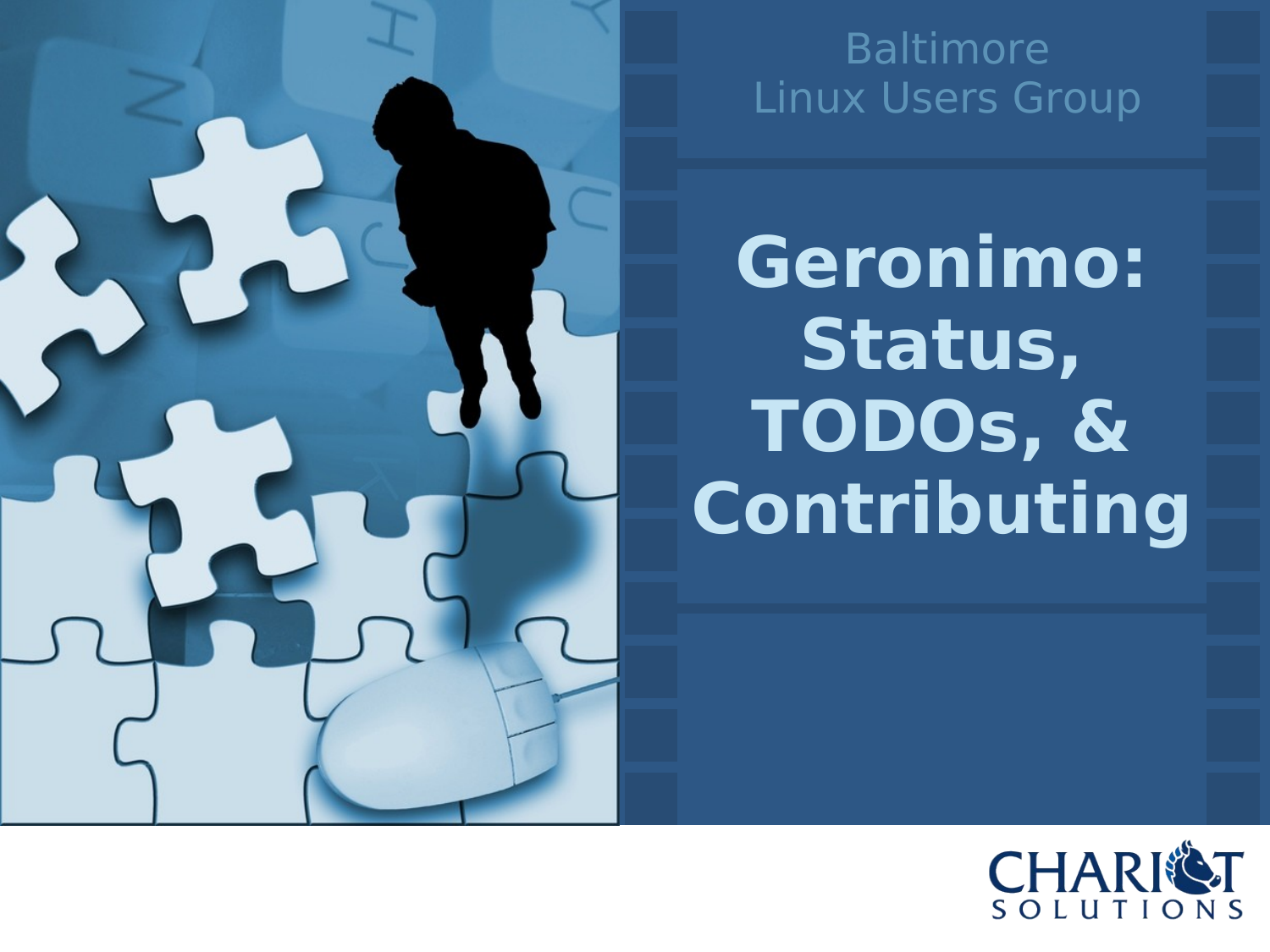#### **J2EE Server Status**

- Core features stabilizing, particularly via J2EE certification testing
	- Certification only covers application runtime features
- Needs wider testing
- Needs more developer-friendly and admin-friendly features

![](_page_54_Picture_5.jpeg)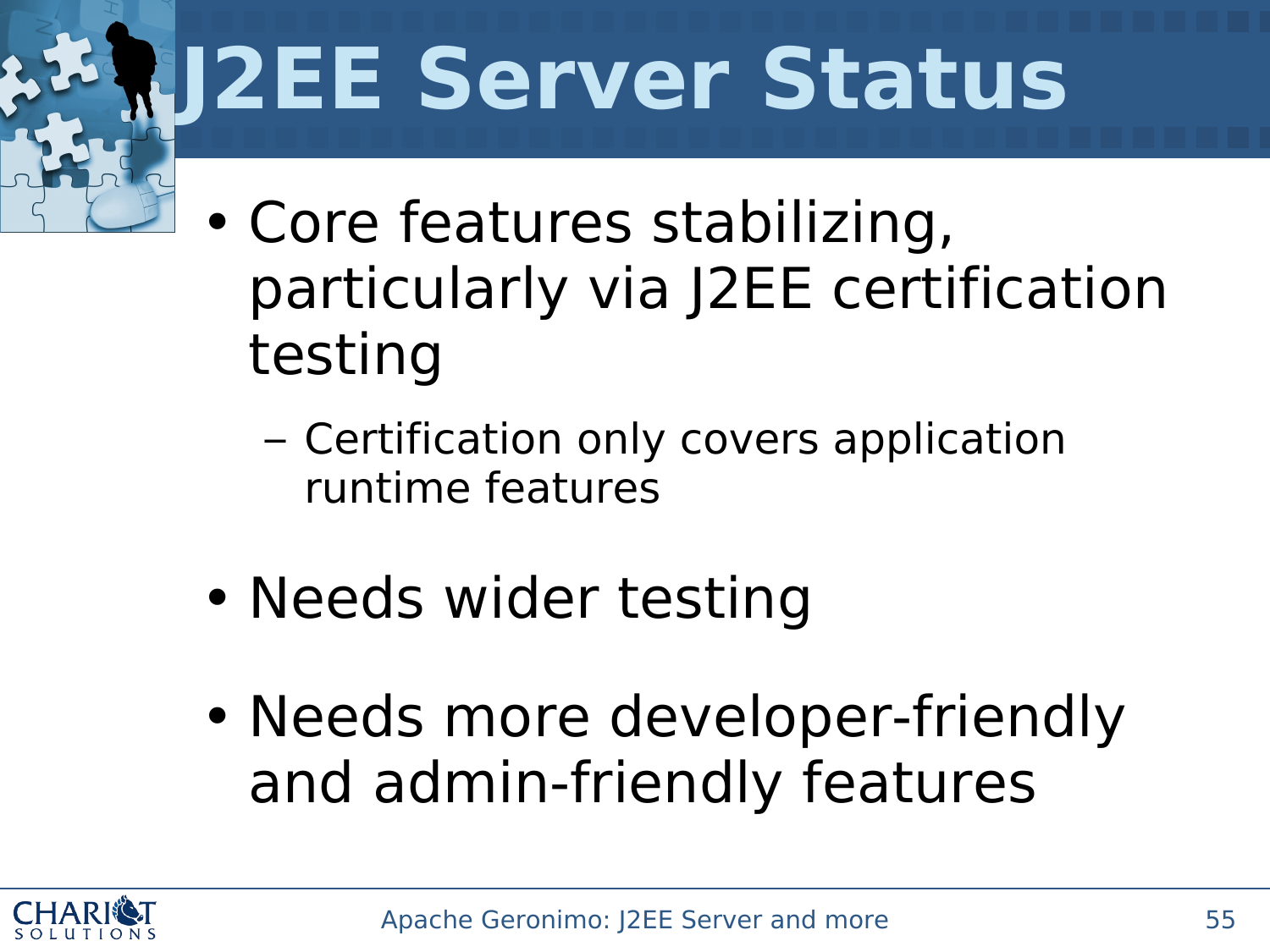![](_page_55_Picture_0.jpeg)

#### **Testing**

• Test compatibility with various databases (direct SQL and CMP)

- Test interoperability with various app servers
- Test performance
- Test OS & JVM platforms
- Test real-world applications

![](_page_55_Picture_7.jpeg)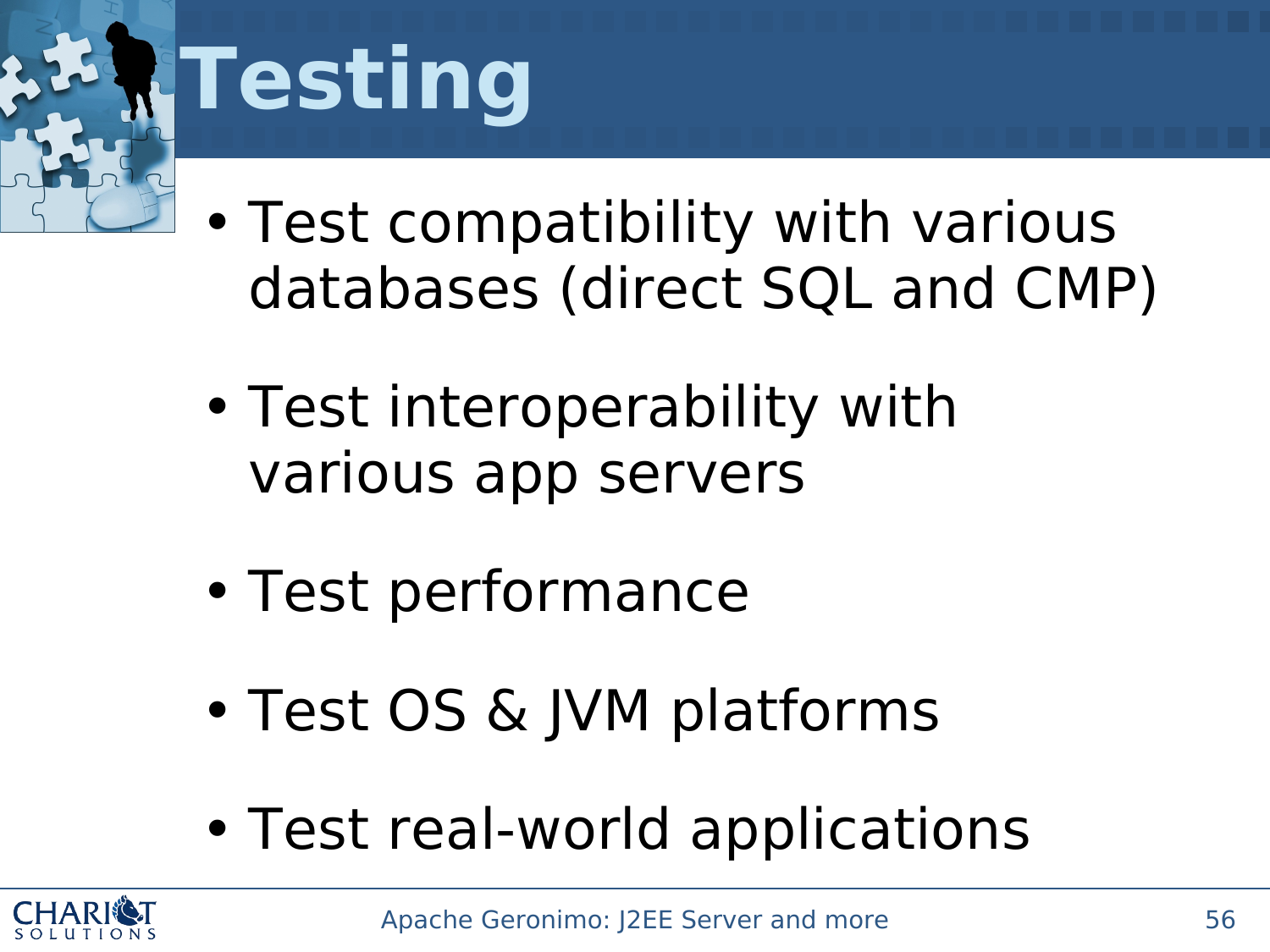![](_page_56_Picture_0.jpeg)

#### **Ease of Use**

- Hot deploy directory
- Management console
- Easier configuration editing (changing ports, etc.)
- Portal & Spring integration
- IDE integration

![](_page_56_Picture_7.jpeg)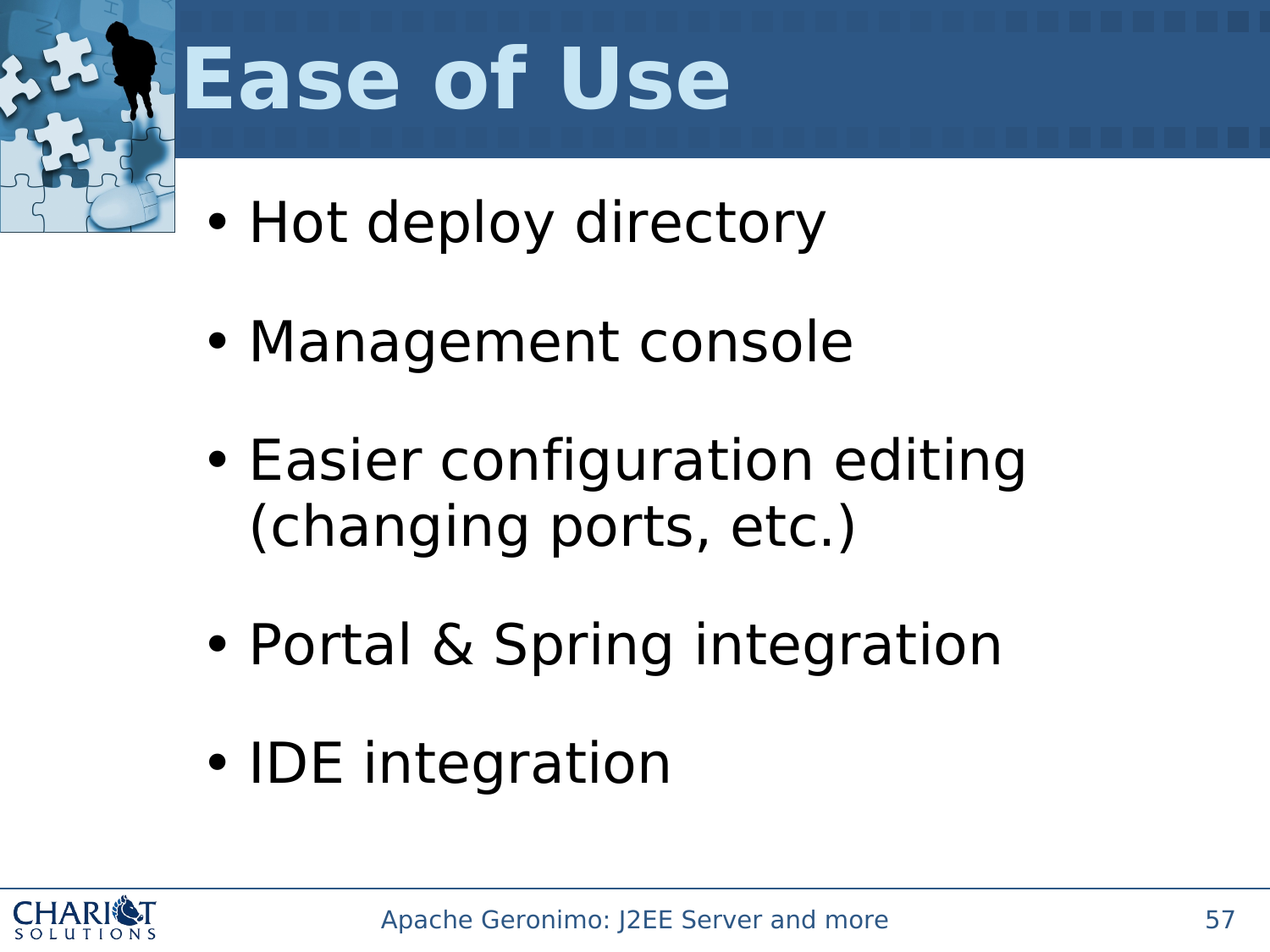![](_page_57_Picture_0.jpeg)

## **Getting Involved**

- http://geronimo.apache.org/
- Try an unstable build
- Join the mailing list
- View/update the Wiki
- Review the road map / TODOs
- Submit bugs or patches to JIRA

![](_page_57_Picture_8.jpeg)